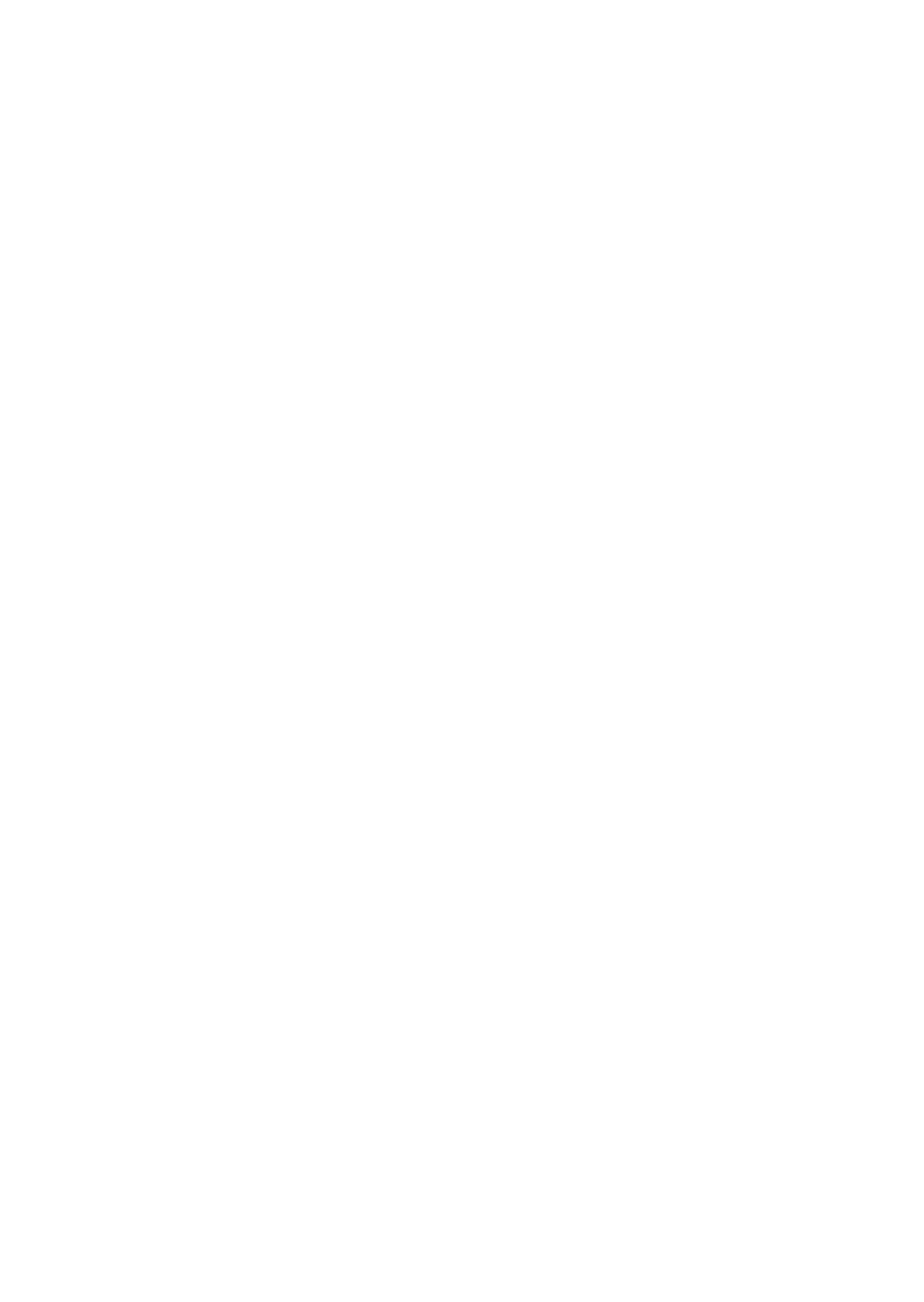# **S E E M O**

# **Safety Net Manual**

# **Guidelines for Journalists in Extraordinary or Emergency Situations**

By Saša Leković, Jorgos Papadakis and Slađana Matejević

Editor: Radomir Ličina



**INTERNATIONAL ACADEMY International Media Center**  Osservatorio<br>Dolcani<sup>e</sup>caucaso

SECEP South East and Central Europe PR O

Safety Net Manual - South East Europe Media Organisation, SEEMO-SECEMO, SEEMO – IPI, International Academy – International Media Center and South East and Central Europe PR Organisation (SECEPRO)

**Vienna 2015**

m A Transnational Support Network 紀 ෯  $\overline{\mathsf{Safe}}$  of  $\overline{\mathsf{for}}$  European Journalists For Media Freedom in Italy and South-east Europe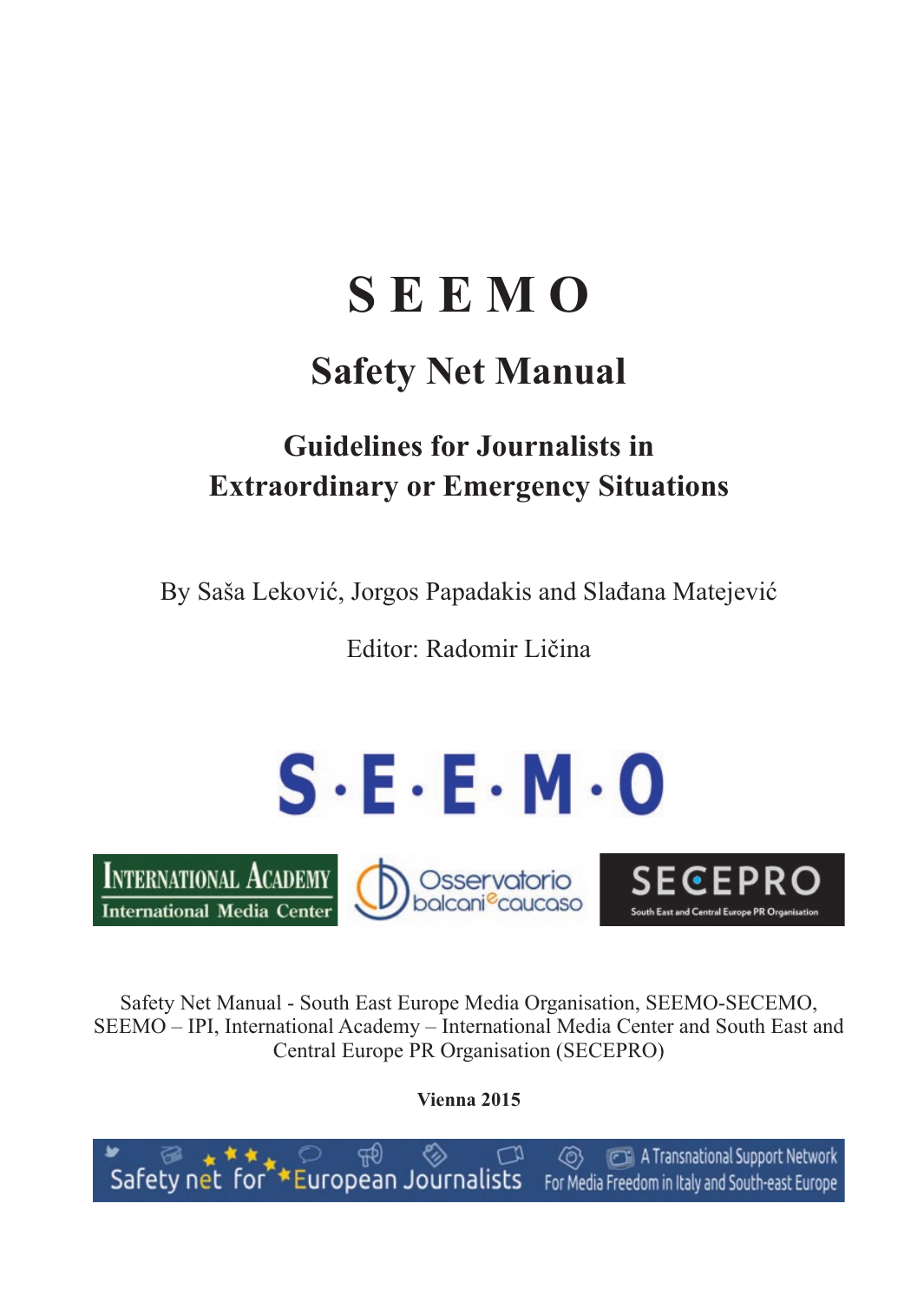#### S E E M O

#### Safety Net Manual Guidelines for Journalists in Extraordinary or Emergency Situations By Saša Leković, Jorgos Papadakis and Slađana Matejević

*Publisher*

South East Europe Media Organisation, SEEMO–IPI, SEEMO-SECEMO, International Academy – International Media Center and South East and Central Europe PR Organisation (SECEPRO), Vienna

> *Publisher's Representative* Oliver Vujovic

> > *Editor* Radomir Ličina

*Proofreading/Translation/Language Editors/Translation Assistants*

Bojan Kavčič, Mitja Meršol, Saša Leković, Radomir Ličina, Jorgos Papadakis, Kristina Stevančević, Siobhan Hagan, Marina Constantinoiu, Lyudmila Handzhiyska, Ida Černe, Slađana Matejević, Anja Antić, Özgün Özçer, Irene Dioli, Dragan Sekulovski, Istvan Deak, Vojislav Stambolija, Željko Bistricki

> *Pre-press* Rastko Ličina

*Circulation* 6,000 (all languages together)

*Printed by* Digitprime, Belgrade in cooperation with Standard 2, Belgrade

All the contents of the present publication are published with a Creative Commons Licence. If you want to re-publish the whole book or parts of it on your website, blog, social channels or elsewhere, you can do so by using the following wording: "This text was originally published by South East Europe Media Organisation (SEEMO), in cooperation with Osservatorio Balcani e Caucaso, International Academy International Media Center and South East and Central Europe PR Organisation (SECEPRO) 2015 / Oliver Vujovic"



The project 'Safety Net for European Journalists. A Transnational Support Network for Media Freedom in Italy and South-east Europe' is funded by the European Union. This publication / news has been produced with the assistance of the European Union. The contents of this publication are the sole responsibility of SEEMO and can in no way be taken to reflect the views of the European Union.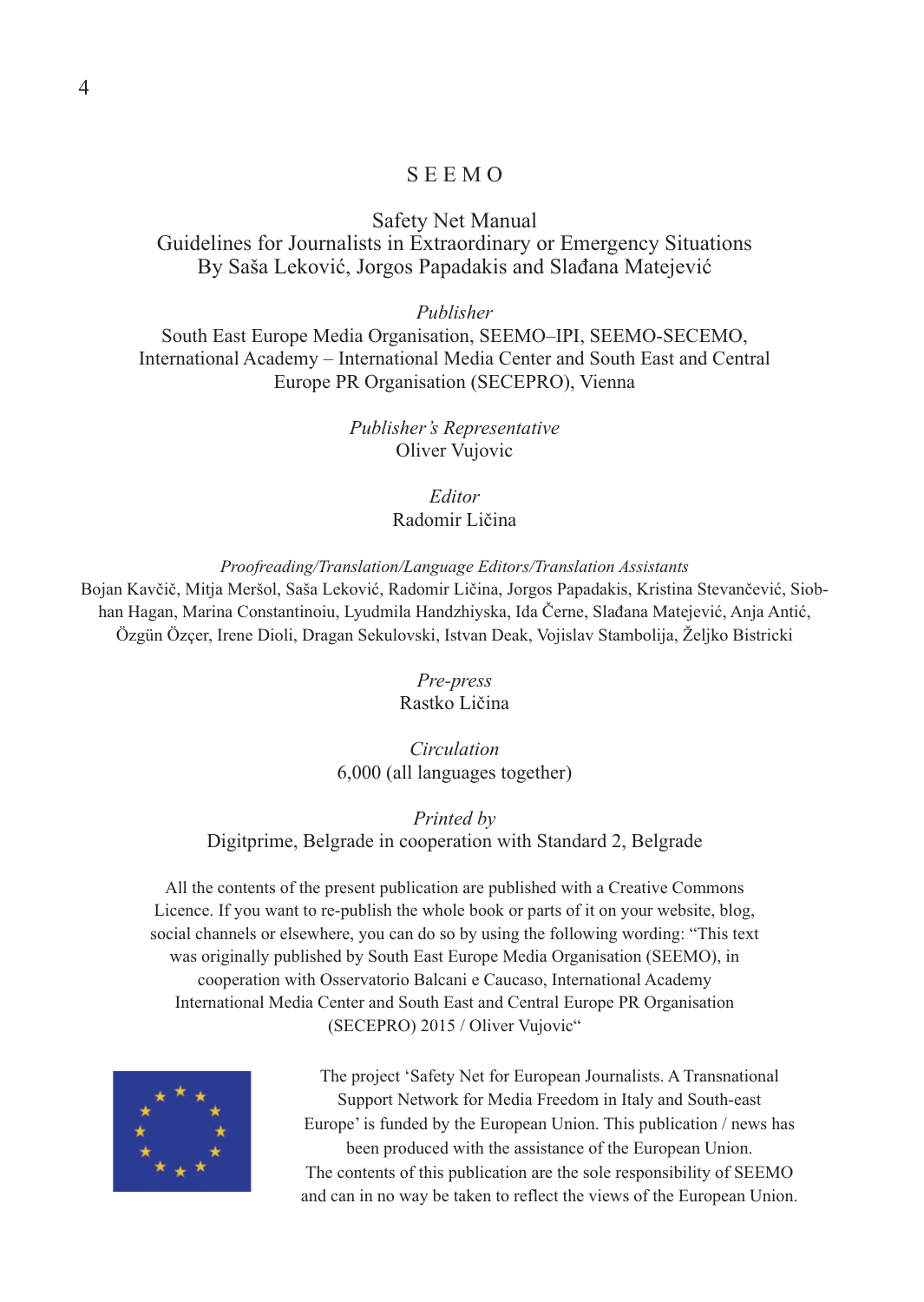# **Contents**

| <b>Editor's Foreword</b>                                                                                                                            | $\tau$               |
|-----------------------------------------------------------------------------------------------------------------------------------------------------|----------------------|
| <b>Introduction</b>                                                                                                                                 | 9                    |
| Part 1: Reporting in extraordinary situations                                                                                                       | 11                   |
| General applicable rules                                                                                                                            | 11                   |
| A. Reporting from war zones<br>- What it is<br>- How to report<br>- Examples/Previous experience                                                    | 11<br>11<br>12<br>18 |
| B. Reporting during demonstrations, social unrest and other violent situations<br>- What it is<br>- How to report<br>- Examples/previous experience | 30<br>30<br>31<br>32 |
| C. Reporting on natural and other disasters<br>- What it is<br>- How to report<br>- Examples/previous experience                                    | 34<br>34<br>35<br>37 |
| Part 2: Reporting under pressure                                                                                                                    | 39                   |
| General applicable rules                                                                                                                            | 39                   |
| A. Internal pressure (colleagues, superiors and employers):<br>- What it is<br>- How to report<br>- Examples/Previous experience                    | 39<br>39<br>40<br>40 |
| B. External pressure (politicians, companies, advertisers):<br>- What it is<br>- How to report<br>- Examples/Previous experience                    | 41<br>41<br>42<br>42 |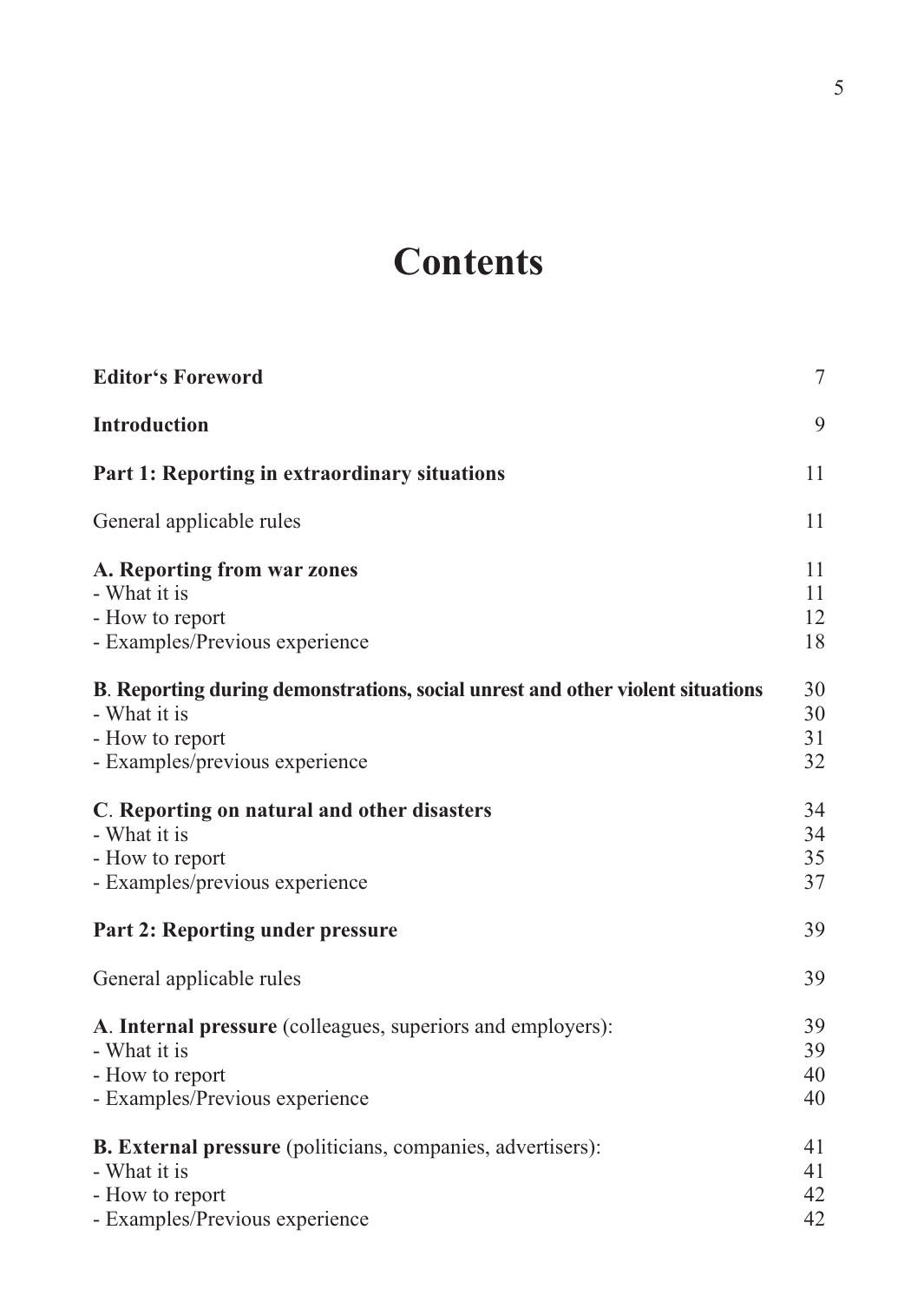| C. Reporting under direct threats and law suits                    | 43<br>43 |
|--------------------------------------------------------------------|----------|
| - What it is                                                       |          |
| - How to report                                                    | 44       |
| - Examples/Previous experience                                     | 44       |
| Part 3: Essential principles of ethical and objective journalism   | 51       |
| A. Corruption                                                      | 52       |
| - What it is                                                       | 52       |
| - How to report                                                    | 52       |
| - Examples/Previous experience                                     | 54       |
| B: How to avoid and rectify mistakes                               | 54       |
| - What it is                                                       | 54       |
| - How to report                                                    | 54       |
| - Examples/Previous experience                                     | 55       |
| C: Reporting under the influence of ethnic, linguistic, political, |          |
| cultural & sport affiliation                                       | 57       |
| - What it is                                                       | 57       |
| - How to report                                                    | 57       |
| - Examples/Previous experience                                     | 58       |
| Part 4: Challenges of new technologies                             | 61       |
| Part 5: General advice                                             | 67       |
| <b>Part 6: Documents</b>                                           | 73       |
| Part 7: Country advice and contacts in case of emergency           | 75       |
| Notes about authors                                                | 77       |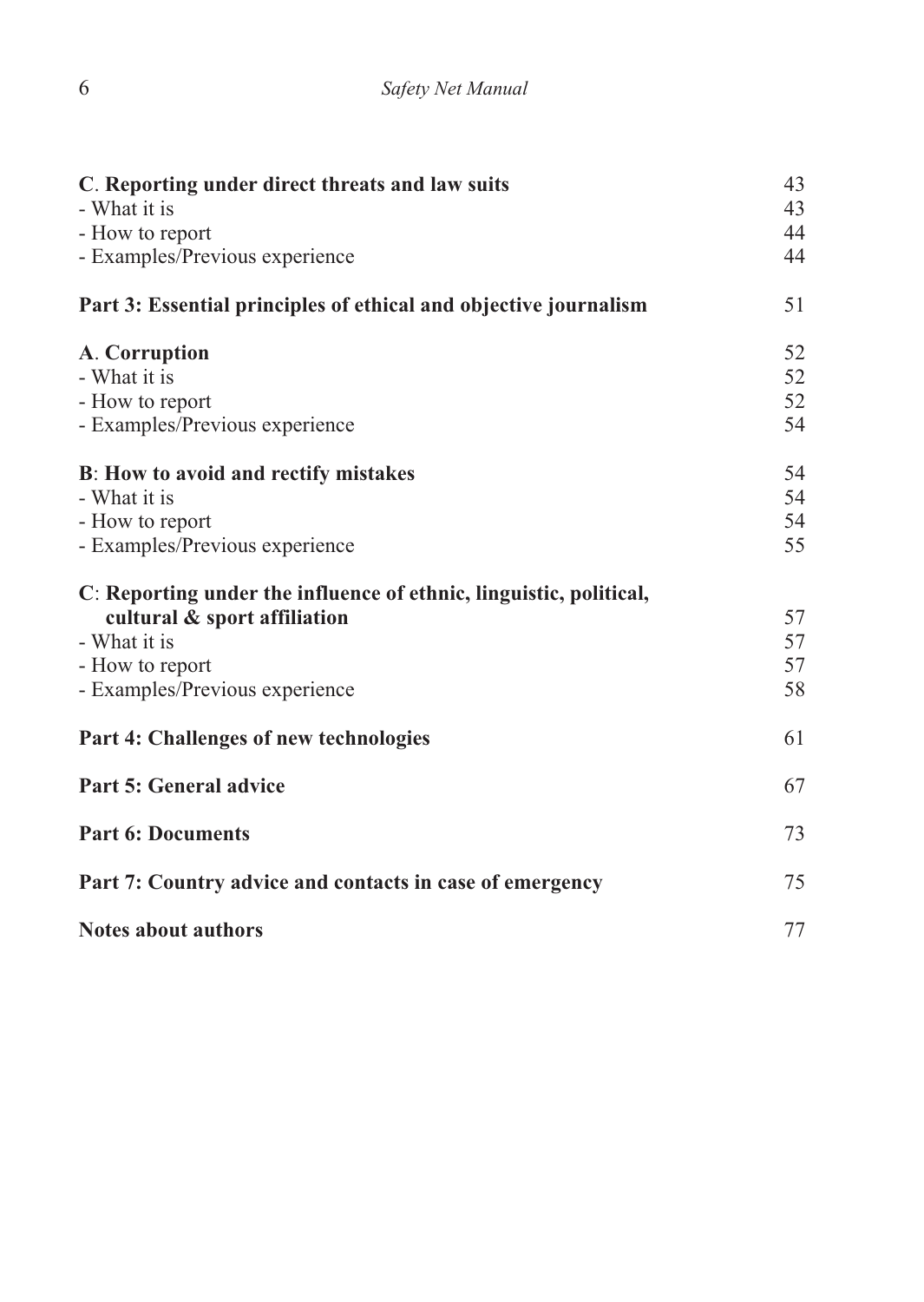## **Editor's Foreword**

Though the south, central and eastern regions covered by SEEMO include ten EU member states and several others in the process of negotiating accession to the Union or aspiring to join European family, the media situation is far from satisfying. Media outlets, as well as individual journalists, are too often the targets of threats, pressures, limitations, and even direct attacks by various interest groups, underworld figures or political entities led by 'democratically'-elected leaders.

This depressing reality is evident even in 'normal and stable' circumstances in practically all societies of the region. But this reality becomes much gloomier in situations of turmoil and instability, which are not rare in South East European countries. Far too many media workers and journalists have been exposed to an array of political, financial or physical dangers, risks and assaults. Too many colleagues are still 'living' and working under constant police surveillance and protection. Too many brutal offences or even assassinations of journalists and media workers remain unresolved while perpetrators enjoy impunity.

During the early days of the South East Europe Media Organisation in 2000 and several years later, SEEMO was able to provide a sort of a shelter for regional colleagues in serious trouble. Unfortunately, these days are long gone and we were forced to change our efforts to protect of journalists by making verbal protests that were sent to the authorities of the countries concerned. Many of these pleas and requests had positive effects, but very often the general work conditions for our colleagues in specific and outstanding situations did not change for the better.

SEEMO is very active in supporting journalists who have been pressured or attacked. Its main activity is to protect press freedom by helping journalists and media outlets in South East Europe. Over sixty-five per cent of SEEMO's press releases and letters of protest to governmental and other officials have yielded positive results. Every SEEMO protest is distributed to leading regional and international media, national and international governmental and non-governmental organisations, politicians and public persons and institutions. SEEMO has special press-freedom webpages. Missions and monitoring visits are part of its regular press freedom activities. In the past, SEEMO has provided direct help to journalists in the region by giving them technical equipment and other assistance. SEEMO also provided necessary aid to journalists who received death threats.

In a booklet treating the BBC's values and standards it is written that, in a perfect world, editorial guidelines for journalists would consist of one sentence only: use your own best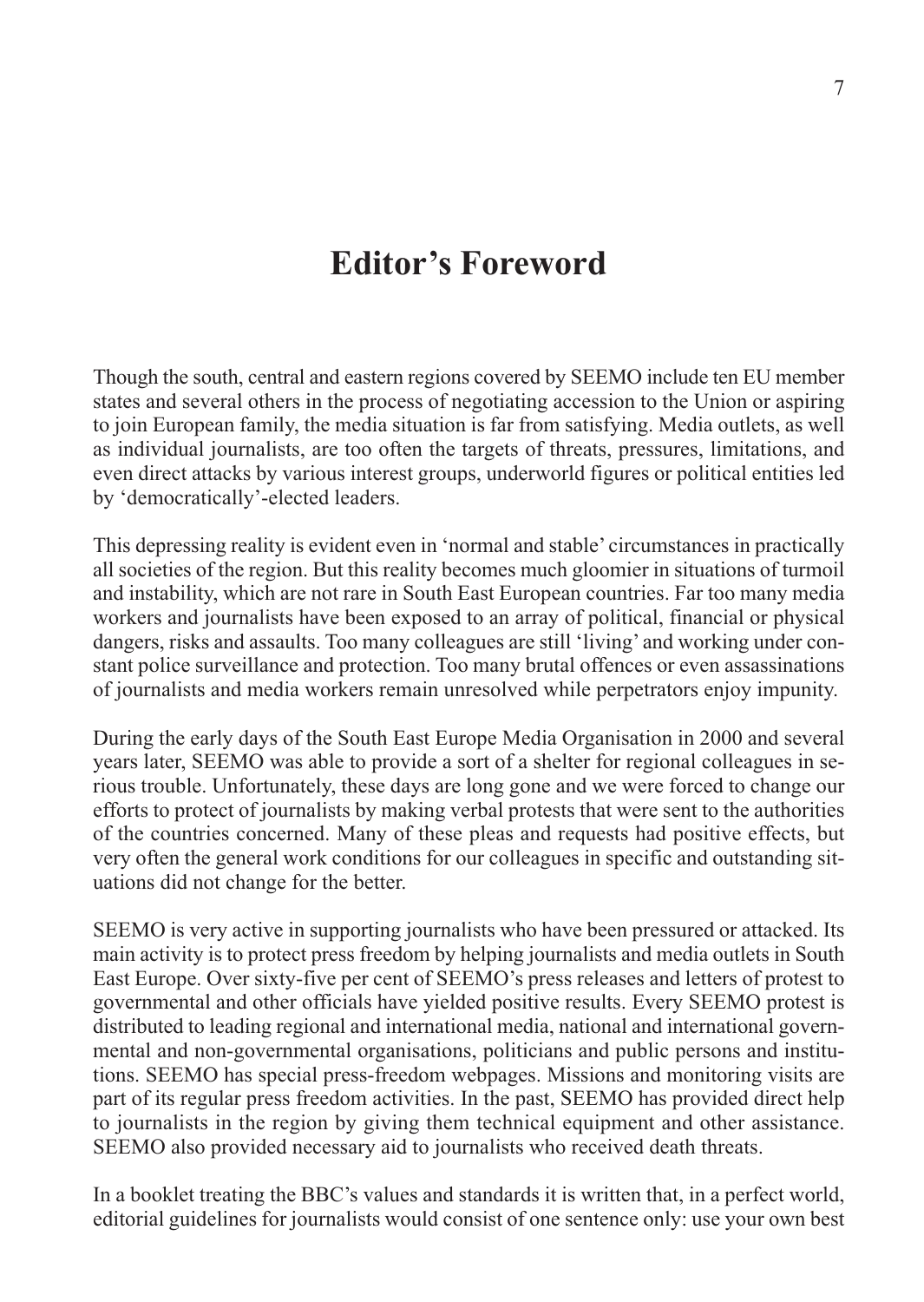judgement. But the world we live in is far from perfect, especially in South and East Europe.

That is why SEEMO decided to try to help journalists in the region by providing them with a practical manual giving concrete examples and advice about how to behave and react in extraordinary situations, as well as some basic rules of professional and unbiased conduct that is essential for the job. The manual offers some references from colleagues who experienced a range of different threats, pressures and other challenges. It should be noted that this manual is published in English, and has also country editions in local languages for Bulgaria, Croatia, Greece, Italy, Macedonia (RoM-FYROM), Montenegro, Serbia, Slovenia, Romania and Turkey.

We hope some of these recommendations and guidelines will be helpful to journalists facing difficult situations.

The manual is published within the EU-funded project 'Safety Net for European Journalists', with which the European transnational partnership coordinated by the Italian think tank Osservatorio Balcani e Caucaso (OBC) has dedicated the year 2014 to studying the state of press freedom in Italy, South East Europe and Turkey. Among the many actions, the partners fostered knowledge-sharing within a very fragmented media freedom community; monitored, documented and reported on violations of press freedom in 11 European countries; crowd-sourced and mapped hundreds of media freedom violations across Europe online; offered concrete support to threatened reporters and media professionals; and raised public awareness about a problem that is shared from east to west.

Radomir Ličina, Editor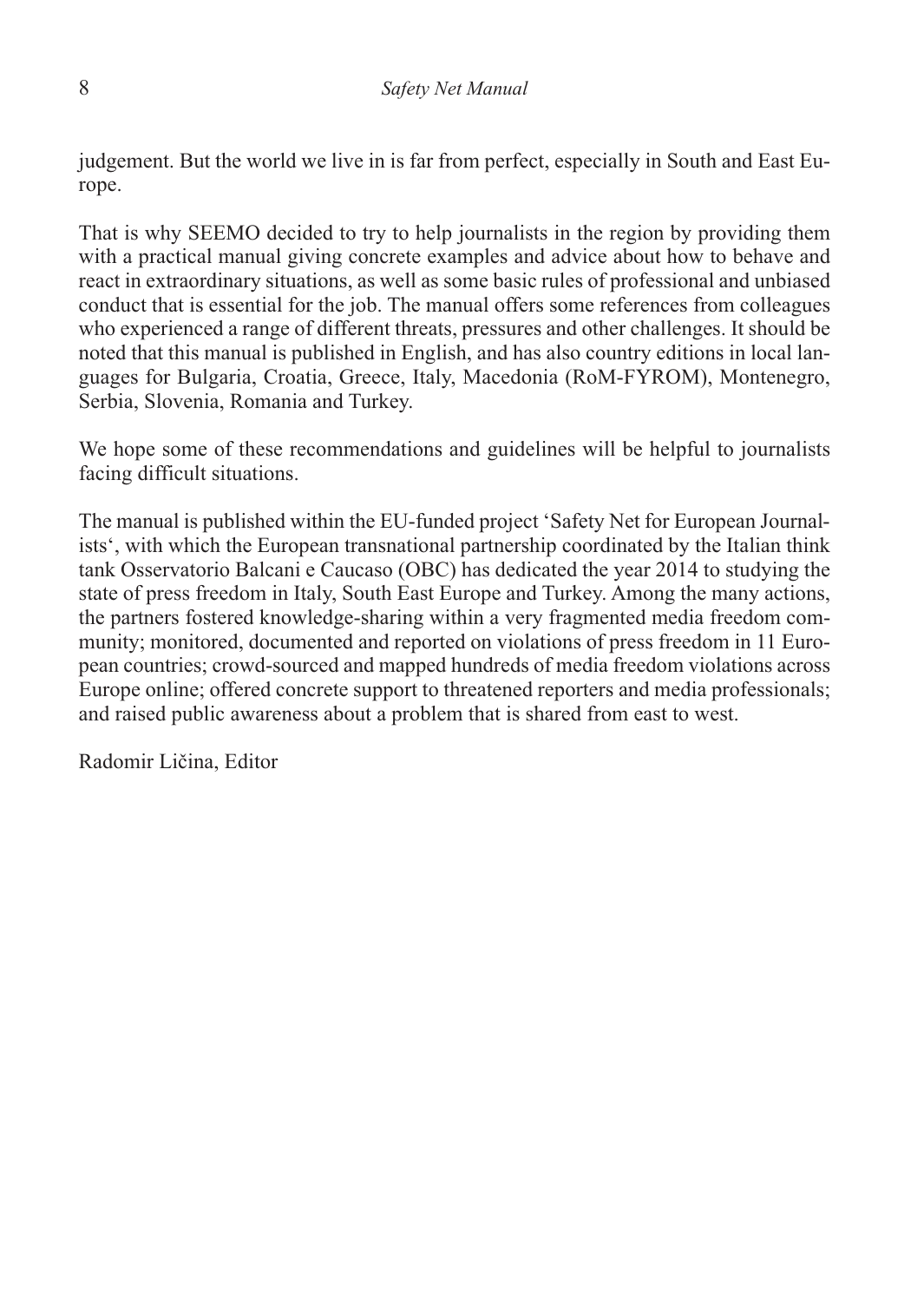### **Introduction**

These safety guidelines are part of a wider initiative to help media workers in the region to be more secure and protected, while staying professional and responsible in carrying out their duties. In too many cases journalists and media in South East Europe have been attacked and threatened, deliberately or furtively by those afraid of the public eye. Whether they are corrupt politicians, tycoons bewildered by the power of their money or darkest shadows from the underworld, the political, legal and financial environments are becoming more hostile toward media even in EU member states!

The South East Europe Media Organisation (SEEMO), therefore, together with SEEMO-SECEMO, International Academy – International Media Center, South East and Central Europe PR Organisation (SECEPRO) from Vienna and think tank Osservatorio Balcani e Caucaso (OBC) from Rovereto, Italy (which monitors 26 countries in South East Europe, Turkey and the Caucasus, including six EU member states), decided to offer this brief and practical guide to journalists and media workers who might find themselves in trouble while executing their basic duties.

This Manual contains definitions, advice and practical examples connected to the regular activities of media workers and media outlets in extraordinary situations, like reporting from conflict areas, during demonstrations and social unrest, about natural and other disasters, and reporting under internal and external pressures, threats and law suits. It covers basic principles of ethical journalism, including corruption and examines new challenges presented by new technologies. Some of these topics, like reporting from war zones, were given more space in this book than others. This is primarily due to the fact that one of the main contributors to the Manual, Saša Leković, has impressive experience in that field, and also because this knowledge is also applicable in other extraordinary situations.

The publishers and the authors sincerely believe that their product, though not perfect, will serve its purpose and good intention to help journalists cope with the hostile or violent responses to unwelcome views in media and public in general and to defend the freedom of the press and speech as one of the main principles of liberty.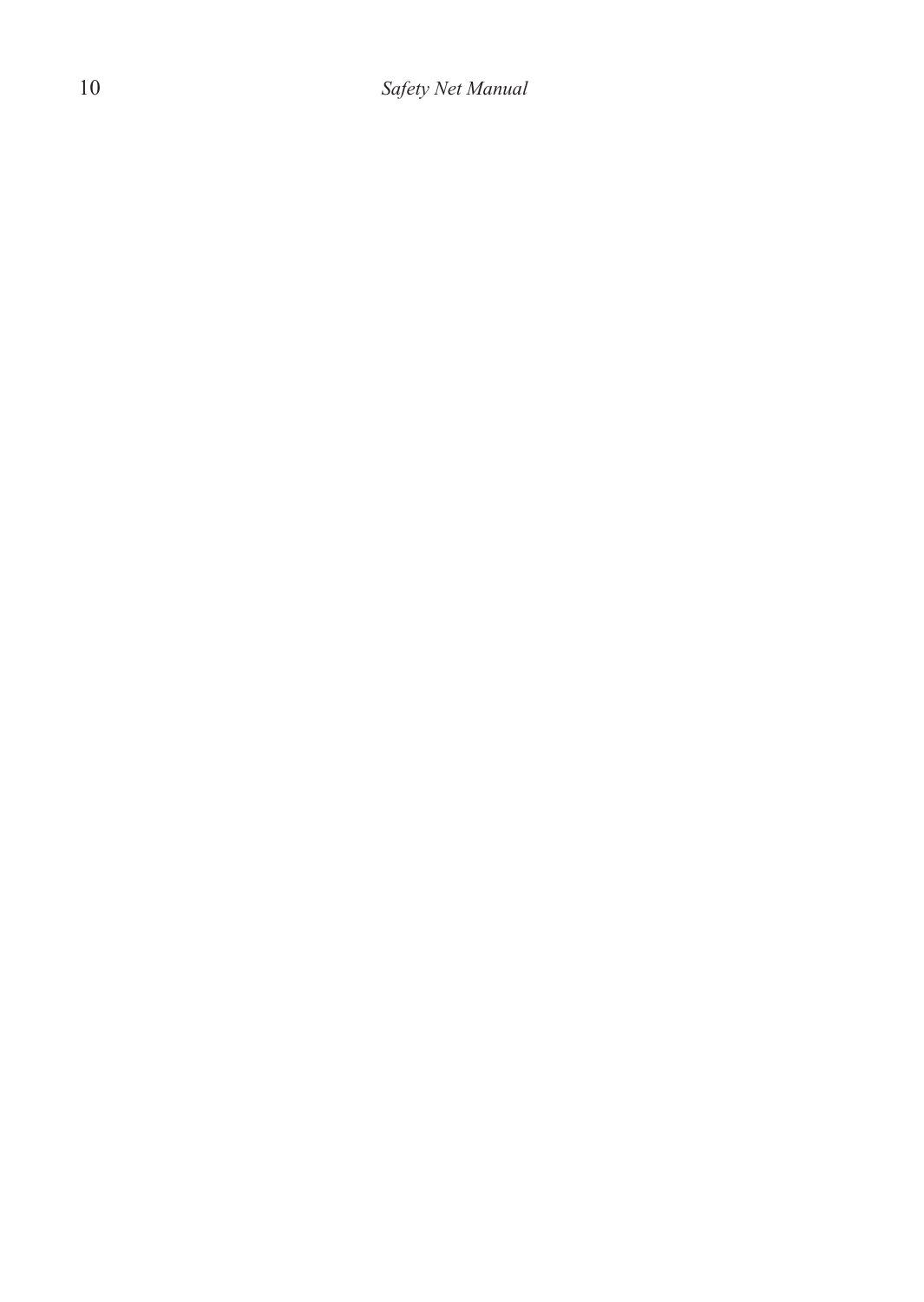## **Part 1:**

### **Reporting in extraordinary situations**

#### **A**. **Reporting from war zones**

Reporting from war zones requires comprehensive, detailed preparation and adherence to a set of rules while in the field to minimize potential danger to a reporter. A large part of the advice regarding preparation and fieldwork for war reporters is also applicable to reporting on other exceptional situations such as violent demonstrations, floods, fires or similarly dangerous settings. This is why the handbook opens by treating war reporting; also, this is the reason why this section is so thorough and detailed.

The ensuing sections will not repeat the basic advice for war reporting that is applicable to other exceptional settings. Instead, they will deal with topics specific to particular events and phenomena. Furthermore, authors drew on their own experiences to the extent that it was possible. If they did not have relevant experience in certain areas, that of other journalists was used, mostly from South East Europe but also from other parts of the world. It would be best if you never had to utilize the skills and expertise that are indispensable in war reporting, but it is still good to master them. They often come in handy in peaceful conditions as well.

#### **What it is**

Reporting from a war zone could find you reporting from the front line of a battlefield, or from an area directly or indirectly caught in a war. It is potentially the most dangerous situation that a reporter can be in, since the customary code of conduct is not valid. Situations can change rapidly and often the reporter is not able to decide independently on the length of stay in a dangerous place or when to leave a place safely. What are the main challenges?

When spending time in a war zone and gathering information, a reporter is faced with the danger of being wounded or killed, knowing neither when nor from whom the greatest danger might be coming. A rocket, a land mine or a bullet could harm him/her if s/he is reporting from the front line of a battlefield or any other part of a war zone.

If there are fighters from one side of the conflict in his/her immediate surroundings (a frequent occurrence in war zones, especially on the front line), a reporter is in danger of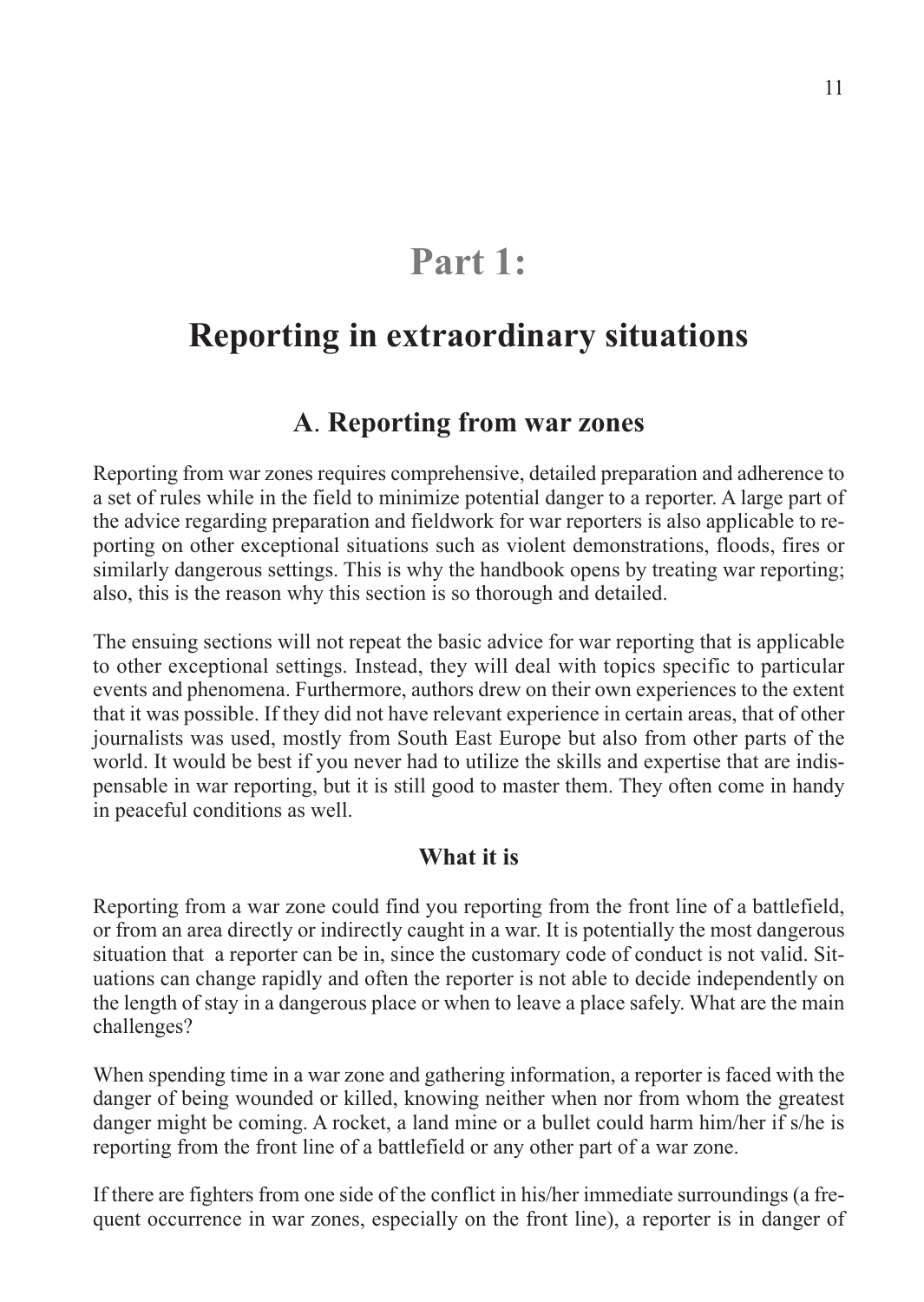being attacked by the fighters of the other side. A reporter is not armed or trained for combat. His/her job in a war zone is to report, not to fight.

A reporter is in danger from the fighters in his/her immediate surroundings as well, because in stressful situations (for example, death of a squadron member) fighters might take revenge on a reporter, accuse him/her as guilty just for being there, or simply because a reporter is not a member of the group, per say, and is in a sense 'a foreign body'.

Threats to reporter safety in war zones do not stop at the level of information-gathering but extend to publishing as well, especially if a reporter spends long periods of time in the same area or returns to that area often. Fighters and war zone inhabitants often react emotionally to reporting related to them and to events in their area. If they are not satisfied with such reporting (even in cases when they themselves have not seen or heard original reports but received second-hand information or hear rumours), they have been known to react harshly. A reporter can find himself/herself limited in his/her ability to move around the area; s/he can be exiled, beaten or even killed.

There is another category of war reporters in addition to those who were sent to war zones by their editors and freelance journalists who decide to enter war zones independently. Local journalists do not travel to a war zone to report, but live there instead. They are better at knowing the area and the people who live in it, including local fighters. However, that is not always an advantage. Unlike reporters who arrived to a war zone from another city, country or even continent, local reporters are known by the majority of inhabitants and fighters in the area. In stressful war situations old misunderstandings, prejudices or conflicts from their shared history can be rekindled and escalate to an attack on the reporter. Local reporters are under even more pressure than others if area residents and local fighters do not like their reports. During wartime, a local reporter's community often expects him/her not to adhere to high standards of his/her profession. Instead, s/he is faced with choosing sides, i.e. to disseminate propaganda instead of reporting objectively on events. There is additional stress if a local reporter lives in a war-affected area together with his/her family.

Sometimes a reporter is under pressure to cooperate with the military, police and intelligence agencies, especially if s/he travels in areas that are inaccessible or insufficiently secure for them. At the same time, there is a danger of reporter's information being misused by another reporter cooperating with intelligence and other security services, or even of intelligence agents falsely presenting themselves as reporters. Such occurrences are common in war zones.

Last but not least, there is a great danger for reporters to be accused of spying, especially in situations with many casualties among fighters or local inhabitants.

#### **How to report**

Reporting from war zones, like any other journalistic work, requires exceptional preparation. It requires not only a mastery of journalistic tools and methods, but also familiarity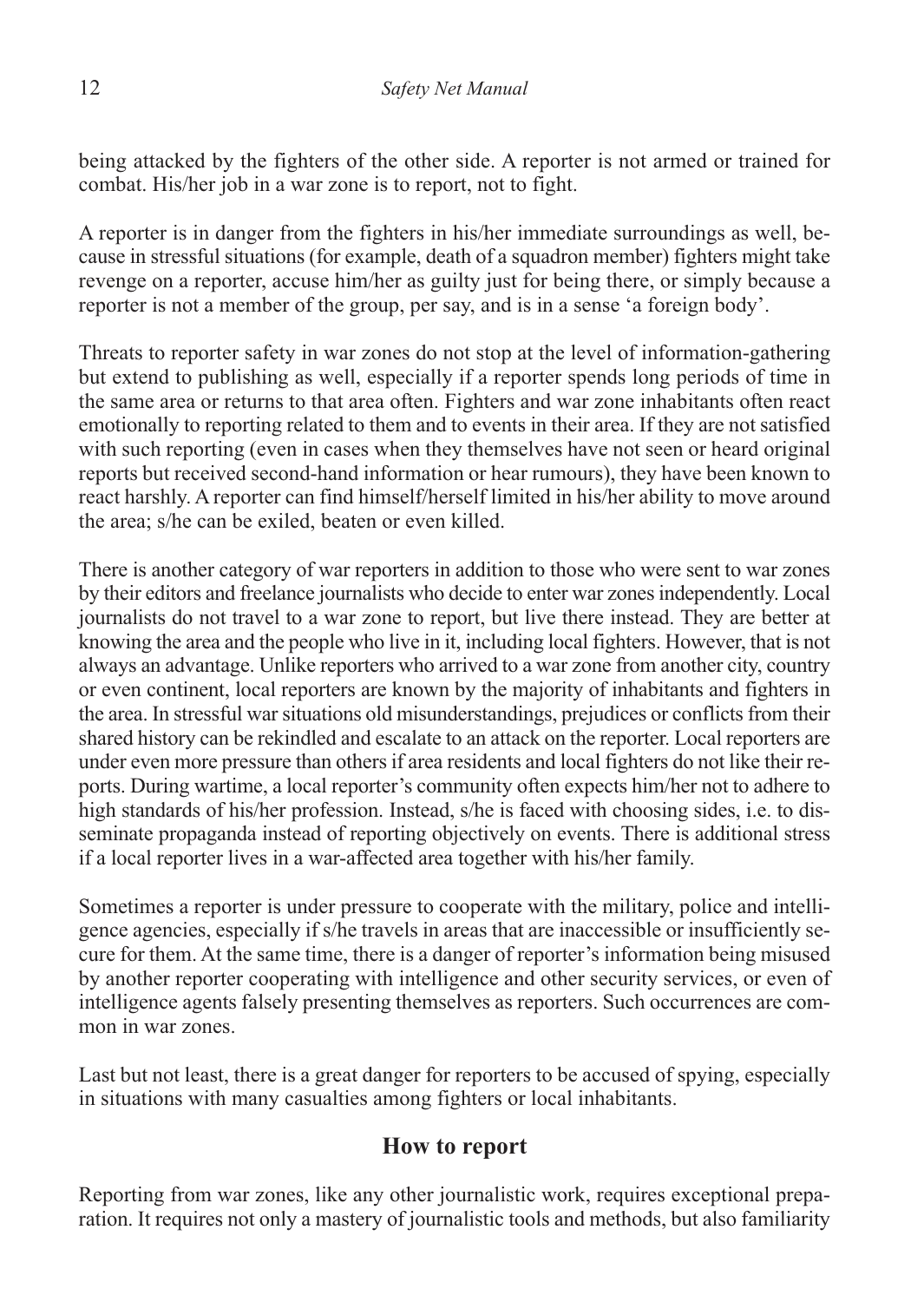with the geography, historical facts and other relevant information about the area one intends to report on. Such preparation is indispensable for local reporters as well, even though they know more about the area and its people than reporters coming from other places.

It is essential to know not only who is fighting whom and why, but also what the political situation is in a war zone; who the leaders of the fighters are, and who the members of local authorities are. The usual institutions of civil government are often not functional during wartime, especially in areas of greatest conflict. They are replaced by various crisis management centres. At times no formal organized action other than an army, and possibly police, can be found. Sometimes there are only paramilitary units. Such situations are extremely dangerous for reporters.

Prior to departing for a war zone, gather information from reporters who have already been there and contact reporters who are about to leave for the same place as you. If you do not know anyone, look for such people through journalism networks. Make a list of the names and contact information for military officials, police and various civil services prior to your departure, if these institutions are operating in the war zone. Find out who knows them well and make a list of people who might be able to help you once you are there. Also make a list of who to avoid.

Definitely try to find out who you can trust and ask for help should you need it. If you have never been to the area before, try to establish trust and connection through an intermediary, someone who knows both you and a potential contact in the area very well. Naturally, it is important that you know the intermediary very well and have complete trust in him/her.

As you leave for a war zone that you intend to report on, keep in mind that regardless of your plan, you can never be certain about how long will you stay there and under what conditions. You should prepare yourself for a significantly longer period and worse conditions than the ones you are expecting. Here are a few pieces of advice regarding travel and things to bring, as well as things that are not recommended to bring into a war zone.

#### *Transport vehicle*

In general it is not recommended to go to a war zone with your own car. You cannot be certain you will be able to move around without obstacles, and doing so may make you too noticeable. If you are forced to leave your vehicle while reporting from another place, it is highly likely that it will get stolen, damaged or completely destroyed. It is also possible that police or military may appropriate it for their own needs. Even if these situations do not occur, even a small vehicle malfunction might mean you must abandon the vehicle and move on in a war zone.

It is best to take public transportation, if it functions and to the extent that it is possible. If public transportation to a location is not available, use the services of local inhabitants.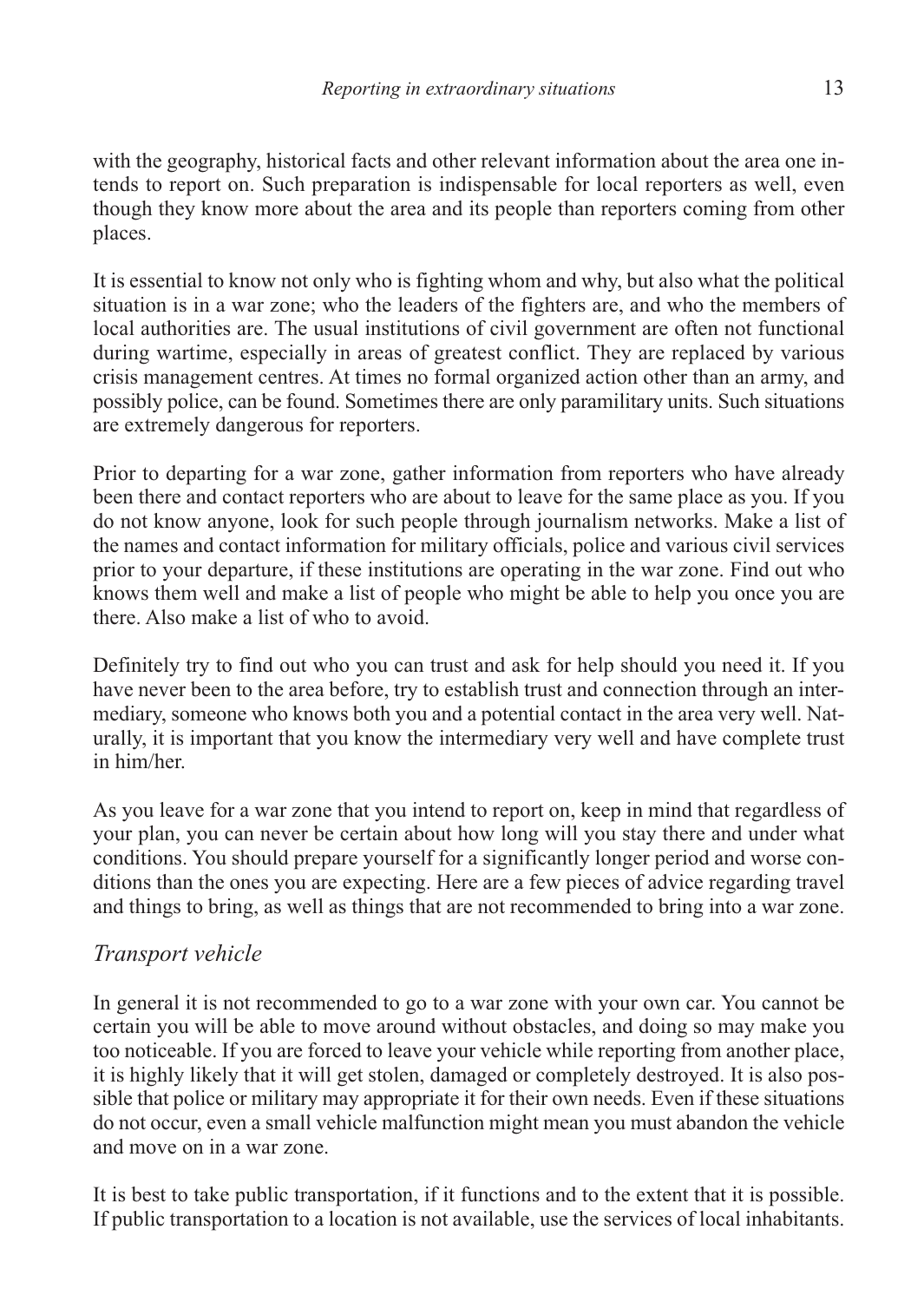One ought to be extremely careful when doing so and prepare for it in advance if possible. Check whether there are dependable people you could hire as drivers, together with their vehicle, before of your departure. At times you might have to use one driver and vehicle in one area and another driver and vehicle in another since they might be living on different sides of conflict area. You need to think of the safety of people you cooperate with and whose services you use. Doing so is both adhering to professional ethics and instrumental for your own safety.

#### *Belongings (backpack, clothes, shoes, money, documents)*

It is best to take as few things with you as possible so you can move faster, with more ease and do your job with less difficulties. Some of your belongings could be left in a safe place that you or someone you trust could access quickly in case you need to get something. The less you have with you, the better.

If possible, keep one or two waterproof and flame-resistant backpacks on you at all times. You can put one on your back and the other one in front, leaving your hands free. It is best for the rear backpack to have an anatomically-shaped cushion, and for both to have many extra pockets and adjustable straps so you can fold or expand them as needed. This way, handling and carrying you backpacks will be easier, and things you might need (for example: a phone, a camera, a flashlight, some document or a binding band) will be easily reachable without taking the backpack off. You will decrease the possibility of losing or breaking objects in your backpack in case you suddenly need to run or take cover. You will also decrease the possibility of being injured.

Use special protective covers (bags, protective films, etuis) for money and documents. It is best to keep money and personal documents in a protective bag underneath your clothes, except your press ID. Your press ID should be kept in a place where it is visible but can quickly be hidden if necessary. Sometimes in a war zone a visible press ID can save your life, but other times keeping it hidden serves the same purpose. If you do not have an international press card (e.g., the one from the International Federation of Journalists), definitely get one. Depending on the situation, sometimes it is best for your own safety to keep the international press ID visible and the one from the media outlet employing you hidden, and sometimes it is best the other way around.

Regardless of the time of the year and weather, take sturdy, comfortable and warm shoes. Sturdy shoes will be resistant to terrain conditions and will protect you. Avoid new shoes you have never worn before. If shoes are not broken in, they can cause blisters and make it difficult to walk and put your safety at risk.

Wear layers. Your clothes should have plenty of pockets and be made of easy-tomaintain, resistant materials. This way you will have extra space for things you need to keep handy and you will be able to shed or put on layers as necessary. Well-selected clothing materials make washing and drying easier. Clothes will also last longer. If you follow these guidelines you will not need to bring many clothes, not insignificant in case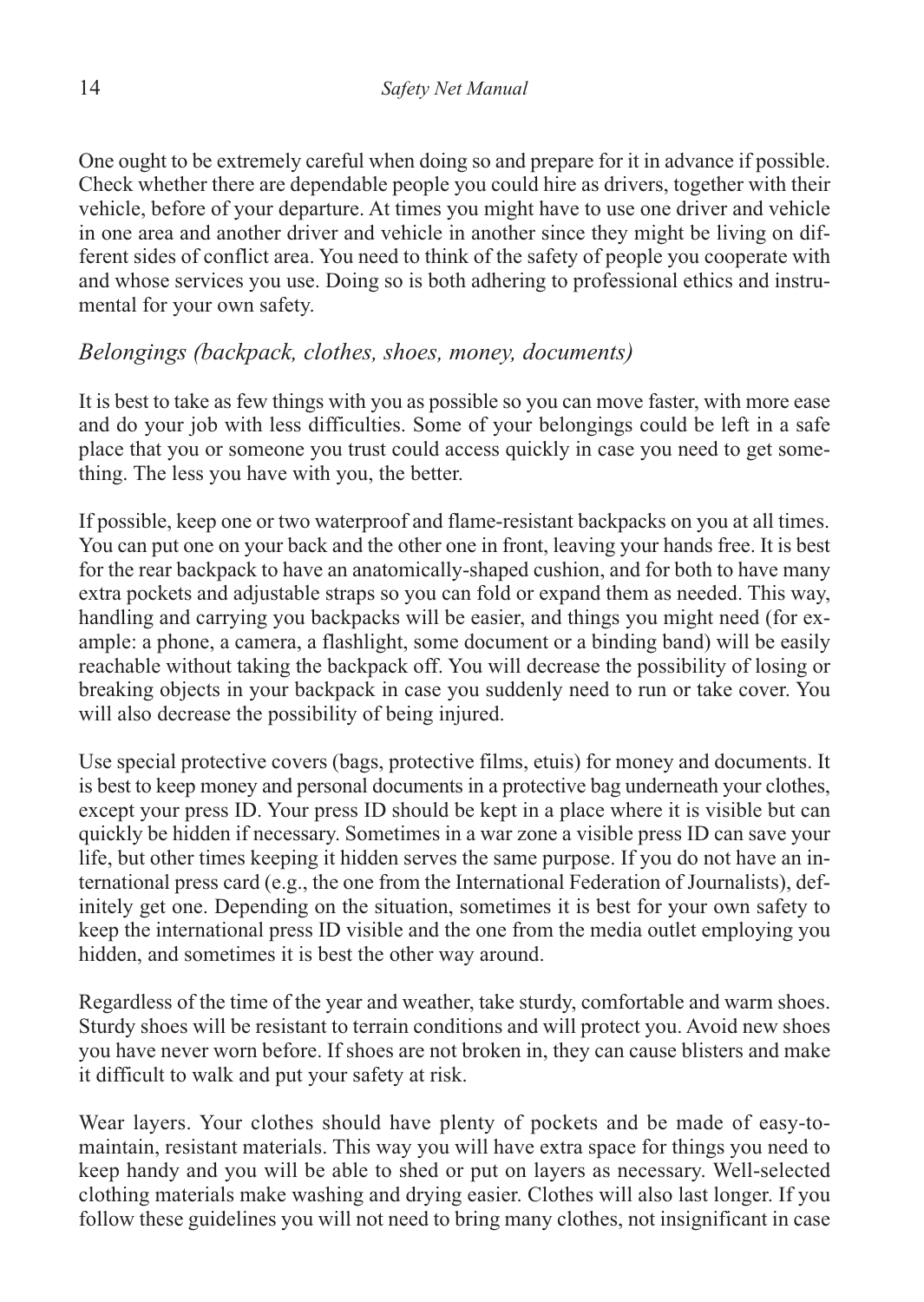of a longer stay in a war zone. Carrying fewer things makes it easier to move around and thus increases safety.

#### *Food*

While you cannot bring a food supply that is sufficient for your entire stay in a war zone, you do need to have some food with you at all times. You do not know when will you be able to find food, and how much. It is best to bring a few small cans of food with a long shelf life. This way you can keep them for a while if you find other sources, and you will not risk food spoiling in a large open can that you cannot finish in one meal.

If possible, bring vitamin bars and something sweet. The best chocolate is the kind used for cooking. In addition to being sweet, it is less prone to melting than regular chocolate. Bring a vessel for water as well. It is best to use a thermos bottle. They are sturdy and the top can double as a cup for tea, coffee or other beverages.

In order to open cans and cut food you bring with you or find in the terrain, make sure to bring a Swiss Army knife. It also has a bottle opener, a file and little scissors so you can use it for a variety of tasks. For example, in addition to opening cans, you can maintain your nails. Sometimes it is not possible to take care of even banal needs in other ways while you are in a war zone. A Swiss Army knife is very versatile; it can open locks or cut strings. It can come in handy not only to make eating easier, but it can also increase your safety too. In extreme cases it can be used as a self-defence tool.

#### *Equipment, electronic communication devices and communication protection*

Technology today is completely different than in previous decades. Laptops, digital cameras and even miniature but high-quality cameras and smart phones, highly sophisticated technology and wireless internet enable reporters to send text, photos and video material from the front line of a battlefield in real time. New technology offers an immense advantage for today's war reporters, as well as reporters in general compared to only twenty years ago.

However, just like any technological advance, these have a downside as well. It is a lot easier to monitor journalists' activity, war reporters included. It is easier to unnoticeably control where they move, who they get to communicate with, which pieces of information they have stored in their laptops or phones. The result is that security and intelligence services, as well as other interested parties in possession of the necessary equipment (which is not always expensive or complicated to handle) can endanger a reporter or threaten him/her.

That is why the laptop or smart phone that you bring into a war zone should have as little confidential data as possible. Such data could harm you, your work and other people should it fall into the hands of someone malicious. All names, telephone numbers and other information indispensable for your work in the field should be written on a piece of paper if you cannot memorize it. If possible, it should be written in a code you yourself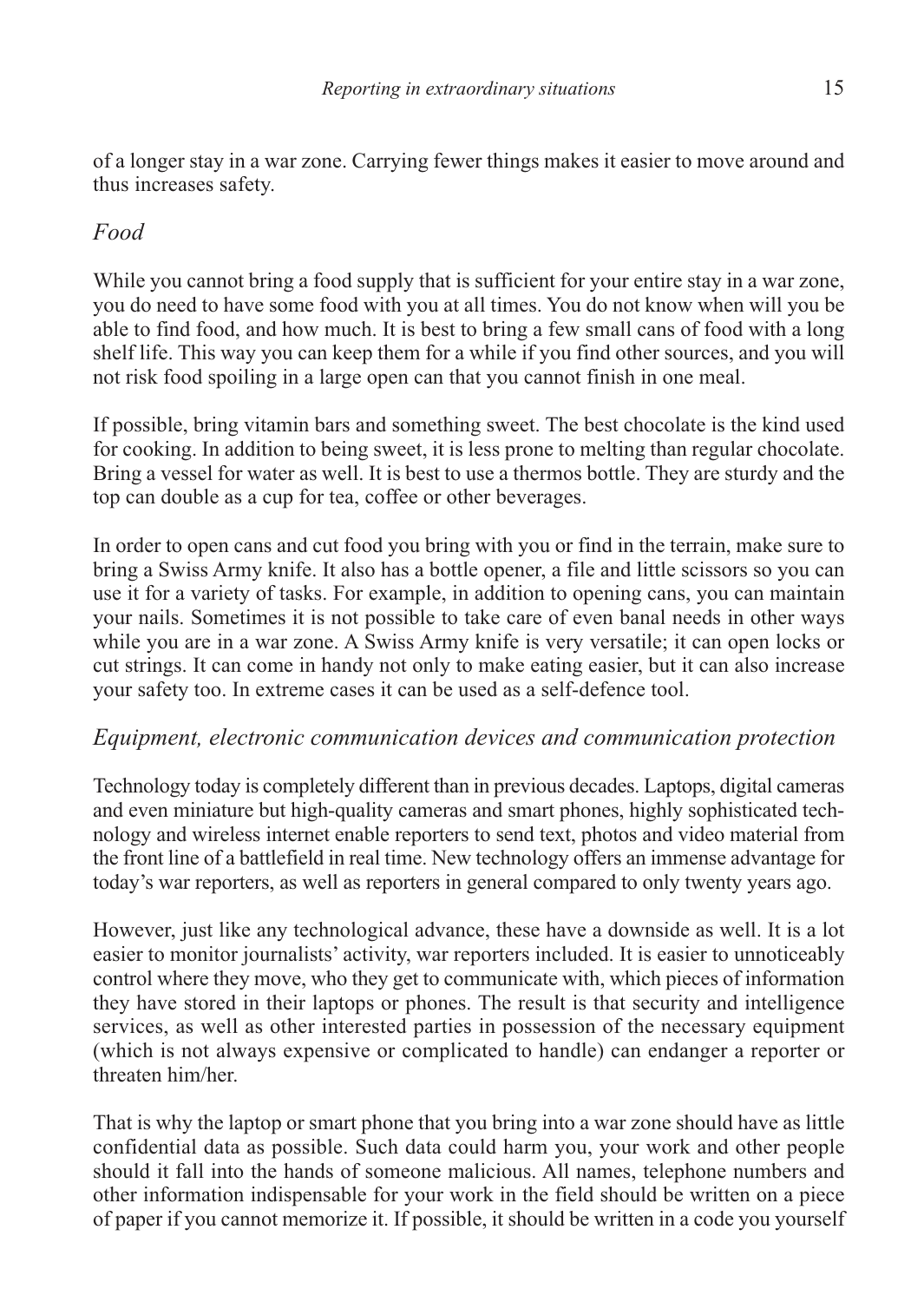come up with, and stored in a hidden compartment in your backpack, clothes or shoes. The code can be simple, but it is essential that you are the one who created it.

For example, you can write down numbers in the following way: 0 can be a code for 1, 9 for 2 etc. Names can be written down as nicknames or, even better, as concepts that remind you of a particular person but that others find insignificant. For example, you could use "bingo" for someone who likes to place wagers or enter prize contests, "corner" for someone who lives on a corner etc. This will make both you and the people implicated through their contact with you safer. While this method might come across as primitive, it is very effective.

In any case, keep as little data in your war zone communication devices as possible. When you confirm that a report, or that important or confidential information you have sent was received, delete that information from your device. However, do keep some data on your devices. Having no pictures, videos or documents to show, should you be asked, would make you suspicious. It is also possible to split the memory of your device in a way that makes part of its content is visible to everyone, and the rest accessible only with a special code.

The security of your communication and the information stored on your communication devices will be greatly improved if you use encrypted communication. It is possible to encrypt the contents of your email inbox and telephone calls, and you can use alternative communication channels like an email service that is available online but does not leave traces on your devices. It is also possible to install a "wandering" IP address that makes it hard for others to trace you as you appear to continuously switch locations - Canada, Ireland, Nigeria - even though you remain in the same place at all times. Some protection systems are user-friendly and others require advanced levels of technical skill and sophisticated tools. Prior to your departure for a war zone field mission, communicate with a trustworthy expert in order to ensure that you have necessary security systems installed and have mastered the skills to operate them.

#### *While on a field mission, gather information instead of spreading it around it*

Never forget that you are on a field mission to gather as much useful information as possible, not to share information with the people you meet. Keep information about what you do, what you found out, where and with whom you plan to travel and whom you are meeting with private. Talk about yourself and your activities in the area only to the extent that is necessary. When speaking about those topics give irrelevant information, and try to avoid dangerous conversations related to security such as assessments of military actions, political opinions or disagreeing with collocutors. Refrain speaking specifics but never lie. If you are caught in a lie, even just a small, benign one, your collocutor will lose trust in you and sometimes that can cost you your life.

Before you leave for a war zone, it is of utmost importance that you make sure a few editors of your media outlet are available at all times to confirm your identity as a journalist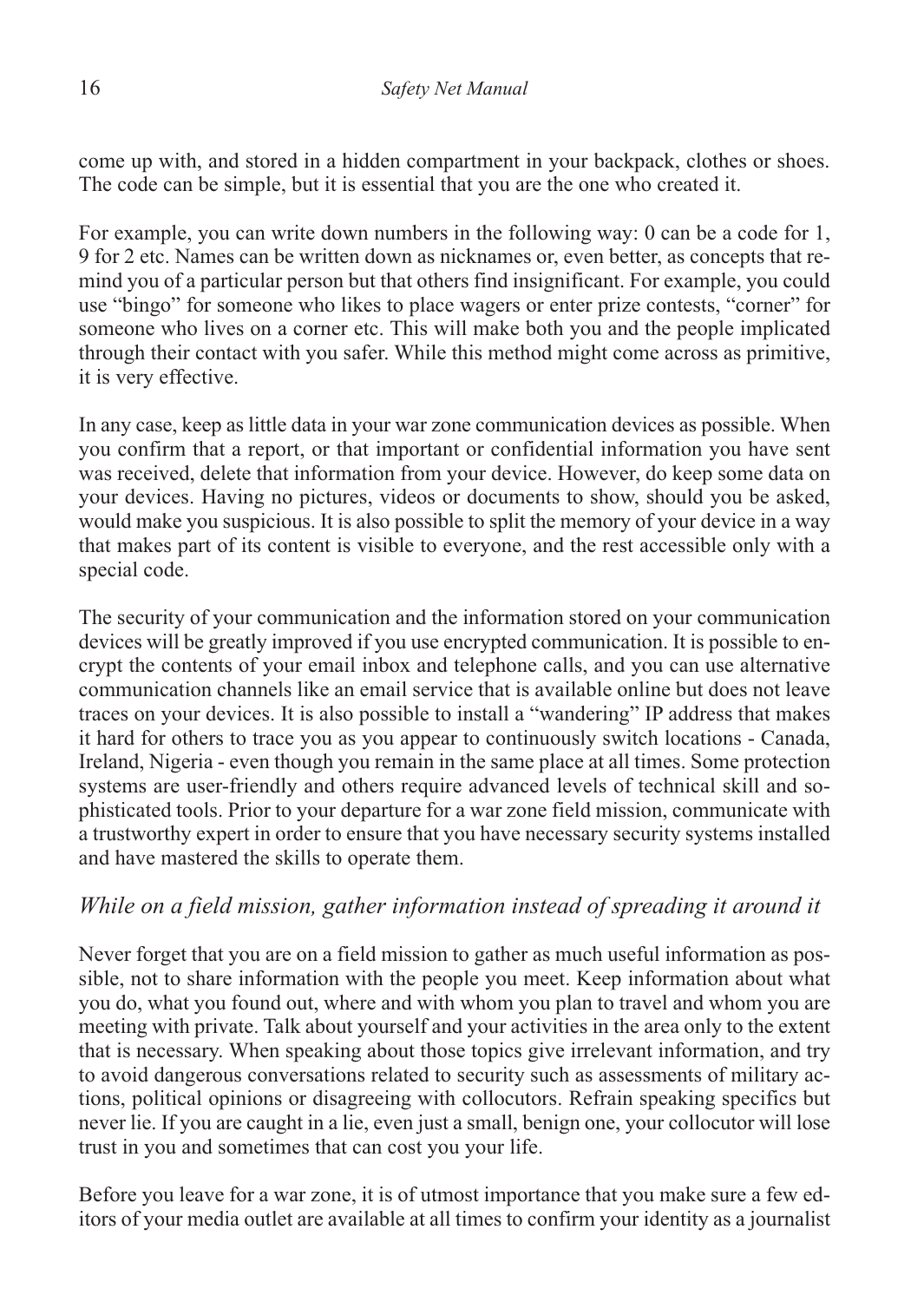on a field assignment. Make sure they will 'cover' for you if someone asks questions about you and your stay in a war zone. Leave the names and contact information for these editors in a visible place on your communication devices, and talk about them freely with your collocutors as much as possible. Mention that you are in regular contact so they can be sure you are alright. This also could save your life. Along with editors' contacts, always keep contact information for employees of international organizations so you can reach out to them should you need to. Let other people in a war zone know about this as well. It is important due to the fact that people in war zones often perceive international organizations' representatives as having greater authority than editors, which is relevant if those people can harm or imprison you or other reporters.

Since the introduction of television, war zones were entered by teams of at least one journalist and a cameraman with a driver. Newspapers sent journalists and photo reporters together whenever possible, and solitary journalists were much less common. Mostly they were freelance journalists, stringers. Today one person can be a journalist, a cameraman, a photo reporter and a driver. However, if it is possible to travel into and within a war zone with someone it can be of help both with work and dangerous situations. Many war reporters like to do field missions and exchange information with other journalists. It is more important to do solid work and stay alive than to get a breaking story and die.

Avoid being treated as associated with or attached to military or paramilitary units. They can enable you to reach places more easily, or reach them at all, but it will cost your autonomy. Generally, they will perceive you as someone who is around to justify 'our' side and criticize 'theirs', a promoter of one side of a conflict and not a journalist whose task is to report accurately. If you accept the promoter role, you lose integrity. If you report accurately while protected but controlled by one side, you can easily lose your life.

Do not go to the front line of a battlefield if you can avoid it. No one can guarantee safety there regardless of how well you prepare in advance.

#### *You survived a war zone. How to report on what you found out?*

If you prepared well for your departure to a war zone, gathered information and avoided all safety traps, the remaining part of the job might seem easiest: preparing and publishing your report. Just like for any piece of journalism, your report needs to be accurate, clear and interesting. Never expose people to additional danger because of your reports, regardless of whether they are soldiers or civilians, from one side of the battlefield front line or the other. Take care to craft your reporting in a way that also does not harm people who may not be in a war zone, but are related to someone there.

Naturally, you cannot know about all connections between all people; yet, it is important not to have something in your report that is not essential and has the potential to harm someone. Do not publish names, locations or any other inessential information. Such practice should be a rule in any journalistic work, but it is especially important for war reporting. It may seem like too large a risk and too much work to adhere to all the rules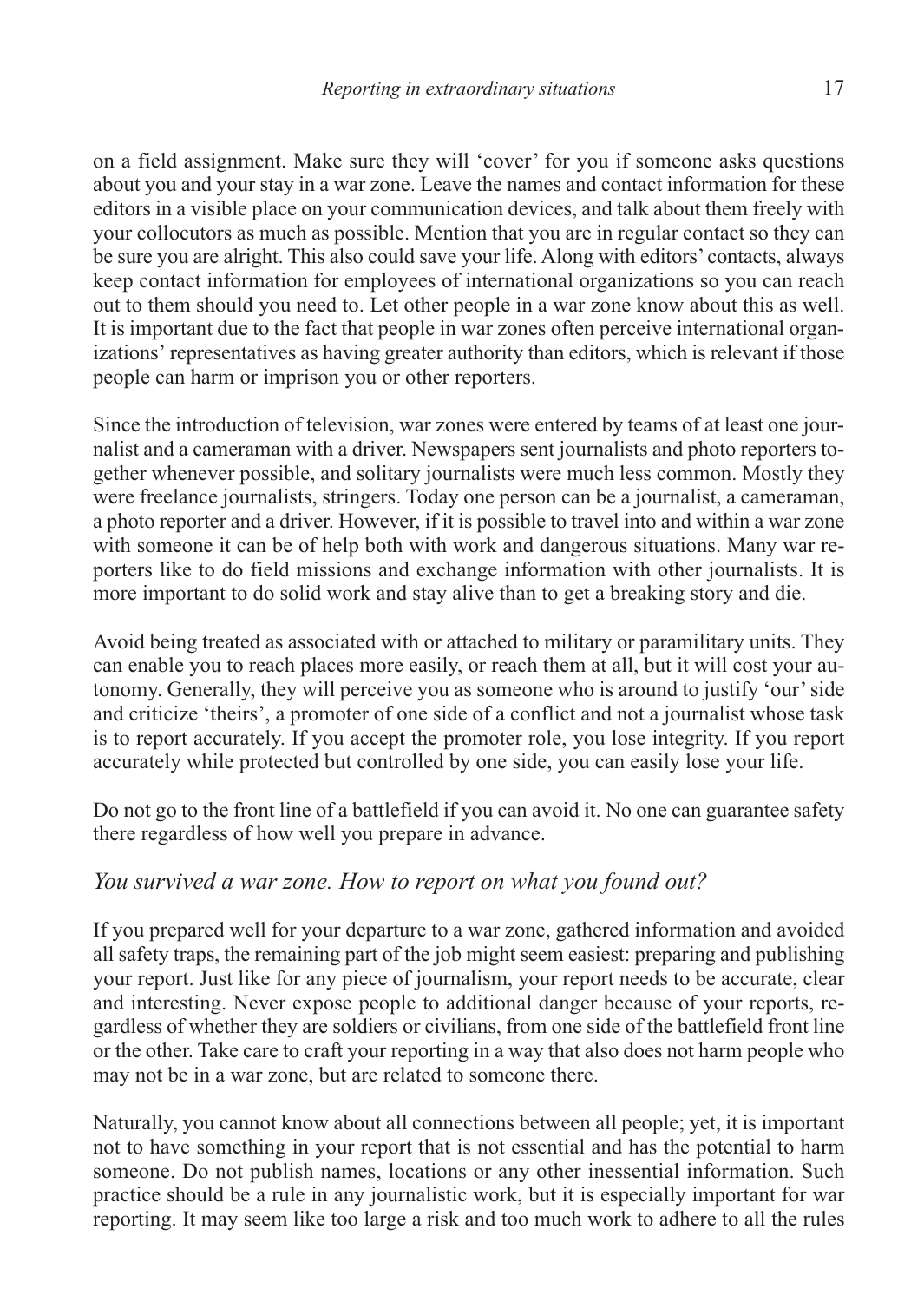stated above, and that then not be able to write down everything you saw and heard. If you are an earnest professional, you will keep these rules. If you are not completely ready for departure to a war zone, the risk of being there and reporting with the highest professional standards, do not consider a career as a war reporter!

#### **Examples/Previous experience**

At the beginning of the war in Croatia, when then-contemporary Yugoslavia fell apart in bloodshed, Saša Leković already had twelve years of experience in journalism. Never before did he wish or need to be a war reporter, nor did he know a single war reporter who could give him advice. When he realized the war was inevitable, he decided that he would stay in his city as a journalist without disseminating propaganda, regardless of the cost. However, when war starts to rage, unpredictable situations occur. Some of his experiences as a war reporter follow. He presented some examples from his personal experience of reporting on war, and tried to explain the ways in which he found the advice mentioned in this handbook useful.

#### *How to turn disadvantage into advantage when your own editorial board lets you down*

'Before the war in Croatia started, I worked at a local radio station in Daruvar, a small town in the northwest of Croatia, for twelve years. I was also a local correspondent for the national daily paper *Vjesnik*, and wrote for another national daily paper *Večernji list* at the same time. The editors at both papers had utter confidence in me. They did not send journalists from the office headquarters in Zagreb to replace me, not even when we were supposed to cover the arrival of the President. But an event that occurred one weekend in the spring of 1991 in Pakrac, a small town 20 kilometres east of Daruvar, marked the beginning of the war. Police officers of Serbian nationality disarmed their Croatian colleagues in a local police station and held them hostage, setting off an armed rebellion against the government.

'The state reacted by denying access to the area of Pakrac to everyone except those with a special permit from the Ministry of the Interior. My longstanding photo reporter Toni Hnojčik and I didn't get a permit. Our editorial board practically renounced us. The Deputy Minister of the Interior took editorial control over the content of *Vjesnik*, which was a paper under government control. Without informing us about what was going on, *Vjesnik* sent a journalist and a photo reporter to the field, which was becoming a war zone. The Ministry of the Interior issued them a permit to enter Pakrac. They were supposed to report in a manner that was convenient to the government.

'As the local radio station in Daruvar was the last station on the road from the *Vjesnik*'s office headquarters in Zagreb to the forbidden area around Pakrac, the journalists from *Vjesnik* came there to seek help. Their driver had to return to Zagreb so they were looking for a local guide who knew the area well to take them to Pakrac. Since I had been working in the same team with my colleague Hnojčik for more than ten years, we both reacted in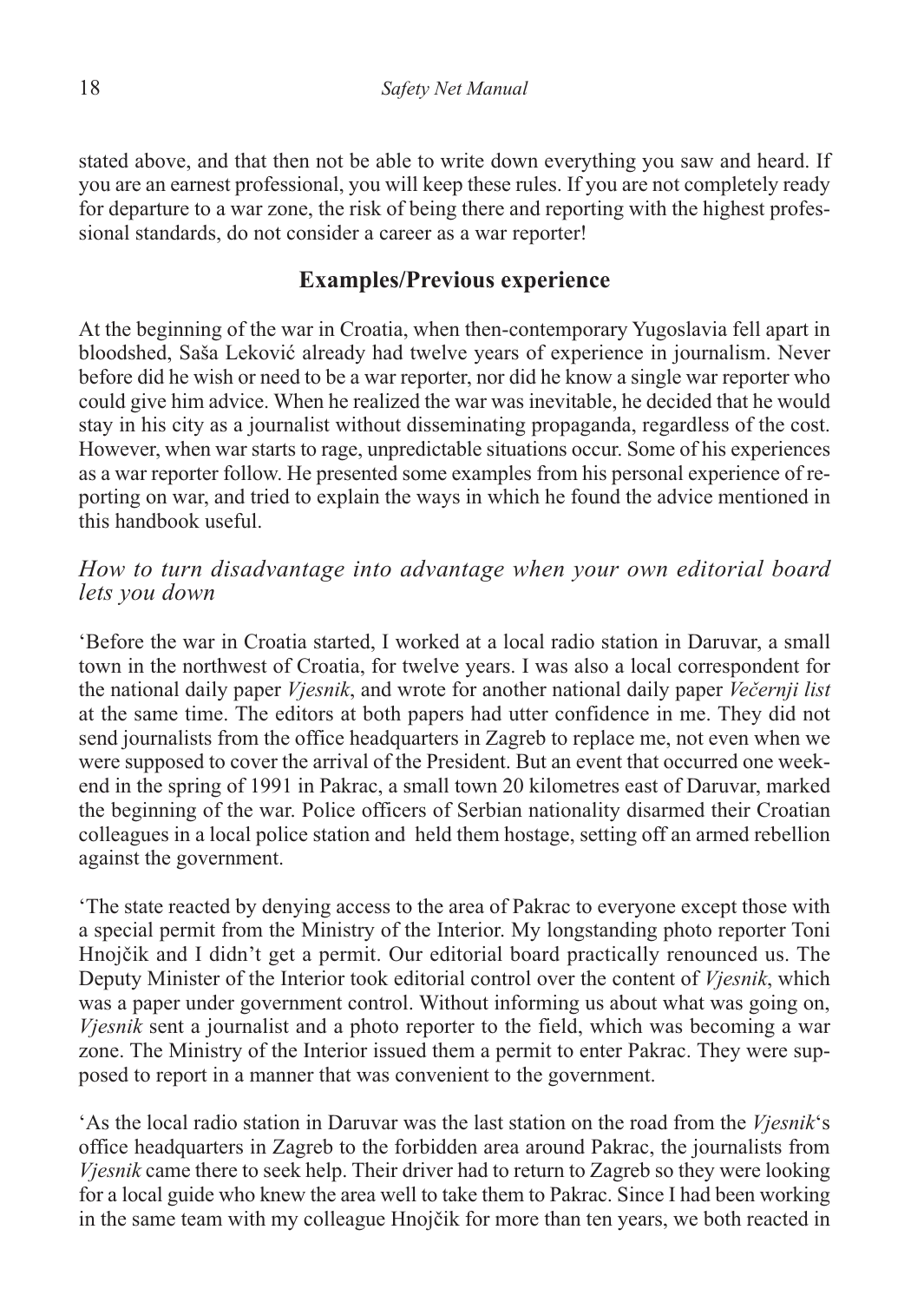the same way. We proposed that Toni could be the driver. Everyone in the region knew him and his car. The journalists from *Vjesnik* accepted the offer.

'Toni always carried a camera in his backpack. Nobody ever examined him or asked him anything. When he drove the journalists from *Vjesnik* to Pakrac and arranged where and when he was supposed to wait for them. Then they headed to take statements from the local police and civil representatives, while he freely took photos. He reunited with the journalists at the arranged location and time and drove them back to Daruvar. Again, he was not examined or asked anything.

'While the journalists from *Vjesnik* were waiting for their driver from Zagreb, a driver from *Večernji list* arrived in Daruvar to collect Toni's photos, which I had arranged with the *Večernji list* editor as soon as Toni headed towards Pakrac. At that time, it was the only possible way to transfer photos. When the journalists from *Vjesnik* arrived to their headquarters in Zagreb, the next day's edition of paper was already being printed. They carelessly went home believing they were the only ones having the report from the war zone. I never found out how they and their editors felt the next morning when they opened *Večernji list*, which, besides the main headline on the cover page, contained an extensive article with photos on two centre pages.

'For Toni and me, this episode ended up well, but I would definitely not recommend such endeavours, even when you're on local territory. If you get caught by the army or police without a permit in the area where the permit is obligatory, especially if it happens while you are taking photos, filming or talking to soldiers, police officers or locals, you risk being arrested, beaten up, accused of espionage or even killed'.

#### *A journalist is a human first, and a journalist second: evacuation of the hospital; frightened colleague*

'After this first episode, many of my other experiences of reporting during the war in Croatia were related to the area of Pakrac and neighbouring Lipik, which was among the most devastated zones in that war. All these experiences involved safety risks because they basically took place on the front line of the battlefield. One day, a colleague from *Vjesnik* (not the one whom Toni drove to Pakrac) came to Daruvar, and asked me to help him reach Pakrac, which at that time was almost entirely surrounded by the Serbian rebel forces. I knew the only way that was passable. When we set off, I realized that the situation on the battlefield had changed. But by then we couldn't go back. We came across local Croatian forces, and I agreed to be taken with my colleague in a van that was supposed to transfer the food by forest paths.

'I realized that I had to make decisions for both of us. My colleague was frightened and inexperienced in this kind of situation, but, even if he wasn't, in crisis situations there isn't much time to reflect and coordinate. Somebody has to take the responsibility, both for himself and for others. When we reached our goal, a hill overlooking Pakrac, I noticed that something strange was going on. There was complete silence. They told us we could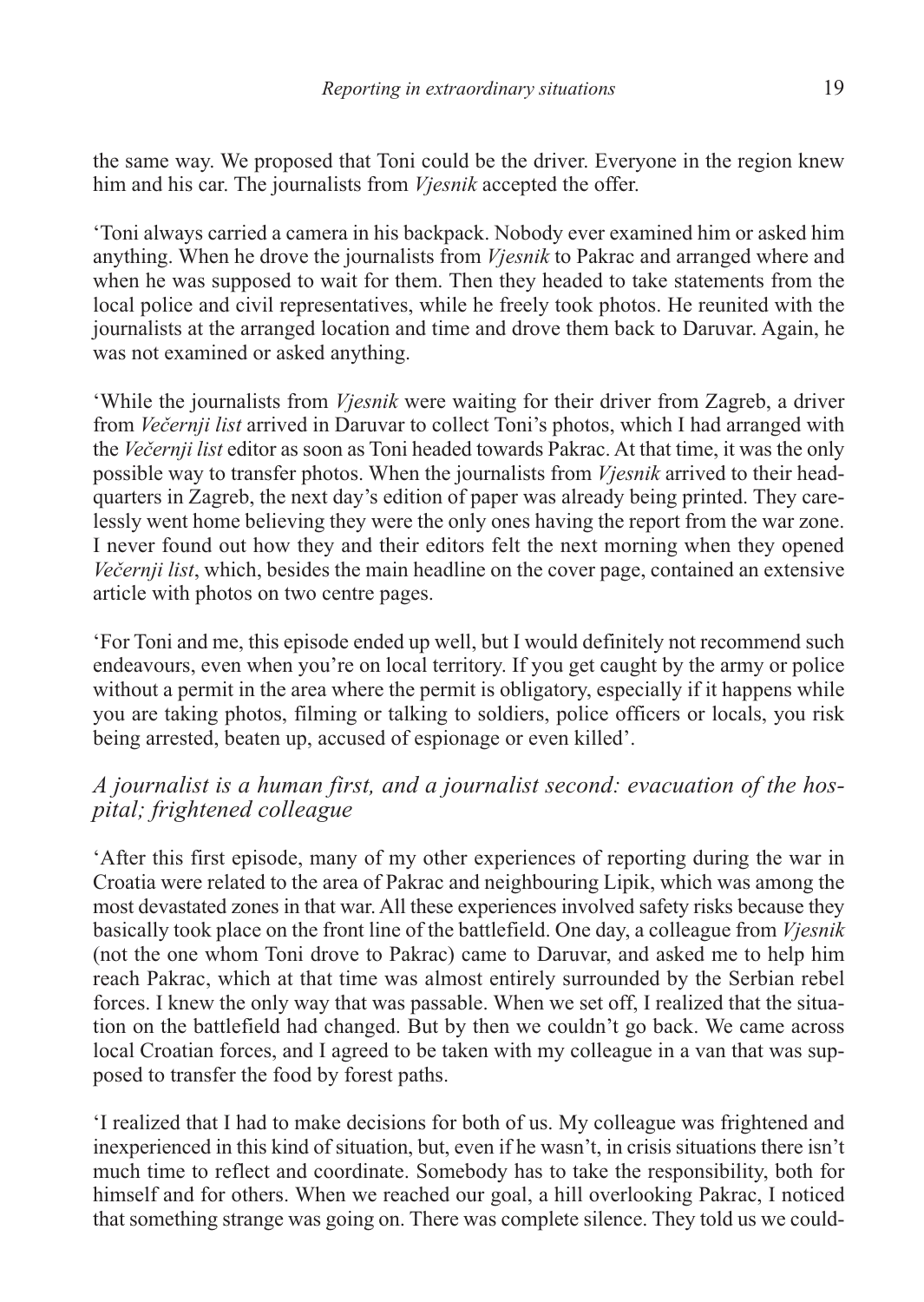n't go back because a military action was being prepared. When someone tells you in the middle of the war zone that you cannot leave, you don't ask unnecessary questions.

'We were told, "wait where you are and don't ask anything". After several hours of waiting, I spotted a local guy I knew amongst the soldiers. He explained to me that an evacuation of mentally ill persons from the Pakrac hospital was being prepared, because that department, with several dozen patients and a few doctors and nurses, had been cut off. A truce had been arranged with the other side until the hospital could be evacuated. They were waiting for the darkness to fall because the hospital was perfectly visible from the surrounding hills. Despite the ceasefire, nobody could guarantee that there would be no shooting during the day if the enemy soldiers were seen.

'When it got dark, my acquaintance asked me if my colleague and I wanted to participate in the evacuation of the patients. The colleague was already shaking with fear but I accepted on behalf of us both. If in a war zone you have beside you a person that is frightened and you can't predict his/her reactions, stay close to him/her all the time. Buses descended to the rivulet on the opposite side of the hospital with their lights turned off. We helped the patients and hospital staff across the rivulet, even carrying some who couldn't walk, placed them inside the buses and drove them to safety. My colleague and I published a few articles about this event. It was the only time during the war that I didn't participate just as a journalist-observer. That is because this was a humanitarian, rather than military action. Before anything else, journalists are also people. I think the war should make no exception.

'It is important to bear this in mind while reporting. No story is worth destroying someone's life. Even in the most severe conditions, a reporter must pursue the highest professional standards'.

#### *Most probably no one will dig through your dirty laundry: it is an excellent hiding place*

'After the incident when Toni entered the forbidden area using his wit, we found ourselves in a new situation. Toni and I were in the war zone before the access to it became restricted because of the outbreak of military actions. Afterwards, everyone who wanted to depart the area was thoroughly controlled, while journalists were deprived of their footage and notes before they left. This happened in the spring of 1995. We already had four years of war reporting experience behind us, so we were excellently prepared for similar situations.

'Since it was impossible to reach this area, before closing it to a war zone, by car without a huge risk, we did exactly that. When departing from the war zone was forbidden, we decided to split up. Toni stayed to continue filming, while I hid the already-made footage in my bag with dirty laundry. I had it for exactly that reason. When soldiers and police officers searched me on my departure from the zone, they wouldn't find any filming equipment in my possession. Even if they looked inside the bag with dirty laundry, there was only a slim possibility that they would search for films inside the pockets of dirty and smelly pants and shirts on the bottom of the bag. And really, they didn't find the footage. Today,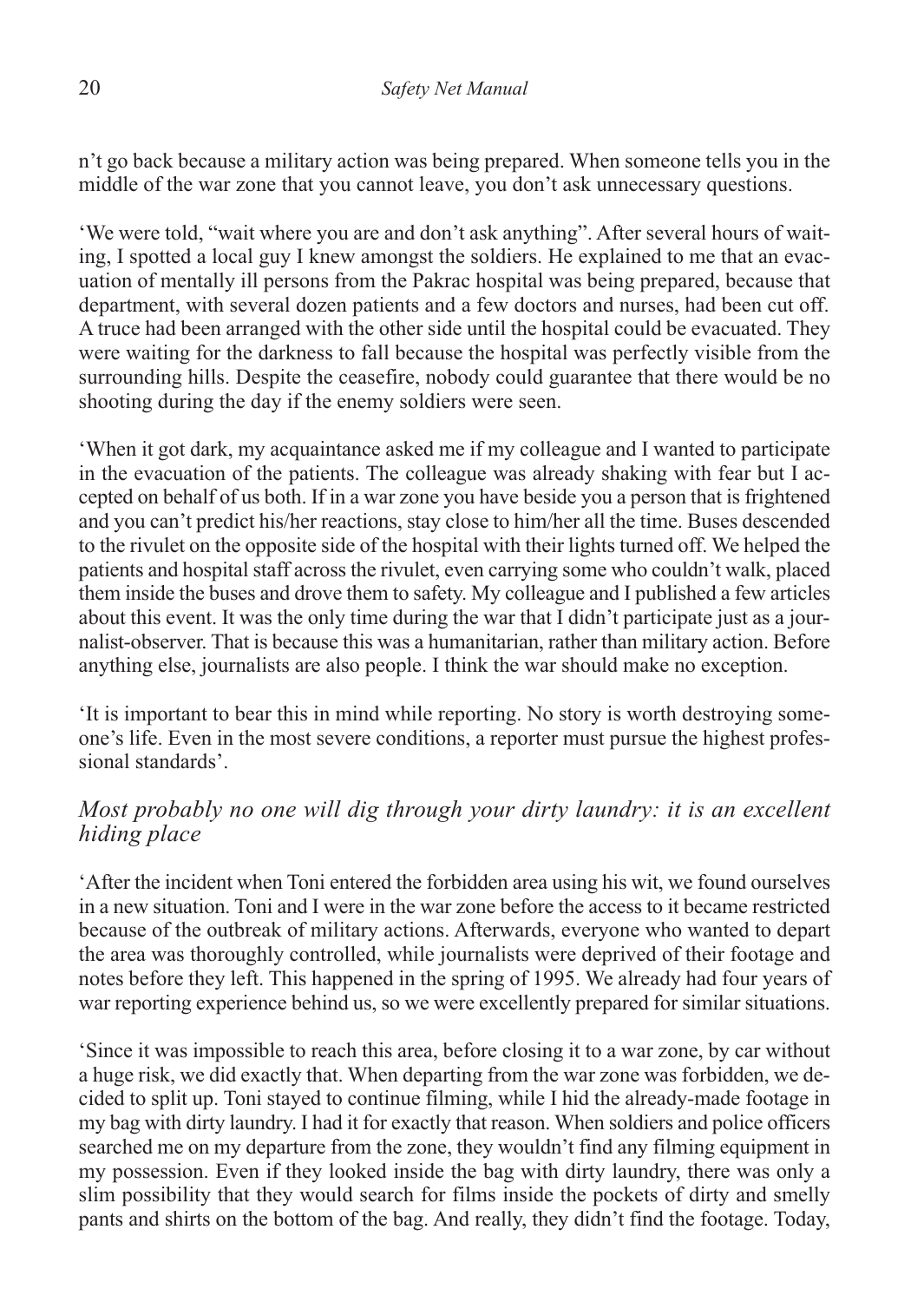generally it's not necessary to transfer the footage in a similar manner, but this trick can be useful if you carry a document or anything else that is important for your reporting'.

*Sometimes you have to lie and cheat to survive; but don't do it when it's not necessary*

'As a local war correspondent, sometimes I reported for news agencies that didn't have any journalists in the war zone. One of them was a popular radio station from Zagreb, *Radio 101*. Once they told me that a colleague from Zagreb would come to the field and asked me if I could take her to a village near the battlefield line. That village was interesting because a controversial volunteer unit was based there. The majority of population that was loyal to the government considered these fighters to be heroes. At the same time, there were suspicions that they committed war crimes against civilians.

'That day, my photo reporter was on a different assignment so I headed to the village with my *Radio 101* colleague. I gave her a brief introduction to safety measures, but I didn't want to stress her out too much. For the beginning, I wanted us to visit the unit and then have an extensive conversation. When we got into the car, to my colleague's surprise I asked her to record what I was going to say. I didn't talk for long. All that I said was that the unit to whose headquarters we were heading was a group of heroes, admirable people who were defending their homeland and that it was a lie that they ever committed any crime, especially towards civilians.

'I made this performance just in case. When we arrived in the village, I realized that the recording could in fact save my life. They brought us to the headquarters, and there was a man in charge whom I hadn't seen before. He was evidently drugged and drunk but everybody obeyed him. It seemed like they were even afraid of him. He started interrogating us. When we told him that we were journalists, he demanded our editors' names and telephone numbers. We provided him with this information, but he was not content. He believed I was a spy and decided that I had to be killed. He ordered two of his armed soldiers to take me out and guard me while he talked with my colleague in private.

'I will never find out what made him change his mind. Was it because she was a woman, because she came from the capital city or because she was there for the first time? Or maybe in the meantime, his rage diminished for another reason. Anyhow, the colleague played him the audio tape with my comments about his unit and it turned out to be the reason he spared me. On that occasion, deceit and a deliberate lie saved my life, but never lie and deceive if it isn't necessary. Do not do it while you are gathering information, and not in your public reports'.

#### *Soldiers shoot first and then ask questions later: how to prevent them from shooting at journalists*

'There was another occasion when I was in a war zone and almost executed, but I was saved by good preparation and luck. In war, unfortunately, the best preparation isn't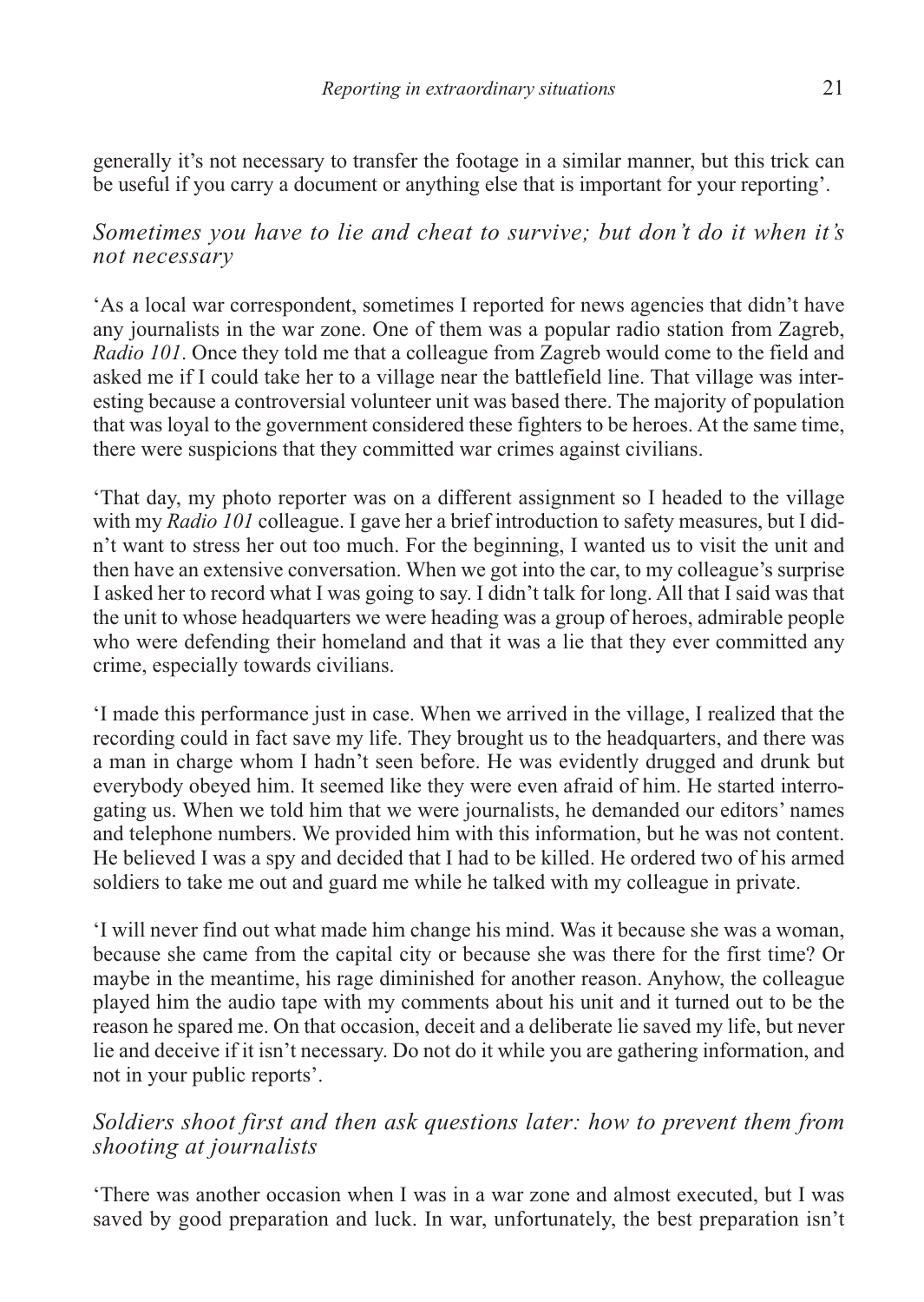enough without some luck. But without the best preparation, you are doomed even before you enter the war zone. One day, I took two colleagues from another media outlet to a place that was almost destroyed and empty. Since there was the possibility of an attack, only a few older inhabitants were left besides policemen and soldiers, and their evacuation was underway.

'When we arrived in this place we contacted the chief of police with a request to provide us with an escort during our stay, since we intended to cover the evacuation. He designated two policemen to go with us. My colleagues, accompanied with one policeman, entered a nearby house from which one old lady had to be evacuated. As she resisted the evacuation, the policemen that went into the house returned to seek help from the officer who was guarding me. I hadn't been left alone on the street for more than 30 seconds when suddenly a group of armed soldiers surrounded me claiming that I was a spy and that they were going to shoot me.

'My attempt to persuade them that I was a journalist was in vain, so I started calling the policemen that had entered the house by their names as loud as I could. They told me their names when we met. That confused the soldiers and, after a few shouts, the policemen appeared. They confirmed that I was a journalist and they told the soldiers that they had an order to shoot at anyone who endangered me. The soldiers changed their previous intention to annihilate me as they explained that I matched the description of a person they were told was enemy spy'.

#### *Don't be naïve; in war journalists never control the situation*

'I got an opportunity to report from Bosnia and Herzegovina after already having more than a year of experience of war reporting in Croatia. My first undertaking was completely crazy. The unfortunately late photojournalist Goran Suljić and I decided to sneak into western Bosnia. It was controlled by Bosniak/Muslim forces that didn't obey the authorities in Sarajevo. They did cooperate with Serbian forces in Bosnia and Herzegovina and Croatian forces in Croatia, armies that were in war with each other. In those days we were working for a weekly paper called *Arena*.

'That was in fact a good thing, since *Arena* was a family weekly newspaper that was popular before the war in all regions of the former Yugoslavia. It didn't have a strong political connotation that would irritate any of the conflicting parties too much. But a schizophrenic situation where you never know who is fighting against whom isn't ideal for an undercover journalistic journey through a war zone. We had to traverse one area controlled by one side and then through the area controlled by their enemies, to end up in an area controlled by a side whose relation with the others varied from day to day.

'We concluded that it would be impossible to get to the destination on our own. We decided to join a group of people from western Bosnia who worked abroad and wanted to take advantage of the ceasefire to visit their families. But there was no way to get onto the buses that were supposed to transfer them to Velika Kladuša, in the centre of the West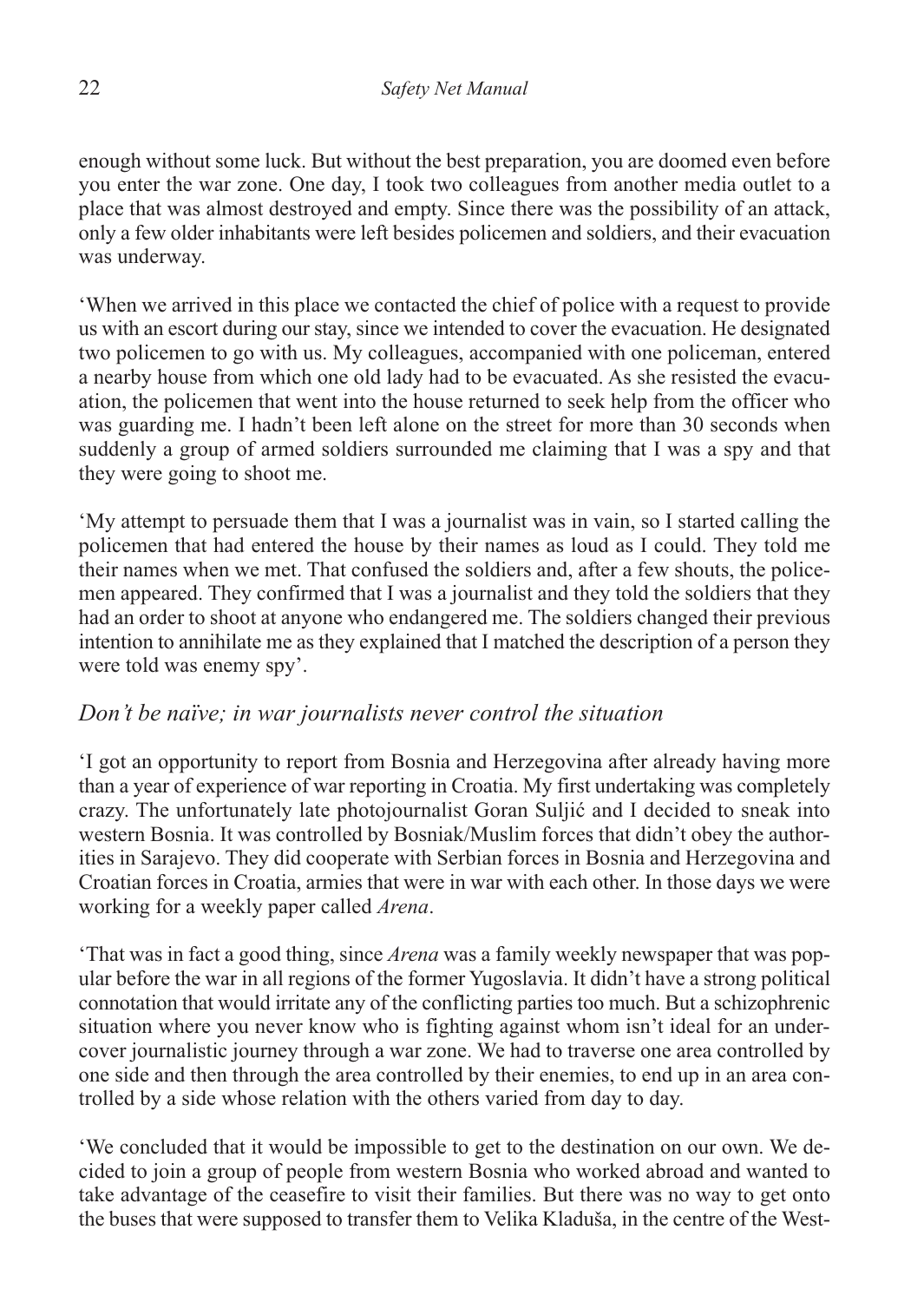ern Bosnia, and return them to Croatia several days later, without going through extensive passenger control. The only way Goran and I could have boarded was by asking for a favour from the convoy's organizer.

'The organizer was the brother of Fikret Abdić, a man who was the ruler of western Bosnia. After the war ended he served a prison sentence for war crimes. Goran and I were put on the very same bus as Fikret Abdić's wife. That bus was obviously given special treatment. Nobody asked us anything at the checkpoints. During several days spent in Western Bosnia we witnessed on numerous occasions that everybody traded things like petrol, food and weapons with everybody else, including people whose armies were engaged in the conflict.

'After we returned we published everything we could back up with evidence, regardless to whom it was related. We did not keep quiet about uncommon actions of Abdić's administration and army in order to repay them. No one asked that of us, and we would not have complied if we were asked. I have a vivid recollection of one face from the return trip 20 years later, even though I saw it then for only for a moment. At a Serbian checkpoint, a young soldier boarded the bus. He strolled down the bus and at the exit he bent down towards me and whispered: "You are insane. I wouldn't dare." I do not know with what Abdić softened or blackmailed the rulers of various armies to leave Goran and me alone, but at that very moment I realized that everybody knew who we were. All it would have taken was one second in front of the barrel of an anxious soldier who shoots without question, and we would have ended up in a coffin. Do not try to repeat our undertaking at any cost'.

#### *Experienced intelligence officers and inexperienced journalists and one rotten one*

'During the war in Bosnia and Herzegovina, together with my colleague Suljić, I got an opportunity to be in a larger group of journalists permitted to take part in convoy Bijeli put [White way], carrying humanitarian aid sent from Croatia to Bosnia. Croats in central Bosnia had been waiting for help for months, surrounded by Bosniaks/Muslims. In the middle of that ring, in the old part of a small town called Vitez, Bosniaks/Muslims were surrounded by Croats. The trip to central Bosnia and back would usually take two or three days. In the middle of winter and war it took fifteen days.

'A truce was arranged to let the convoy pass. In each truck carrying humanitarian aid there was a backup driver along with the main one, and a few other convoy participants such as doctors and medical staff in addition to the journalists. Even the choice of trucks indicated that many of the journalists were completely unprepared. This was reasonable since their editors, who mostly lacked comparable experience themselves, sent them along as if they were going on a school trip. Some of the journalists in the convoy had only reported for a city column until then.

'In any case, the ones who picked their truck according to driver's good mood, music taste or other silly logic regretted it many times over. When we were stopped by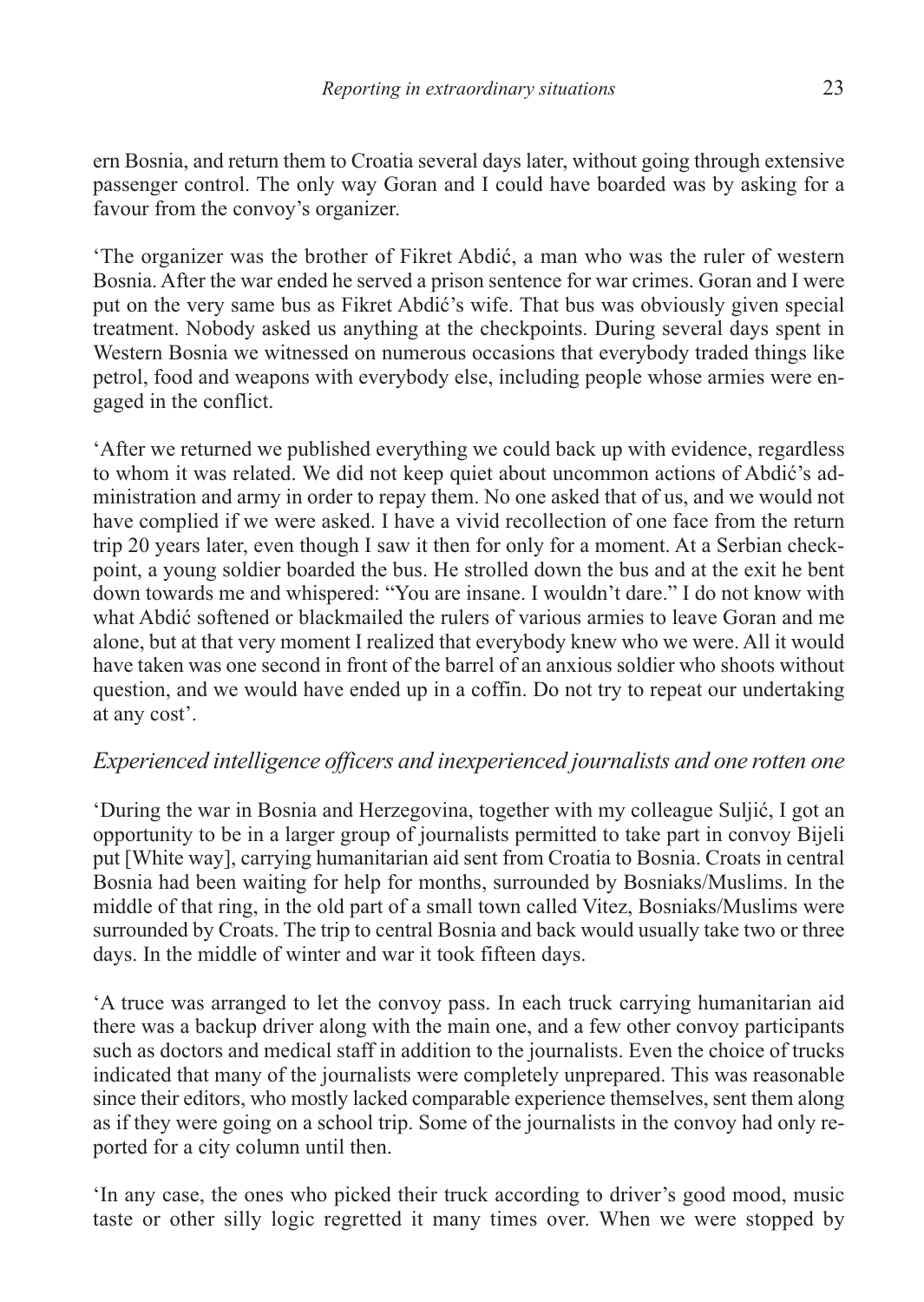Bosniak/Muslim soldiers at the top of a mountain between the Croatian-Bosnian and Herzegovinian border, we were kept there for several nights in temperatures so low that fuel in some of the trucks froze. Goran and I picked a strong, new truck with a spacious cabin and alternative heating system. We were not concerned that the driver and his companion were curmudgeons annoyed at having to take journalists in their truck. We might not have been in one of the safest places in the world, but we were in one of the safest places in the convoy. Towards the end even we, reporters with war experience under our belts, had to wear clothes that were turned inside-out because they were so dirty. In such conditions that was not just a matter of hygiene but a legitimate health concern. It was a safety problem.

'During few days on top of a mountain Bosniak/Muslim soldiers searched the convoy looking for hidden arms or anything else that could not be classified as humanitarian aid. Nothing worth mentioning was found, but we could have met with misfortune because our journalist colleague vilified Bosniaks/Muslims with hate speech in his reports prepared far from the front line of the battlefield. They included made-up news of Bosniak/Muslim soldiers harassing members of a detained humanitarian convoy. That was us. Yes, we spent a few days on top of a mountain; yes, we were detained by Bosniak/Muslim soldiers but we were not harassed. Yet they listened to those reports just like we did, and no one could guarantee us that the soldiers would not lose their tempers. The colleague and his editors had done something journalists must never do.

'More experienced reporters in the convoy knew that most of the backup drivers were intelligence officers. That could have been deduced from their behaviour during the trip. They were mostly quiet, or talked among themselves far away from others. They moved from one truck to another. While the convoy was detained they paced up and down its length listening to and monitoring what was going on. During wartime intelligence officers openly approached me and asked for information. I never shared anything that I hadn't already published. These intelligence officers were not doing that. Their task was to observe everything they saw and heard along the way. They must have had a detailed plan of action upon arrival. Journalists could be potentially interesting sources for intelligence officers only on their way back, during conversations about what had they heard or seen in central Bosnia. In this first phase of the trip intelligence officers regarded them only as a potential security threat, if they said or did something that would give Bosniak/Muslim soldiers a reason to repeat the convoy search or use force. In any case, you must know that there are always intelligence officers present in organized groups crossing battlefield lines during war. They, like journalists, search for information; however, they are not colleagues with whom we should share information.

'During the return journey the convoy was attacked. One driver was killed, a few people were wounded and, a Croatian television crew was briefly stopped and harassed. It is hard to identify the real reason, but the TV crew was easily recognizable by their big camera, and the face of the HRT [Croatian Radio television] journalist was familiar from TV. It is possible they were attacked as members of a television crew that was per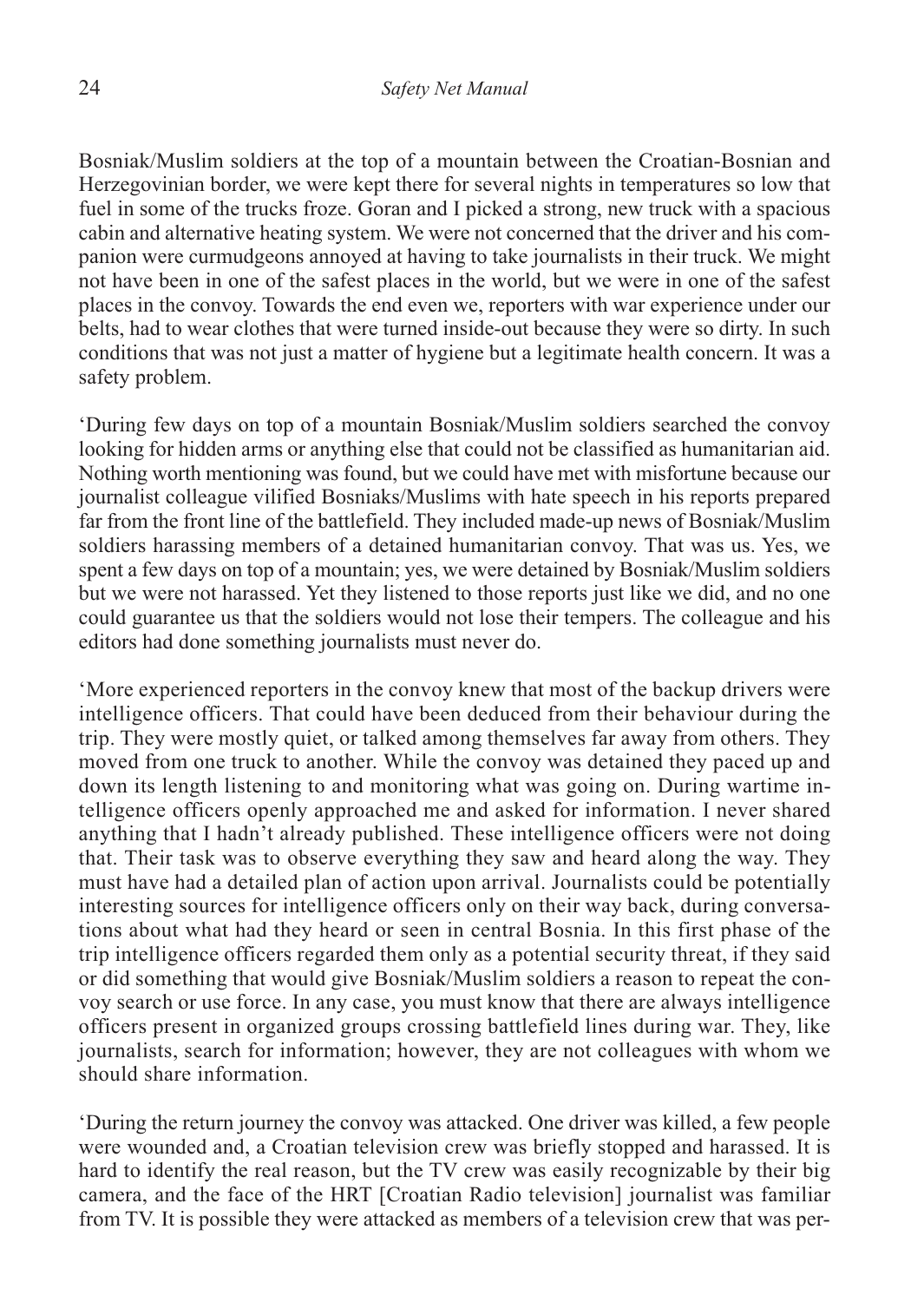ceived as belonging to the enemy. In similar situations, it is always better to send journalists who are not easily recognized. Journalists should not stand out in a group, by their appearance or their behaviour. If a colleague is attacked despite all the precautionary measures, provide him with every possible protection. Do not fight with the attacker. Ask to speak to the attacker's commander. Tell the attacker that you know his name and that you already sent a message with information about his identity and his attack on a journalist. If necessary, bluff. Lie. It is important to stagger his sense of security. Of course, whatever you do might not end up being helpful. However, if you surrender, then both you and your colleague have less chance to make it. Retreat from conflict if possible. That is the best solution'.

#### *Reporting in war conditions outside the war zone*

'Even though the war between Croatia and Serbia was never officially declared, the Serbian government and a large part of their population supported the Serbian rebels in Croatia at the time, who were also aided by volunteer soldiers from Serbia. There were no traffic or even telephone connections between Croatia and Serbia for a long time, and the atmosphere was such that Croatian journalists in Serbia, and Serbian journalists in Croatia, were mostly regarded as enemies. When I decided to go to Serbia in spring of 1993 to report for the Croatian weekly paper *Globus*, it was as if I was heading to a war zone.

'I had to have a good cause to be able to enter Serbia as Croatian journalist. I also had to do everything possible to protect myself once I got there. First I went to the nearest settlement in Hungary, searched for a phone booth, and called a few of the most prominent politicians in Serbia. I arranged interviews with some of them and taped the conversations. Then I sent a telefax to the *Associated Press (AP)* office in Budapest from its office in Zagreb, with which I occasionally cooperated. The fax contained information about when I was supposed to arrive in Serbia and who I would interview there. The information was then forwarded to *AP* office in Belgrade. That was the first precautionary measure.

'To enter Serbia, I left Croatia in one bus that headed to Hungary and took another bus that was going to Belgrade at the Hungarian-Serbian border. An intelligence officer interrogated me for almost two hours on the Serbian side of the border. I showed him the telefax message and told him that, besides the colleagues at the headquarters of *Globus*, three *AP* offices were informed about my travel. I also told him that I had an arrangement with the radio-amateurs from Croatia, who even during the war communicated with the radio-amateurs from Serbia, that I would regularly contact them and that they should raise the alarm if I failed to do so. That was true. In the end, the intelligence officer allowed me to continue with my travel after I declined his offer to exchange dictaphones/audio recorders. He even made this proposition while laughing, since it was clear to him what my reply would be. Never take anything from anyone if you don't know that person well. It could come at a high price, since you don't know what is hidden in the object you took. It could be drugs. And that is a reliable way for you to get arrested, interrogated, blackmailed and if you don't cooperate, imprisoned.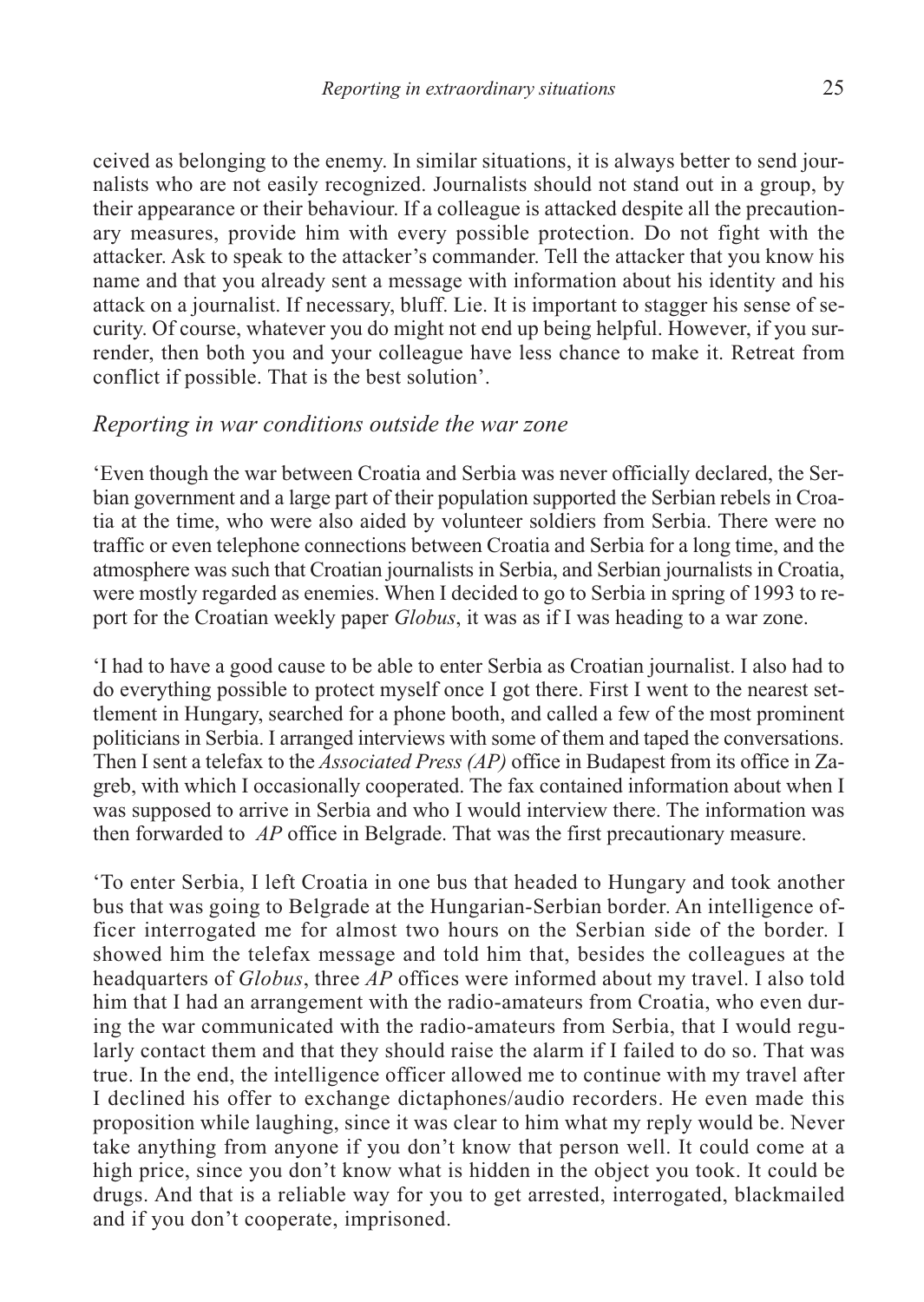'In the end, almost all the politicians I arranged interviews with cancelled. I believe that when they initially agreed, they didn't expect me to really come to interview them. When I appeared, many of them decided to cancel the agreement. Anyhow, the interviews were just an excuse for me to enter Serbia and stay there without problems. What I was really interested in were the stories about ordinary people's lives. This was a topic that only a small percentage of Croats were acquainted with because everyone was focused on the politics.

'I got an opportunity through colleagues at *AP* to interview Vojislav Šešelj. He was suspected of war crimes at the International Criminal Tribunal at The Hague, and temporarily at large/released because of serious illness in 2014. At the time he was the head of the ultranationalist Serbian Radical Party. In those days he asked that journalists pay for interviews with him, so they boycotted him. I also did not want to pay him, but because of the boycott, he wanted to be interviewed by someone, especially by a journalist from Croatia. He knew such an interview would garner attention. That is why he agreed to be interviewed for free, but with one condition. He asked me to bring an earlier interview with him that was published in *Globus*. He claimed he never read it before, which I knew was a lie.

'In the title and subheading of that interview he was described as a fascist and a war criminal. Obviously, he decided to play with me, to blackmail and intimidate me. The Belgrade-Budapest-Zagreb "*AP* connection" functioned again. Colleagues from *Globus* sent me the interview with a changed layout that, in this unique "special" edition, became neutral. I left for the interview with the doctored article. Five cab drivers rejected me, but the sixth one agreed to drive me to the SRS headquarters. I introduced myself to everyone, told them where I was about to go, and gave them my card. It was important for as many people as possible to remember me, what I looked like and where I went, since I did not know how Šešelj would react upon seeing the doctored interview.

'First he offered me coffee and, smiling cynically, remarked that it was not poisoned. He is a villain, potentially crazy but definitely not stupid. And no smart person would poison a journalist in their own house, especially after the said journalist made sure everyone knew where he went and why, of which I informed him. He glanced over the interview briefly. He knew he received a doctored version, and I knew he was aware of that. He made no comments.

'When the interview was over, Šešelj's party colleague attacked me and claimed I had tortured and raped her in some Croatian prison. Although I knew it was an attempt to intimidate me, I still did not feel at ease about it, especially because a few angry men started to approach me. I just courteously kept repeating that I had never been to a concentration or detention camp and that I never tortured or raped anybody. That calmed them down since they did not feel fear. In any case, if you are crazy enough to go into the "wolf's den", at least make sure everyone knows it. And make sure that the "wolf" is aware that everybody knows'.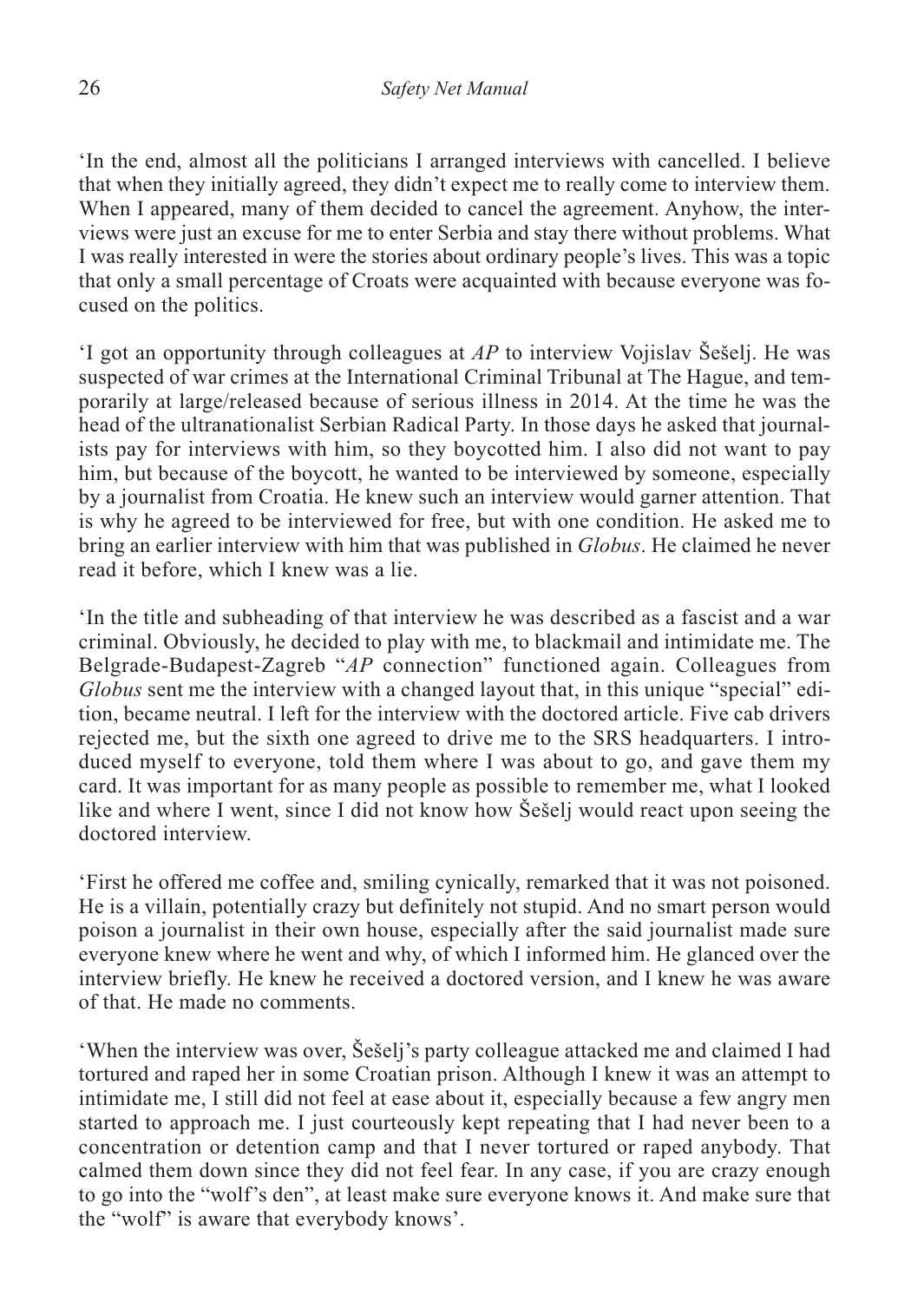*Other specific examples from war zones*

#### **Afghanistan: The personal cost of surviving a story**

Aasif used to work for one of Kandahar's most prominent media outlets. A young and committed journalist, he reported critically on the Taliban and the Afghan government. He was aware that his writings might cause him and his family trouble, but he was dedicated to his trade and felt compelled to continue his work.

After months of continuous threats from the Taliban and the Afghan intelligence agency, including warnings that he would be stoned to death unless he ceased his reporting, the intelligence agency paid a visit to Aasif's workplace while he was away on business. They also stopped by his home and threatened and mistreated his wife. Following this escalation of threats, Aasif's employer contacted the coordinator of the IMS-founded Afghan Journalists' Safety Committee in Kabul.

After investigating the case and verifying the threats against Aasif, using its network of provincial representatives, government authorities, tribal elders, and other sources, the Safety Committee determined his threat level at five, the highest level on a scale from one to five. This warranted immediate protection and the evacuation of Aasif and his wife.

While they sought refuge in a safe house at a secret location, the Safety Committee and IMS arranged the practical details of their evacuation from the country. Aasif and his wife were provided with new passports, but fearing that their family members might suffer revengeful attacks, they were torn between whether to stay or go.

After days of unbearable contemplation they decided to flee. The couple now lives in Europe, but remains traumatised by their experience. Members of their family have since been killed as an act of retribution by the Taliban.

#### *The IMS Afghanistan safety mechanism*

The Afghan Journalist Safety Committee manages a country-wide safety mechanism which includes a Freedom of Expression monitoring unit that documents violations against journalists; a provincial safety team; a 24-hour telephone emergency hotline; safe house facilities; a safety fund for emergency support and practical safety training for journalists that includes trauma counselling and conflict-sensitive journalism training.

*(Source: International media support (IMS) : Taking action to protect journalists)*

#### **Three weeks a hostage in Slovyansk**

*Serhiy Lefter, a Ukrainian journalist working for a Polish NGO, spent nearly three weeks in captivity by pro-Russian militants in the city of Slovyansk in the self-proclaimed Donetsk People's Republic. Shortly after his release on May 6, Lefter spoke with RFE/RL Russian Service correspondent Dmitry Volchek about his ordeal.*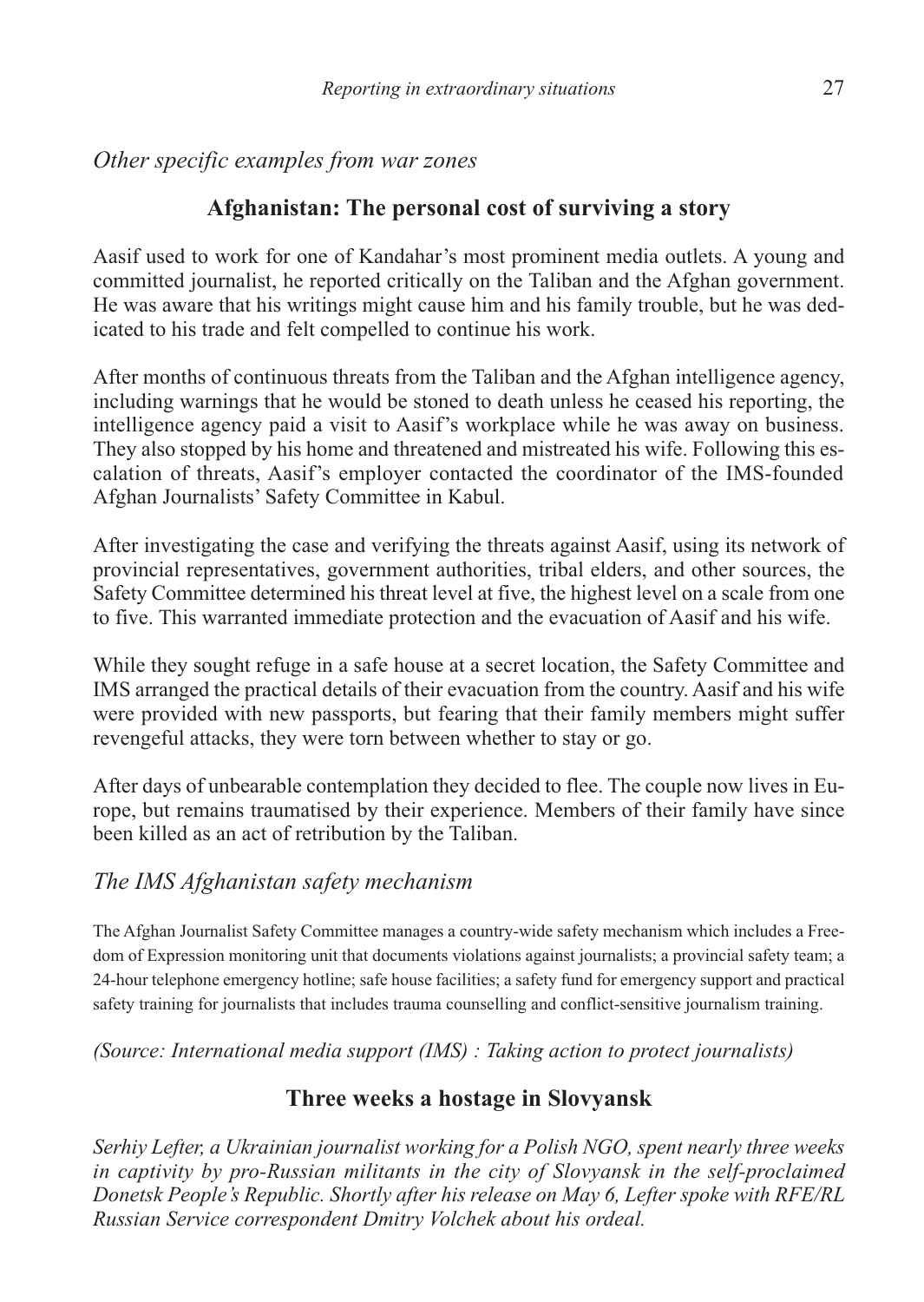'At first they really suspected me. They suspected all of us; that some of us were from the nationalist political movement Right Sector or were 'Banderovtsy' [a reference to the World War II-era Ukrainian nationalist leader Stepan Bandera], especially if someone was from the right bank of the Dnepr. They suspected everyone, especially if you weren't a local. Then they started checking up on you. There were interrogations. They checked documents very carefully. In my case, they suspected that I was a spy because they detained me. I was reporting some information about what was going on in Donetsk to my coordinator at the Open Dialogue foundation. Later, during interrogation, you could tell from their questions that they knew I was a journalist, but they were trying to find out some sort of information about possible contacts with the Right Sector. Even though they knew I was a journalist, they began researching me on social media. They saw that I had been on Maidan [the Kyiv square that was the site of months of pro-European demonstrations], which was already a bad thing from their point-of-view. That's how it was'.

#### **An American photographer tells how he was captured, whipped and beaten by Syrian rebels who accused him of working for the CIA and imprisoned him in dark cell for seven months.**

Matthew Schrier, 35, from Syosset, New York, was captured by Jabhat al-Nusra, a militant group aligned with al-Qaeda, as he travelled in Syria last December during his first trip to a war zone. He was taken to a compound near Aleppo and locked up with an American cellmate, who may still be in captivity, before escaping from a gap in a basement window on July 29, he said.

Before he fled, Schrier said he was beaten with a metal cable across his feet and given electrical shocks. He also said the rebels cleaned out his bank accounts and emailed his family pretending to be him and assuring them he was well.

The paper chose not to identify the other American captive at the request of his family.

While Schrier's abduction has not been reported before, he was one of several Westerners in rebel-held territory since the civil war began. He said he was traveling without a commission from a media organization and had attempted to leave Aleppo by taxi on December 31. But the vehicle was stopped and he was taken by the rebels.

*(Source: The New York Times)*

#### **German journalist Jurgen Todenhofer on surviving ISIL**

German journalist Jurgen Todenhofer, 74, embedded with the Islamic State of Iraq and the Levant, spent 10 days in Mosul in northern Iraq with its fighters. Todenhofer is the first western reporter to do so and live to tell about it.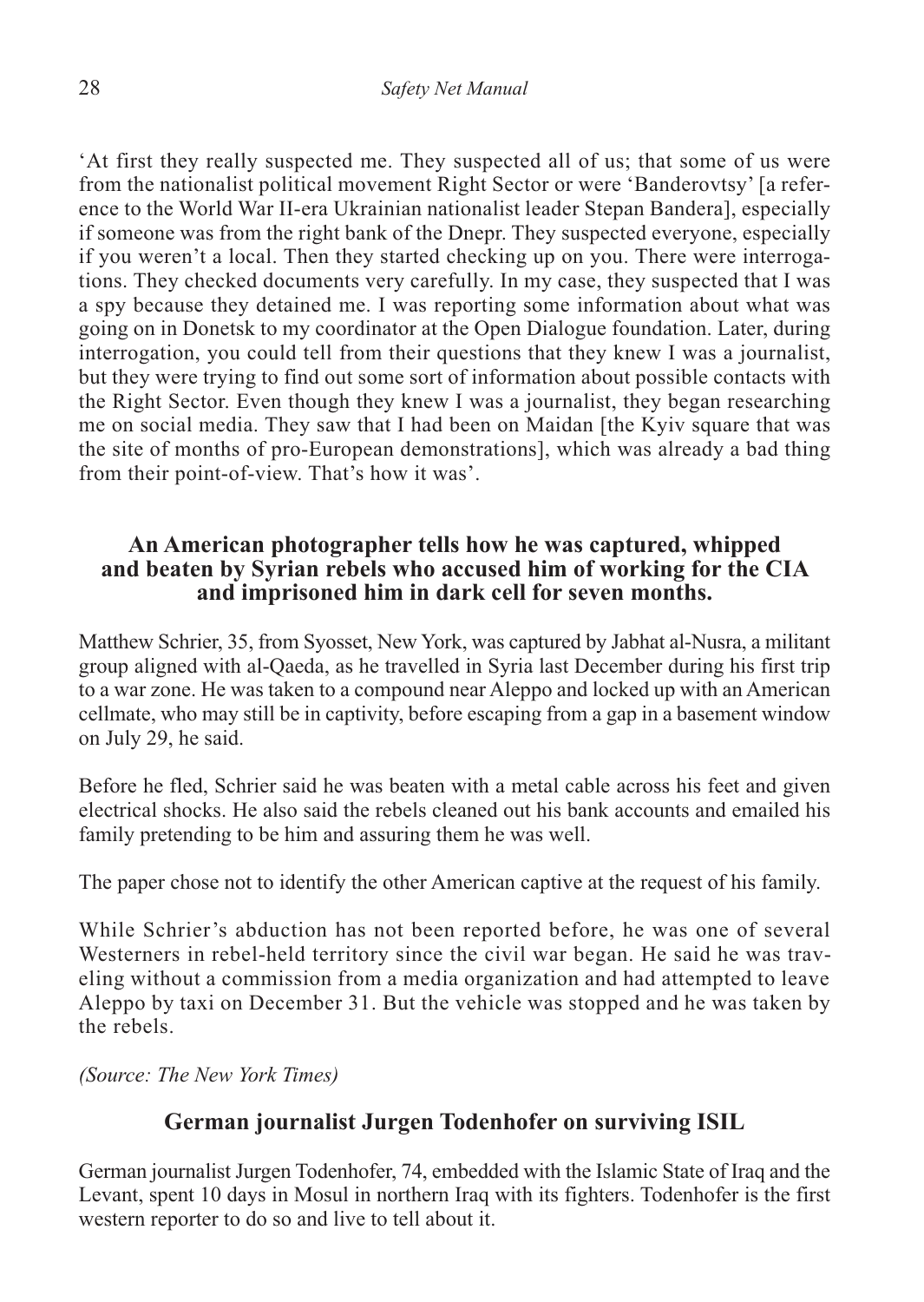'Everything was uncomfortable. Sometimes there was no food or water, like the last day we had nothing to eat. It was very simple because they chose houses where nobody thinks they are or may be. They have to hide because there are American bombs out there.

'One of the most difficult situations was in Mosul when a drone identified some who were with us, and the bomb came down, pinpointing military and humanitarian aid from nations in the international struggle against the armed group.

'It was also very unpleasant when we returned to Raqqa after some days in Mosul. We were three days late and two days before that, when we were supposed to be there, our apartment where we lived was destroyed by Syrian bombers. No more windows, no more doors. There was glass everywhere. We knew that if we were back in time, we would have been dead.

Crossing the border at the end was also extremely scary. A few days before we were to cross, there was some shooting and at the end, close to the border, you have to run about 1,000m to cross the border with all your clothes and equipment in order to get to safety. Running 1,000m is very far when you're running for your life and there are gun towers', said Todenhofer.

*(Source: Al Jazeera)*

#### **Syria: the most dangerous place in the world for journalists**

The murder of James Foley by Islamist militants in 2014 after his 2012 kidnapping in Syria has focused attention on the dangers of reporting from the country.

It has been the most dangerous place in the world for journalists for more than two years, according to the Committee to Protect Journalists (CPJ), a New York-based press freedom lobby group.

At least 69 journalists have been killed as a direct result of covering the Syrian conflict since it began in 2011, says CPJ. Most were killed in crossfire or as a result of explosions, but at least six were confirmed to have been deliberately murdered.

Nearly half of the journalists killed in Syria were freelancers; that is, journalists who work for more than one organisation and who are paid fees per piece delivered, rather than salaries. Some were volunteers or activist 'citizen journalists'.

Journalists who work for large international organisations have some advantages over their freelance colleagues. They are often issued body armour by their employers, for example, and some have 'hostile environment' training, including for first aid.

Crucially, writers and broadcasters who earn salaries may be under less pressure to 'deliver' from potentially dangerous situations and therefore might take fewer risks.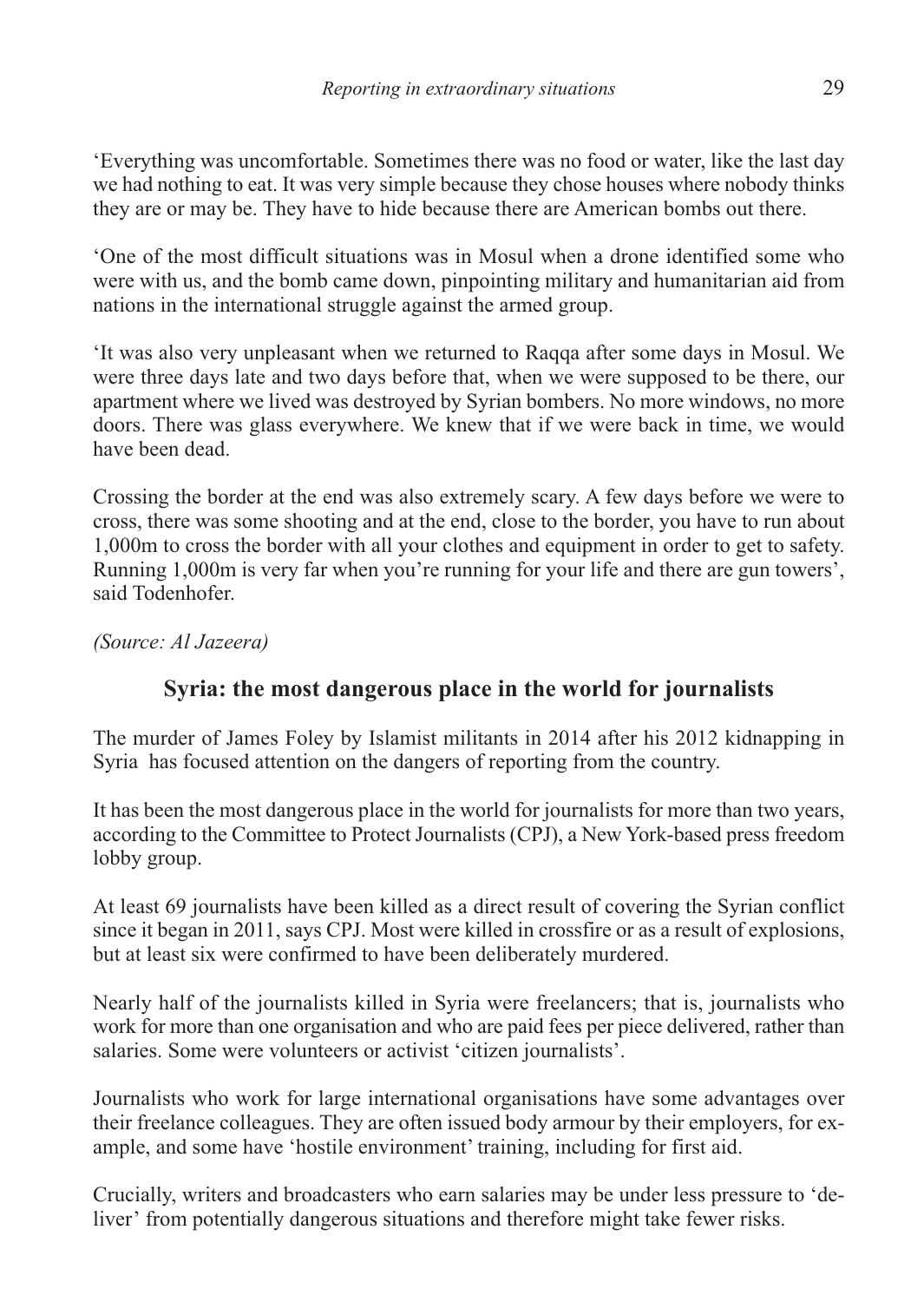Indeed, in Syria, large established media organisations are increasingly relying on freelancers because they deem the country to be too dangerous for 'their' people.

*(Source: BBC NEWS Middle East)*

#### **B. Reporting during demonstrations, social unrest and other violent situations**

#### **What it is**

If you are capable of preparing well for war zone reporting conditions, you will know how to best protect yourself in other extraordinary situations. That is why the remaining sections will address only the main challenges and security problems specific to various exceptional situations. For example, reporting from demonstrations, especially violent ones and other kinds of social unrest. If demonstrations are peaceful, there are generally no risks for journalists' physical safety. In such cases a journalist can focus all his/her attention on doing his/her job in a professional manner; to be present at the event, to take statements and collect documents if they exist, to gather facts and describe the atmosphere. It is important that a journalist knows what can happen if a demonstration is violent. It is very important to know how to protect yourself from tear gas. Police and other security forces are allowed to use tear gas, but must also respect international guidelines regarding the way it can be deployed against civilians. You can find some good advice on the International News Safety Institute (INSI) website at http://www.newssafety.org/safety/advice/protecting-yourself-from-tear-gas/

Important details:

There are factors that determine how many journalists will cover an event. These include the scale of demonstrations, the necessary reaction speed and the resources of the editorial board. There are generally no safety risks during peaceful demonstrations. But take note that peaceful demonstrations can turn violent in a heartbeat. That is why you should prepare for peaceful demonstrations in the same way you would for violent ones. Such demonstrations sometimes resemble a war zone situation.

While reporting on violent demonstrations, a reporter can be faced with multiple security problems. Essentially, we can group these problems in to three basic types:

1) A reporter can be too far away from the focal place of events and may need to get closer, but demonstrators prevent him/her from doing so. This can pose a security risk for the journalist.

2) A reporter can be too close to the epicentre of disorder, surrounded by a violent mass that prevents him/her from doing his/her job and putting his/her safety at risk.

3) A reporter can be intimidated and directly attacked.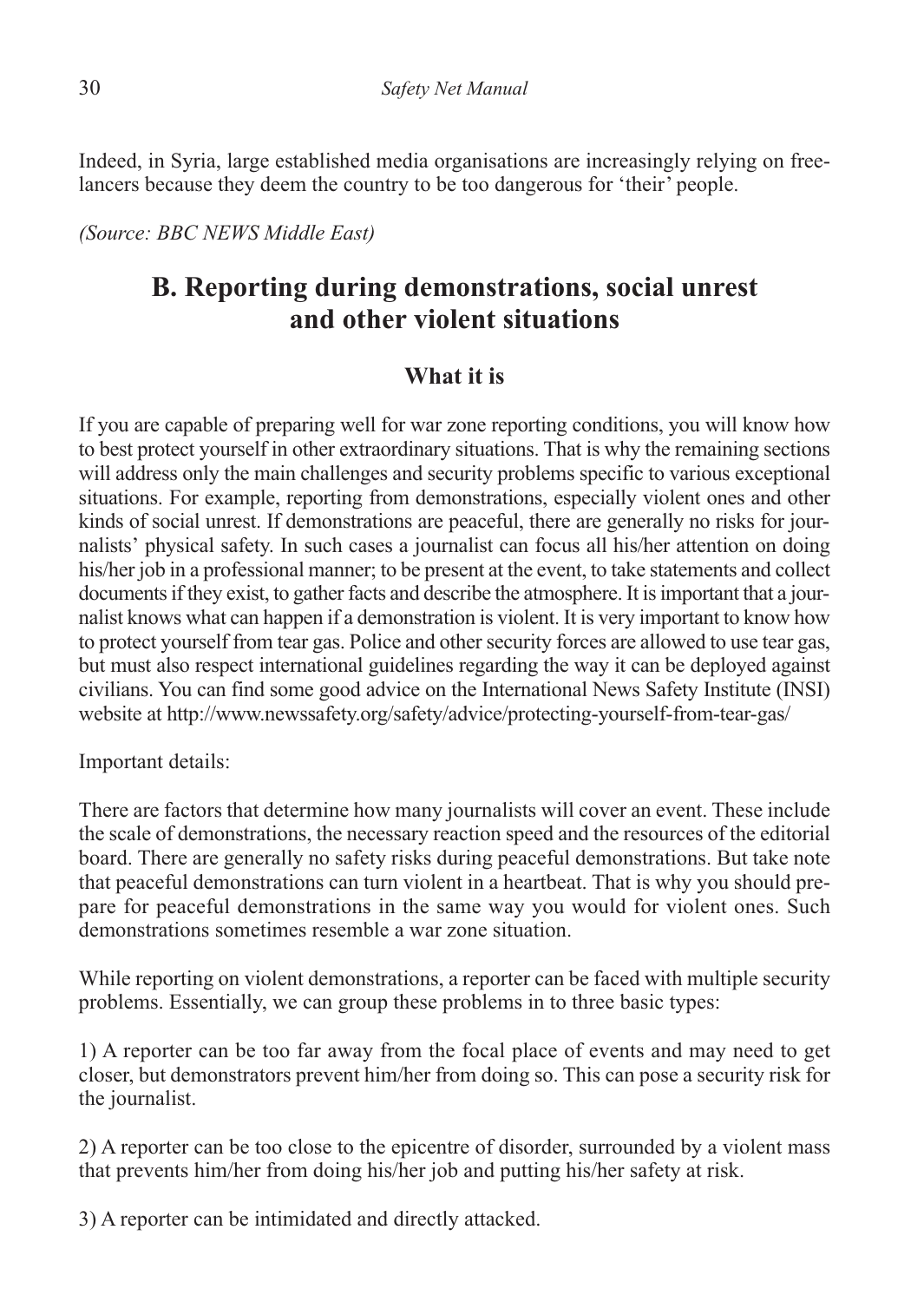#### **How to report**

Just like in other extraordinary situations, if an editorial board does not send more journalists to report on demonstrations, it ought to have backup reporters to join in if necessary. This is especially true in the event of demonstrations that turn violent. Regardless of their media affiliation (whether sent by editors or freelance), journalists ought to connect and exchange cell phone numbers. If possible, they should split the territory into sectors and divide those sectors among themselves to decrease the need to move around the entire area, minimising safety risks.

If a reporter should find himself/herself at the edges of an event and it is dangerous to try to reach the epicentre, s/he should stay put, make contact with other reporters at the demonstration and exchange information with them. Sometimes when one is far from the centre of happenings it is easier to see and hear clearly what is hard to understand at the epicentre. For example, seemingly spontaneous violence may actually be confirmed as well-organized. Do not try to reach the centre of a violent demonstration at all costs.

If you find yourself at the epicentre of a violent demonstration, it is best to peacefully try to get as far away from there as possible. If you stay, there is a greater possibility of being hurt than obtaining an important piece of information for your report. If you decide to stay, do not show that you are a journalist. In such situations your status as a journalist is a liability, and it will almost certainly not bring you any professional benefits.

During violent demonstrations a reporter can be intimidated or even directly attacked by demonstration participants, especially if the violence is not spontaneous but organized. Spontaneous violence is most often directed against those who caused people to demonstrate in the first place, or it is created as a result of an event during demonstrations like retaliation due to police brutality. Organized violence often targets journalists, for example, during assemblies of radical political parties or other organizations that include 'professional' hooligans, often disguised as soccer fans. Such demonstrations require extreme caution. It is best to not show that you are a journalist, to refrain from asking too many questions and to be as far away from epicentre of the disturbance as possible.

During violent demonstrations police and security also pose a threat to journalists. Depending on the identity of the organizer and the opinions his/her collaborators have on your media outlet or you personally, you can be a target of organizer's security guards. They may work primarily in the interest of the person who pays them, and not the public interest. Police can target you if you report from an assembly in an authoritarian or totalitarian state where state authorities perceive journalists, especially those reporting on anti-regime demonstrations, as enemies. Sometimes they may even lash out because they themselves are angry and intimidated by the situation. In any case, if someone threatens or attacks you, alarm other journalists immediately and try to leave the scene.

If the police try to arrest you in the chaos of violent demonstrations and you cannot escape, tell them you are a reporter and show them your press ID. If that is not ef-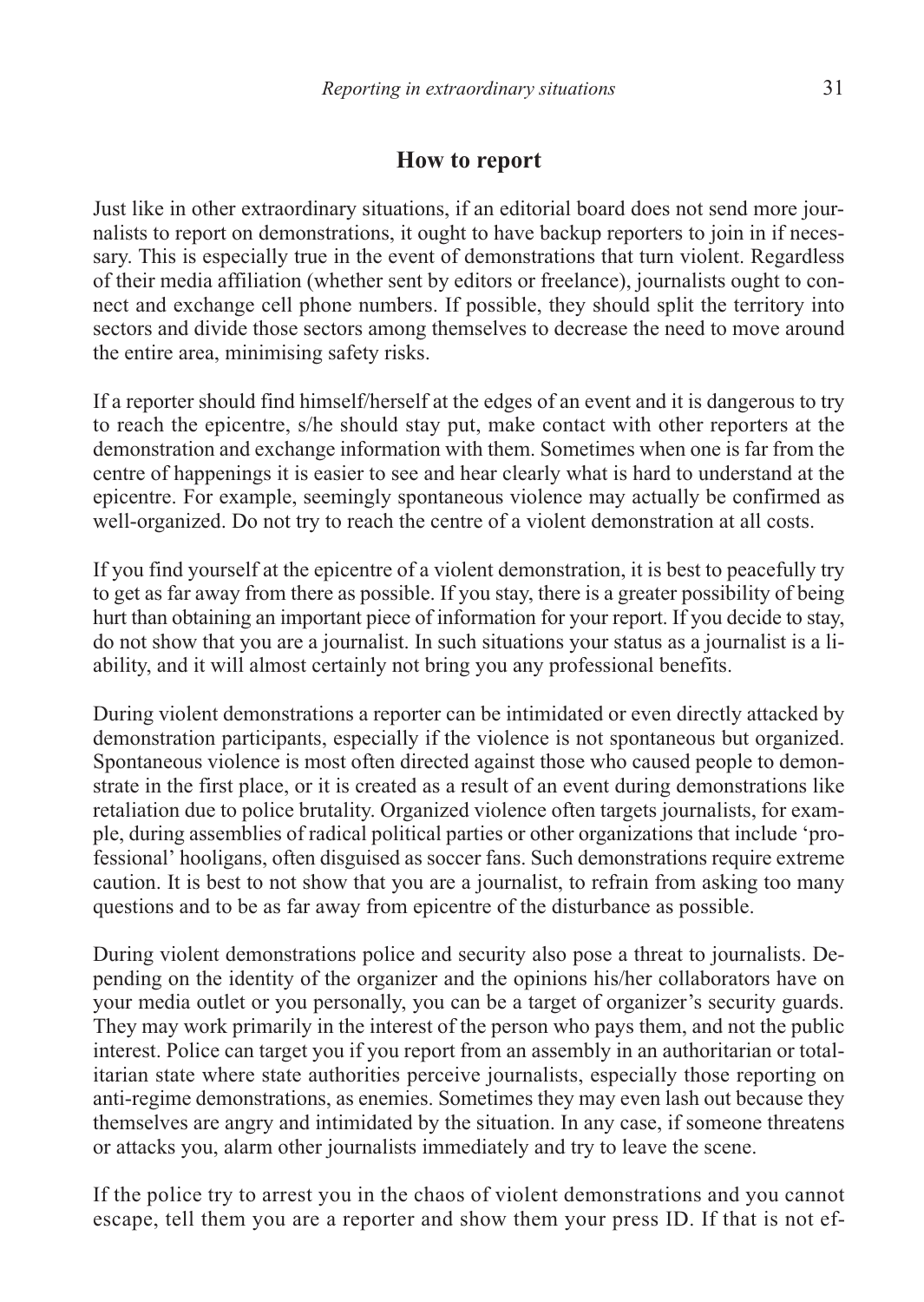fective, it is best not to resist. Try again in a more peaceful place, far away from demonstrations, even if that means in a police station. There you will be heard by someone who is under less stress and has more authority. In any case, it is best to take statements from the organizers and gather the most important information before demonstrations start if there is time. This part of the work can be done by another journalist in a newsroom far away from the scene of the events through telephone calls, fact-checking and monitoring other reports. It is important for a journalist who is reporting on a violent demonstration to be inconspicuous in his/her immediate surroundings, in order to observe events in the field.

#### **Examples/Previous experience**

#### *When reporter is too far away from the scene of events*

In the past, the Gay Pride Parade in Belgrade, Serbia, was cancelled due to attacks from extreme conservative organizations and soccer hooligans and high security risks. The first public manifestation of LGBT population was held in 2010. That was possible because the Pride Parade route was extremely short. Police security blocked the entire neighbourhood in which the parade was held, and anyone who entered it was identified and controlled. There was no possibility for bitter Pride opponents to attack the procession, and journalists covering the event were safe as well.

However, that did not mean that riots were avoided. Outside the police ring conservatives and football hooligans trashed cars, threw rocks and 'Molotov cocktails' on police officers and pushed burning trash containers around. Journalists found the riots interesting, and focused on them instead of the LGBT parade. A Croatian journalist decided to cross to the other side of police barricades together with a colleague from a Belgrade weekly *NIN*, in order to witness what he could not see from the well-protected area of the parade. Therefore, this time, in order to be in the epicentre of what was going on, he needed to get out of the formal centre to the more interesting edges.

Taking into account the fact that a Croatian journalist would be perceived as a 'red cape' by Serbian hooligans as much as members of the LGBT population, he followed his colleague in silence while he presented them both as journalists of *NIN*. The trick worked. They could watch hooligans' vandalism from very close by, and they got statements and even listened to the communication between the rioters that made it clear that the violence was not spontaneous. The LGBT gathering was just a good occasion to break things and send a political message on behalf of the riots' organizers.

A group of about 20 hooligans attacked the RTV *B92* media company building in during the 2014 LGBT parade in Belgrade on 29 September 2014. *B92* journalists are a common target of nationalistic hooligans, but this time the police protection was strong. One policeman was injured but none of the journalists were harmed.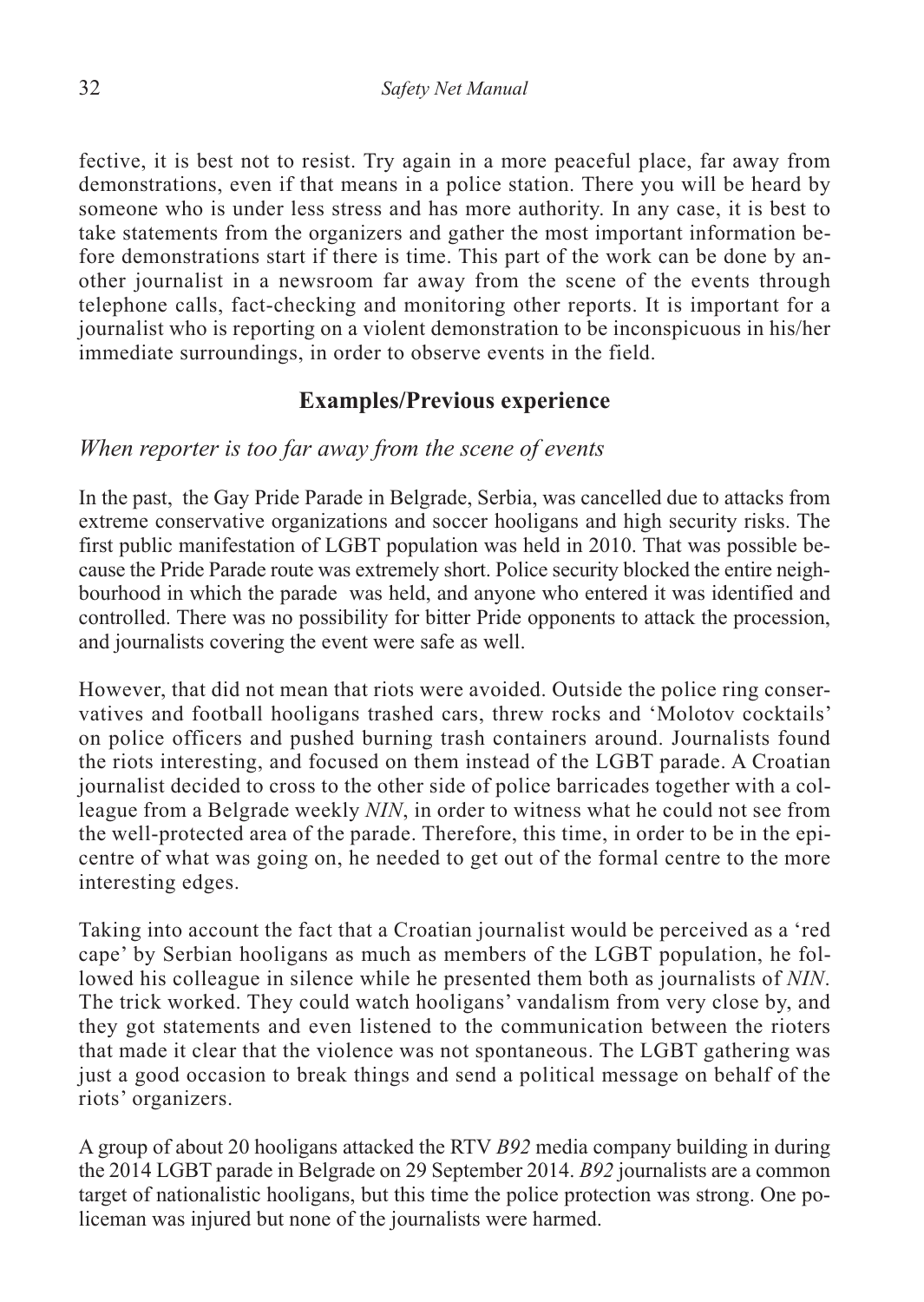#### *When a reporter is in the epicentre of events*

A Croatian journalist reported from an Interpol conference in Rome. He had some free time and decided to go to the city centre with another colleague who was also reporting on the conference. There they encountered demonstrations, which at the moment were very loud but non-violent. It was a protest against Silvio Berlusconi, then serving one of several terms as prime minister. Journalistic curiosity took them to the centre of the mess, where the loudest and visibly angry protesters gathered. The crowd on the square was surrounded by policemen in full protective gear and there were a few snipers on rooftops surrounding the square.

The presence of so many police officers made protesters even angrier, and it seemed that the mass could start acting violently. Policemen were verbally assaulted first, and then various objects started flying towards them. In one moment people close to the two Croatian journalists turned towards them and started screaming. At first they could not understand what was happening. Protesters had no way of knowing who they were and, even if they did, they would not be bothered by Croatian journalists who did not give any cause for ire through their behaviour. Then one of the journalists noticed that his colleague had POLIZIA (police) written on the sleeve of his shirt. All the attendees of the earlier police conference were given a souvenir that this reporter wore without realising he would later run into protesters angry at the police. He was not even aware of his shirt until protesters started pushing him around and pulling on it.

While one of the Croatian reporters shouted that they were not policemen and tried to take his colleague away from the crowd, the other journalist made another mistake. He took his passport out, offering it to protesters so they can check that he is not even an Italian citizen. No one listened to him. Not only did he almost lose his passport, but he made the attackers even more furious. Suddenly, the entire crowd started heading towards them. The first punches were landed. Then a group of special police officers reached the area and took them to the one of the gathering points in surrounding buildings. From a safe distance and in police company, they watched the demonstrations from a balcony for the next couple of hours, until the policemen decided it was safe to let them go.

Always take care not to draw extra attention to yourself with a poorly thought-out detail. You can never know where your journalistic instinct will take you, or how many problems you might get yourself into over something you did not even think about.

#### *When a reporter is directly intimidated and attacked*

In the centre of Belgrade in 2008, radical ultranationalists organized a protest gathering over the arrest of Radovan Karadžić. He was accused of war crimes in Bosnia and Herzegovina and extradited to The Hague. Such a gathering was bound to be marked by violence, and it could have been expected that journalists reporting from the scene would also be targeted by hooligans, especially if they came from media outlets that did not support nationalism and war crimes. That is how it went. A reporter from *Fonet* agency was at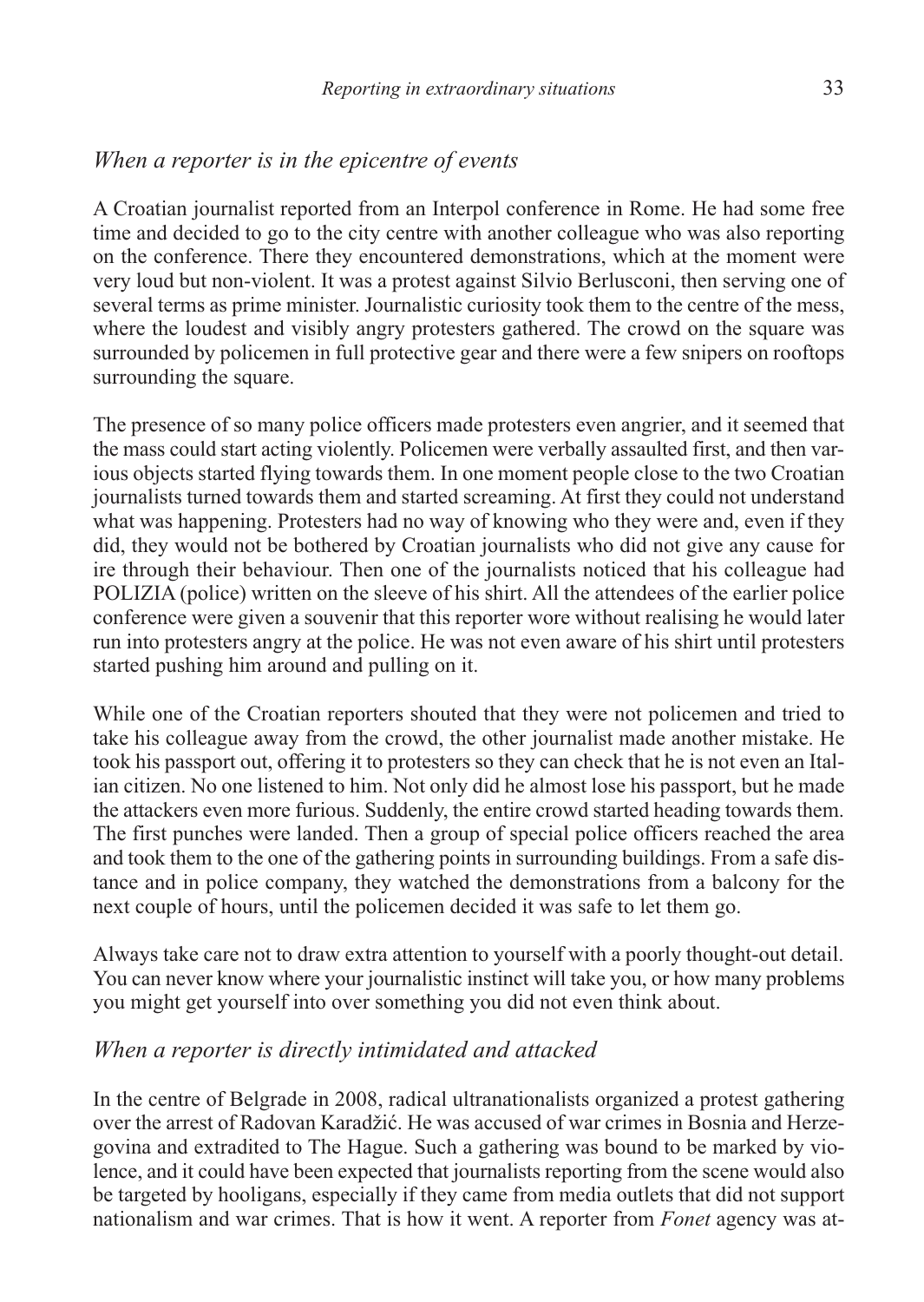tacked, and his camera was broken. That attack was filmed by Boško Branković, a *TV B92* cameraman. *TV B92* journalists were attacked multiple times because they advocated for peace and condemned war crimes. The crowd's rage turned against the cameraman. His camera was broken, and so was the reporter's leg. He could not work for several months. He paid dearly for his solidarity with his colleague, but what he did was the only possible move for a professional reporter.

# **C. Reporting on natural and man-made disasters**

Being close to situations where nature or humans create major problems that could threaten lives, monuments of nature, property or buildings is one of the biggest challenges a professional journalist can face. Such situations can catapult her/him to glory but can also endanger her/his very existence. Besides being aware of the main challenges, one basic rule should at all cost apply here:

Stay at a safe distance!

No journalistic success could make up for a serious injury, disability or even death. It is absolutely essential to follow any instructions given by persons in charge during a disaster to avoid further complicating the situation. Informing the public about a disaster is extremely important, but dealing with its consequences as they unfold is far more essential. A journalist should try to be of assistance as part of the solution, and never create additional problems.

#### **What it is**

A natural disaster is a major adverse event resulting from natural processes of the Earth that can cause loss of life or property damage, and can leave severe economic damage in its wake. The severity of the aftermath depends on the affected population's resilience. Major examples of natural disasters are:

Earthquakes; floods; wildfires; avalanches; volcanic eruptions; tsunamis; typhoons / hurricanes / cyclones / blizzards; droughts and heat waves; major epidemics like Ebola virus disease in parts of Africa in various episodes from 1976-2014, or diseases like Human immunodeficiency virus infection and acquired immune deficiency syndrome (HIV/AIDS).

Man-made disasters are:

Industrial hazards; radiation contamination; major transport accidents; structural collapse, for example, road infrastructure.

Natural and man-made disasters can strike at any time with little to no warning at all. They represent an opportunity for professional journalists, regardless if they belonging to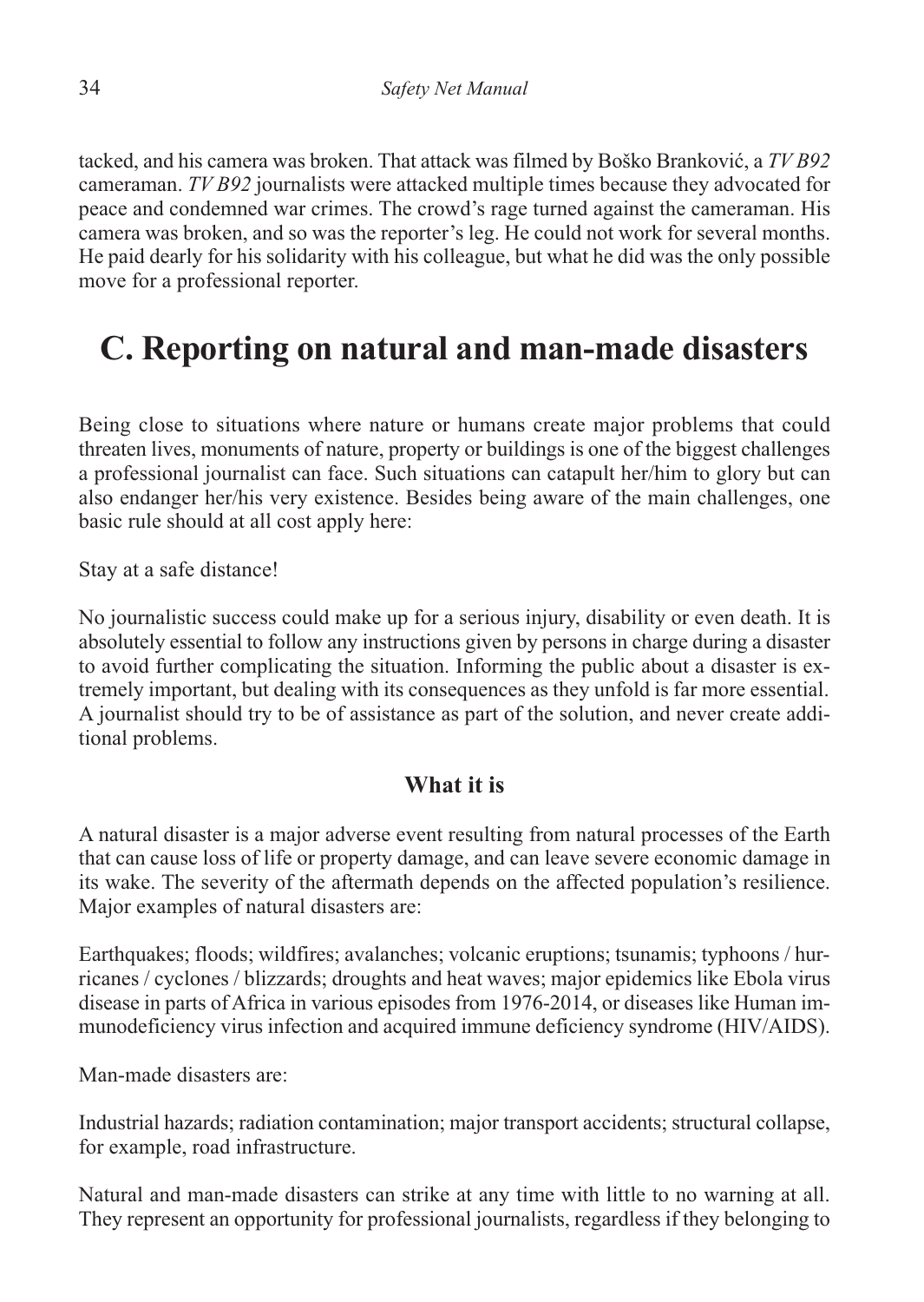a newsroom or act as a freelancer. Nevertheless, the challenges and risks are also grave and include but are not limited to:

- Communication breakdown
- Transport difficulties or complete standstill
- Partial or complete electrical power breakdown
- Risk of disease or infection

In order to address the above and respond in the most efficient manner, journalists and media workers must follow specific rules. These will enable journalists and media workers to perform their duties in a safe, quick and efficient manner, without compromising themselves or obstructing the work of emergency action personnel.

Establishing redundancies to maintain communications with colleagues is essential. Twoway radios may be necessary, for example, if local cell phone towers are down. Newsrooms should prepare in advance for the possibility of disasters in their vicinity by creating and updating a detailed contingency plan, while journalists assigned to cover catastrophes in more distant territories or away from their newsroom should review field safety protocols before departure.

It is very important to have adequate equipment. Generators, emergency lights, batteries, two-way radios with back-up batteries, GPS location devices, first-aid kits and extra firstaid equipment should be part of a journalist's backpack. Packaged or canned food, bottled drinking water, cots and blankets may also be needed in disaster-affected areas.

Press vehicles should be equipped with emergency gear including a first-aid kit, road flares and blankets. Large maps should be kept in the newsroom, marked with the locations of hospitals, emergency clinics, paediatric clinics, shelters, transportation centres, schools and other buildings that could be used to harbour families or refugees during a crisis. Topographic maps should be on hand to help identify hazards such as low-lying areas where flooding is likely.

Stealth hazards like radioactivity or viruses should be also taken seriously because of their very nature. According to *the New York Times* prevention manual, introduced in 2011, 'distance, time and shielding are the only protective devices a reporter has'against these threats.

#### **How to report**

In cases of natural or man-made disasters, a professional journalist must stay calm, make sure her/his own safety is not at risk and then start working. S/he should avoid being an activist rather than a reporter, but must not neglect help to others if an extremely critical situation arises. Most importantly, s/he should always keep in mind that emergency situation does not mean emergency journalism, but quite the opposite. One must try and overcome difficulties and her/himself to produce the best possible result and inform the public opinion in the most accurate, effective way**.**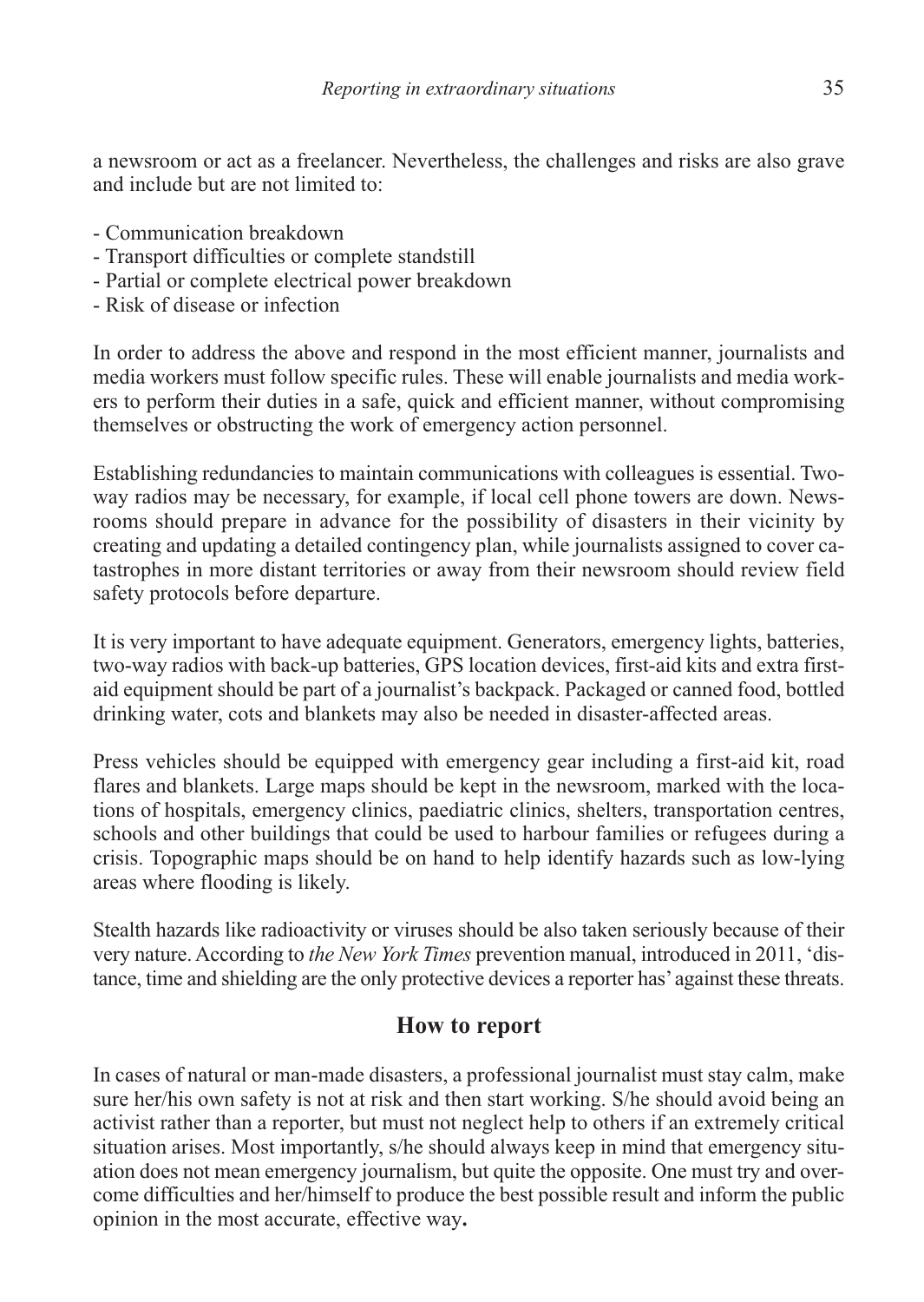As mentioned earlier, journalists should avoid putting themselves at risk and potentially becoming a burden to emergency crews and colleagues at all costs. They should work in teams of at least two, preferably three people during disaster coverage, and ensure that one team member carries a small first-aid kit. Information cards that include blood-type and potential allergies and a whistle should also be worn.

Only after securing themselves should journalists start working. Given the surrounding circumstances this work is a highly demanding, but they should always keep in mind that all basic principles of ethical and objective journalism are equally or even more important during a disaster.

Since the people in the affected area and the rest of the world at large expect an accurate picture of what is happening, a professional journalist must always be precise, without exaggerating or underestimating the situation and file reports that include more than one statement from state officials and/or rescue teams. Remember that eyewitnesses play an important role, and respect linguistic and cultural boundaries. A disaster knows no borders and can rapidly spread among different regions and/or countries.

A professional journalist should always report with respect for the different ethnic, linguistic and cultural backgrounds that exist in the affected areas. Show sensibility and awareness. Reports about killed, injured or displaced people should always be transmitted with utmost respect for all people involved. In such moments, a professional journalist should not be intrusive, but at the same time should look for stories that are important and unique.

Victims and families have undergone great shock and may be suffering the effects of trauma. The journalist must be careful not to inflict further harm. S/he should explain the nature of her/his work, and why it is important that they consider sharing their story. If they do not grant permission for an interview, it can be helpful to approach people without microphones or cameras to build rapport and trust. We should also be aware that sadness and other emotions can be conveyed even at a distance or via indirect shots. Getting too close to a mourning family is not always the most effective way to cover a disaster.

Report and do not become an activist. A professional journalist is a human being but at the same time s/he should never forget the reason for her/his presence in the affected area. In this respect, s/he should avoid engagement in relief work and instead contact experts and find out about any possible negligence from the authorities, keeping in mind to relate both sides of the story.

Even in a breaking news situation, a journalist must question and doubt every press release, even if it is generated by an official government agency or law enforcement body. Try to investigate their claims. Remember that in disaster reporting, being first means nothing if the report is not accurate.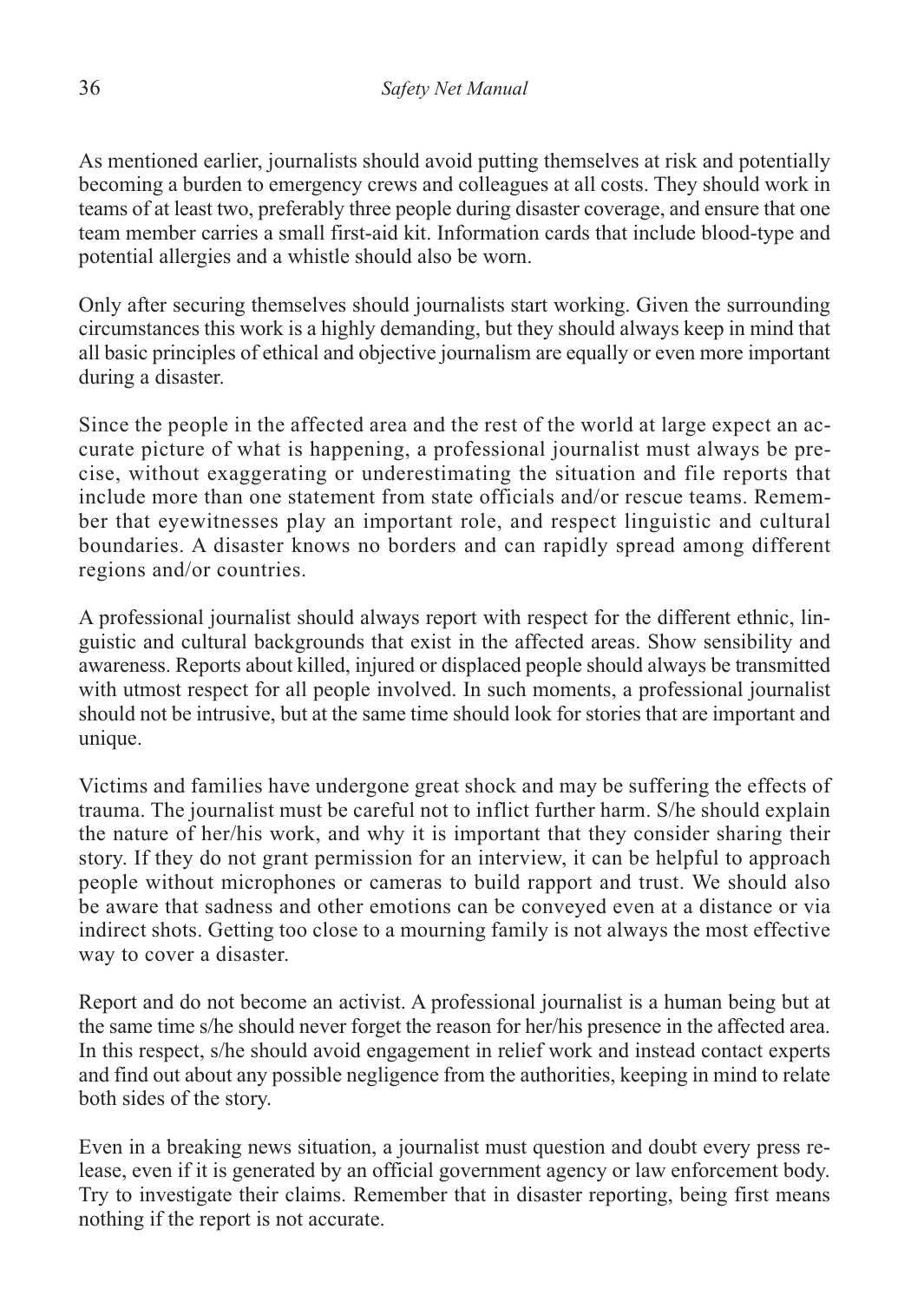The circumstances outlined above make it clear that newsrooms should adopt disaster reporting guidelines. Trainings should be organised for journalists sent to cover disasters to make sure that they are prepared in the best possible way. A major part of both guidelines and trainings should be dedicated to issues which cannot be learned while covering an incident, such as the psychological trauma of the affected, follow-up and post disaster stories.

# **Examples/Previous experience**

Natural disasters

#### **The Haiti earthquake, 2010**

'We want the media to value the lives of people who are "not us". As I waited for eight days to hear that my own mother and grandmother in Port-au-Prince were safe, I wanted to hold on to good memories of the person who brought me into the world and the one who taught me to be generous and tenacious. Let's seize the opportunity of this horrific tragedy to demand better from our news sources: dignity for everyone'.

#### *Manoucheka Celeste, Haitian journalist*

#### **Indonesia Tsunami 2004**

'I've never been anywhere like it. I've covered several earthquakes and it is easily the worst thing I've ever seen happen to a community anywhere. Nobody there was left untouched. Everybody you met had lost somebody or had had some experience during the Tsunami itself. Now all of us as individuals want to help the individual in the place that we are, and all of us do occasionally take the wounded soldier to the hospital or help an individual. But if you've got a city where there is that much effect, then actually remaining disengaged is quite a good thing. It's unprofessional to help everybody'.

#### *David Loyn, BBC World correspondent*

#### **Serbian Floods, 2014**

'The authorities kept us outside Obrenovac for hours. After seeing what I saw when we finally entered the city, they were right do so. There was only water, us, the police and the army. I had never witnessed floods to erase cities with dozens of thousands of inhabitants. But this is what happened here.'

*Manuela Strinu, Romanian journalist*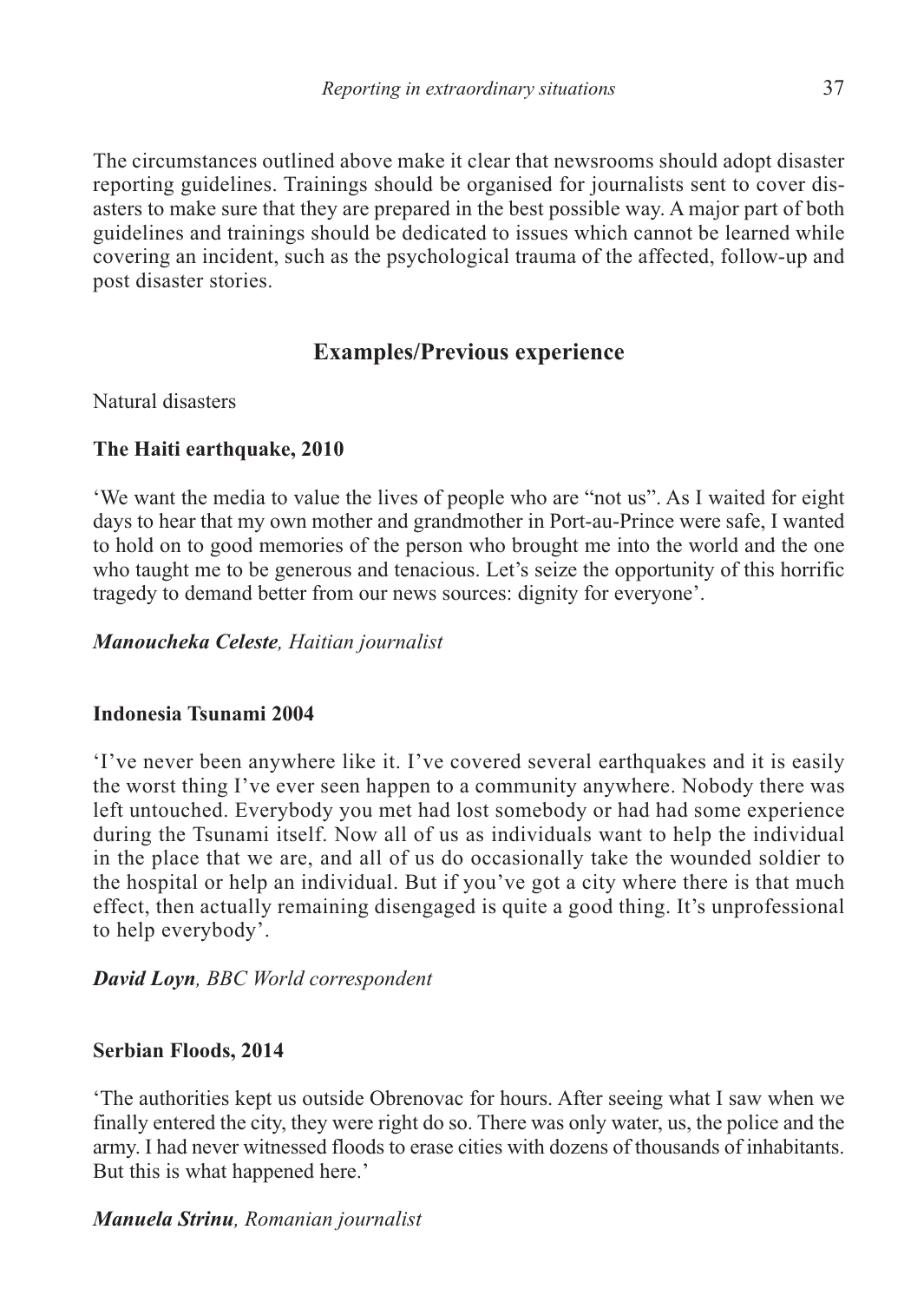Man-made disasters

#### **Chernobyl nuclear power plant explosion, 1986**

"I was in St. Petersburg, reporting on the return of Vladimir Horowitz, the concert pianist doing his first debut return after, I think, 40 years away from Russia. And when Igot back to my hotel to file the story about that, I had a telex from my bureau, the Moscow bureau of the Washington Post, saying that in short that there had been a minor nuclear accident in the western Ukraine, It said there were some casualties. By that time I'd in Russia for long enough to know that if they said that little bit, then it was a major incident that took place and that it should require my direct attention - and it did, for about three month."

*Gary Lee, former Washington Post correspondent in Moscow*

#### **Fukushima nuclear power plant explosion, March 2011**

'The radioactivity meter is going up, but you don't feel a thing. You don't smell anything, you don't feel heat, you just don't feel a thing. And that's actually the most scary part of the whole trip'.

*Tetsuo Jimbo, Japanese journalist and founder of Videonews website.*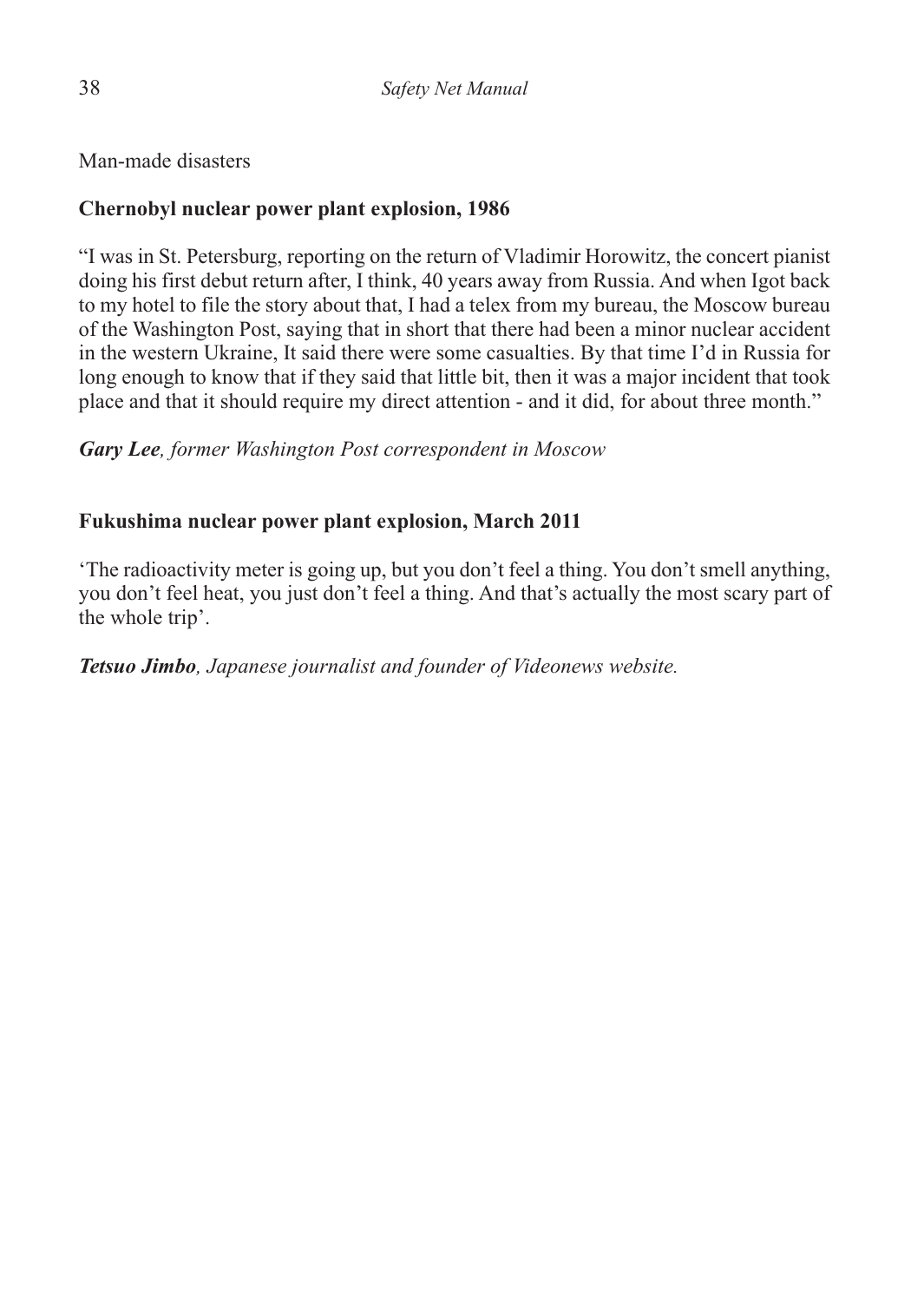# **Part 2**

# **Reporting under pressure**

#### **General applicable rules**

Even when s/he is not being shot at in the middle of a war zone or reporting from the centre of a violent demonstration, a reporter can be under great pressure. Journalists investigating topics in the public interest are often appreciated only by their sparse readers, viewers and listeners who understand the importance of the work those journalists are doing. They are not loved by criminals nor corrupt politicians, and sometimes not even by the owners of the media outlet they work for, their colleagues and their own editors. Reporters are people faced with various kinds of pressure. It ranges from pressure not to publish articles and bribery attempts to open threats and assaults. They are under pressure because of people with power in the political and financial realms, and because of corrupt parts of the system. Sometimes their lives are real nightmares.

# **A. Internal pressure from colleagues, superiors, employers and media owners**

#### **What it is**

In South East European countries in transition, many media owners are linked in a chain of corruption. They are connected to politicians and tycoons; media ownership serves them for goals that have nothing to do with public interest. Therefore, they are not interested in investigative journalism or analytical reporting on topics that truly matter. In such media outlets editors are not the most experienced, and the most competent journalists are but an extended hand of the owner. They are not concerned about the quality of the media product but about owner's interests. They prefer obedient journalists to keep things running smoothly, while the best professionals are ignored or openly prevented from doing their job.

Here are some of the most common ways for employers, editors and colleagues from other media outlets to exert pressure on journalists dealing with topics of public interest:

1) Complete ignoring, not giving them any work or not publishing stories;

2) A pay cut;

3) A threat of losing a job;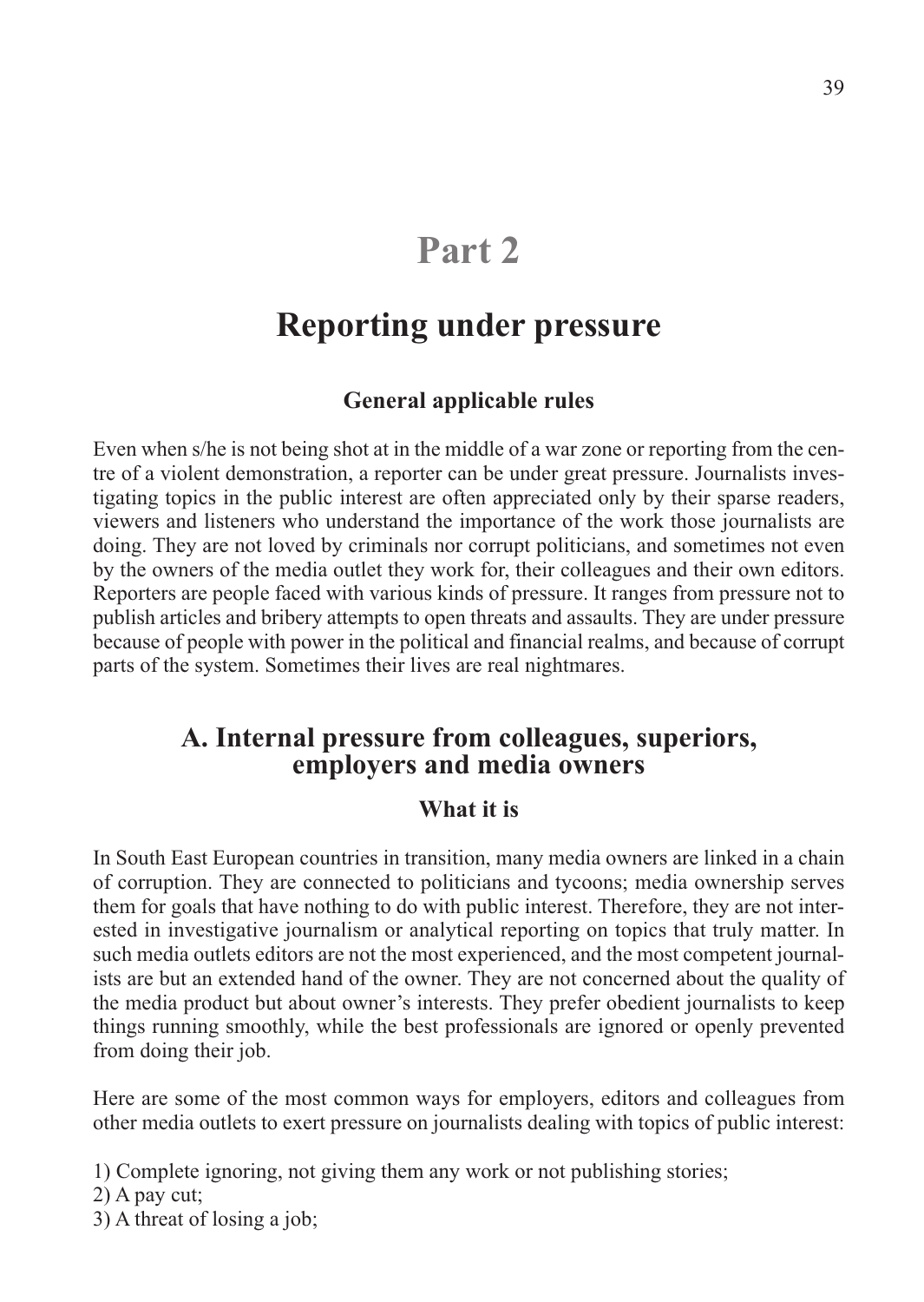4) Bribery attempts, for instance, increasing one's pay conditionally, as long as the journalist writes about irrelevant topics;

5) Attempt to discredit a journalist via other media outlets.

# **How to report**

If a journalist is employed, it is hard to deal with a situation in which one's stories are not being published or work is not being assigned. Usually a work contract with an employer prohibits a journalist from working for other media outlets. It is harder to press freelance journalists in this way, but they are few to begin with since most media outlets are not interested in topics of public interest. The ones who are interested usually are not rich and cannot adequately compensate serious journalistic work, so journalists are slow to quit their jobs, despite the pressure, and work independently.

Similar situations may occur if an employer lowers a journalist's salary. Many journalists think that some pay is better than no pay. There are more and more unemployed journalists every day. That is what makes threatening job loss such an effective means of exerting pressure.

Receiving the same or even more pay for less work that also happens to be irrelevant and not in public interest should not be accepted by journalists with integrity. However, punishment follows bribe rejection all the way to being fired. It is virtually impossible to endure such pressure within media. Crossing over to another media outlet or freelancing is the only way to resist pressure. Yet options for freelancers are scarce.

The best protection against employer's and editors' pressure is solidarity, the mutual support of journalists willing to work for public interest and loyalty to the profession rather than loyalty to a corrupt employer. Furthermore, journalists who are able to work freely ought to report about pressure exerted by media owners on their colleagues.

Other media outlets that to promote and protect the private interests of their owners sometimes attack journalists working in public interest directly, claiming that the work of those journalists is disguised corruption created to protect some and attack others. Not even journalists' private lives are spared. The best defence is adhering to professional standards in work. Colleagues and media outlets meeting professional standards should stand up in defence of an attacked colleague.

# **Examples/Previous experience**

Once again we will refer to the experience of Saša Leković, who will put forward a series of examples from his personal practice of working for different media outlets and owners that he felt might be useful for this handbook.

'After almost ten years of work for the same employer, I found myself in a position of being paid exceptionally well but pressed by editors in two ways. They either did not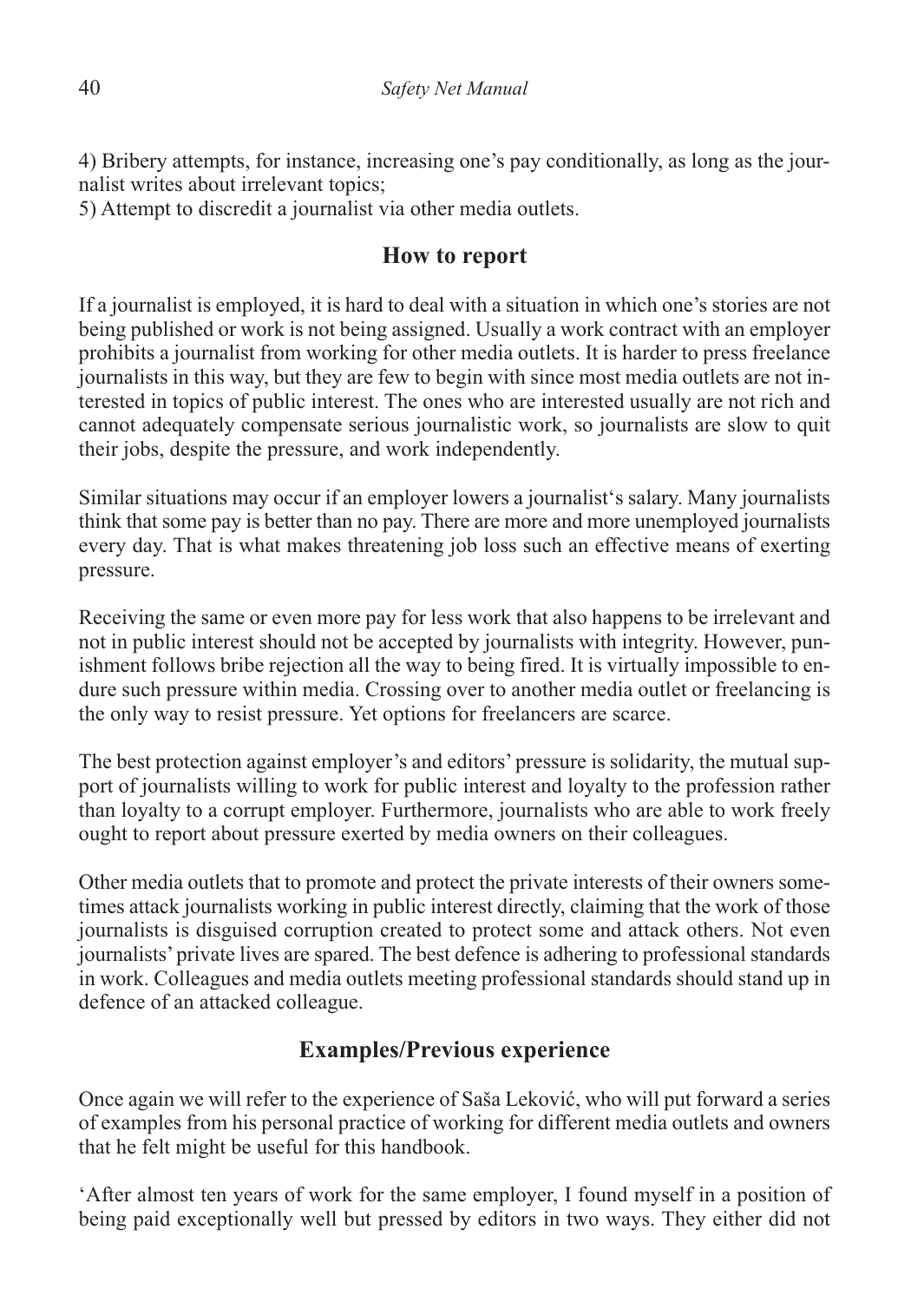publish my stories or they tampered with them while leaving my signature. I did not want to lose my integrity, so I quit.

'A few years before that I was subject to another method of pressure, the lowering of an agreed-upon salary. I reacted by switching to another paper, owned by the same owner, that needed a journalist of my profile. After that I had no problems with the level of pay. I could solve my problem in such a way back then within a company owning many newspapers. Today, in times of crises and with the uncertain employment condition in media doing so would be much more difficult.

'I was attacked directly and indirectly a few times by other media. Each time a media outlet broke ethical and professional principles by spreading hate speech and exerting pressure on media owners they considered enemies. An example of an indirect attack was a comic in one newspaper that, under the pretence of humour, targeted various persons. Once there was a character very similar to me, with a name very similar to mine, accused of being provided with "money and boys" by a famous criminal.

'An example of a direct attack was an article published on a web portal after I had published a story about offshore companies laundering money. This article was allegedly the "real investigative research", claiming that I purposefully left some culpable companies out of my story because I wanted to protect their owners. In another case, the same web portal accused me of "doing dirty work in media" on behalf of one politician. In the first case, I ignored the attack since everyone who knows me could immediately tell it was clearly nonsensical. In the other case, I used arguments to deny the attack, but through social networks since by then I was a freelancer. I did not have a board of editors to back me up, and reaction from the media was missing as well'.

# **B. External pressure from politicians, companies, advertisers, religious groups, criminals/Mafioso and public persons**

# **What it is**

Often the pressure coming from owners is actually a result of pressure from politicians, businessmen and especially large advertisers. Politicians, state officials, advertisers or most-often-reported-on companies' owners and employees most often do not contact journalists directly. They contact the owners, who in turn press on journalists, often through an editor as an intermediary. In such cases a journalist has little chance of proving where the pressure is coming from, or that there is pressure in the first place.

Here are some main challenges:

Powerful politicians can exert pressure through direct demands to have something published or not published. For example, they can refrain from being interviewed by certain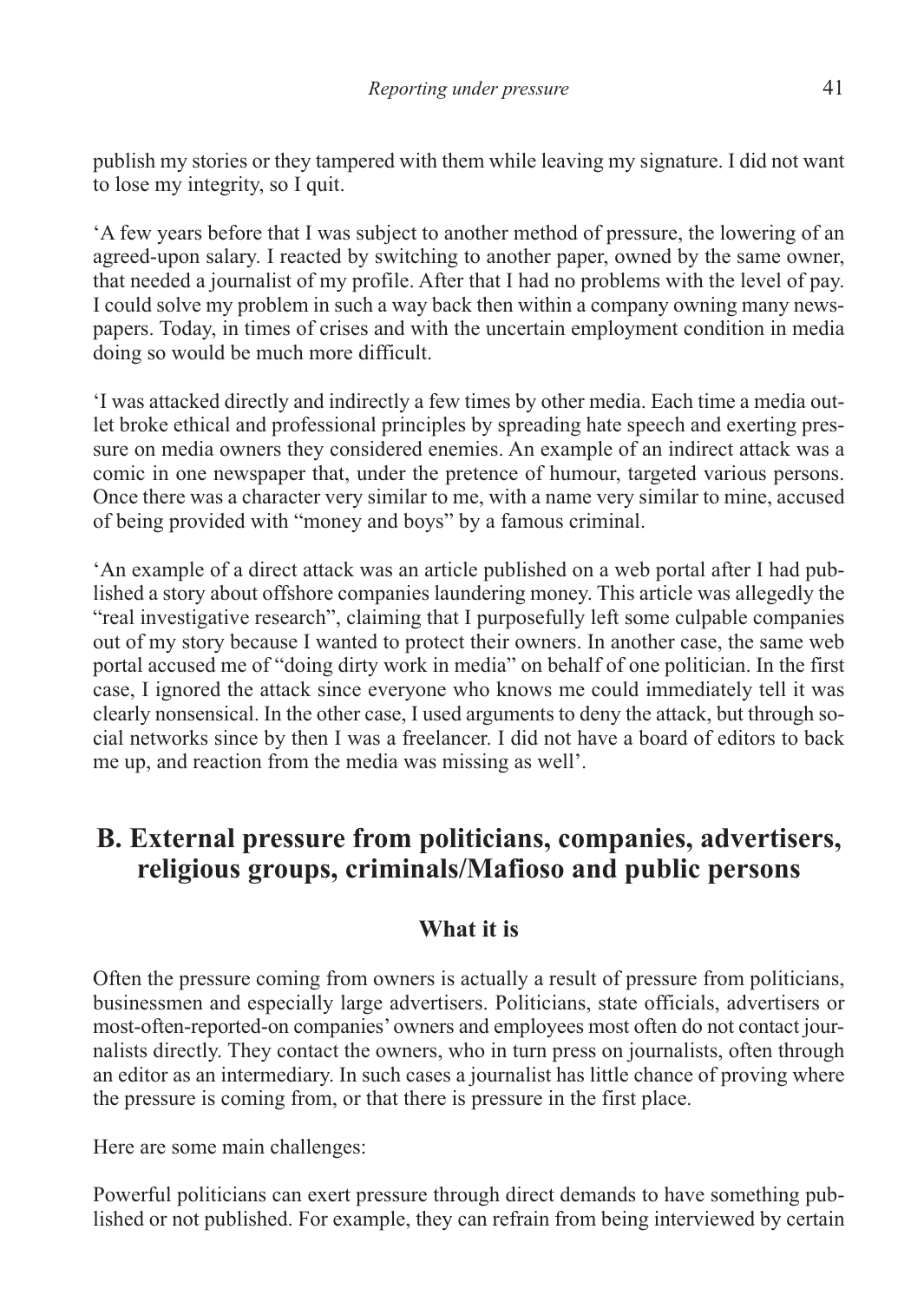media outlets, or 'punish' them by giving exclusive information to someone else. State officials also exert pressure on journalists by not providing information they are legally bound to share.

Advertisers can lower the amount of ads or completely cease advertising in a given media outlet, influencing owners' and editors' decisions to, for example, refrain from publishing negative information on them, their companies and their partners.

Along with previously stated kinds of pressure, bribery is very effective as well. It can take the form of paying hidden advertising, travel and other benefits.

# **How to report**

A journalist should refuse all kinds of bribery and other forms of pressure, and adhere to professional standards in his work.

Don't depend on small number of high profile sources of any kind.

Don't have 'black spots' in your professional or private life. You are going to become vulnerable very soon.

If you are under the pressure but can't prove it publicly, spread the word about it among journalistic circles. Those who are attacking you will know you are not scared of them.

Keep any proof of the pressure, like SMS, email, document, audio or video clips in a safe place, and share it with people you trust.

In cases of direct pressure of any kind that is possible to prove, a journalist should inform journalists associations and the public. If a criminal act, like a threat, is in question, inform the police.

# **Examples/Previous experience**

# **Another case from the experience of Saša Leković:**

'Once a former Minister of Interior Affairs refused to give an interview for a paper I used to work for, because of one of my articles. Since the article in question was completely up to professional standards, I asked my editor to allow me to conduct the interview with the minister once he agreed to be interviewed by the paper again. He did, except that, after the interview was conducted, the minister insisted on his "authorization", a process he thought entailed changing not only his answers but my questions as well, with some questions being omitted altogether.

'I urged the editor to publish what the minister had done, and the editor said it would be published. However, he tricked me. I rebelled and not long after that my pay was cut'.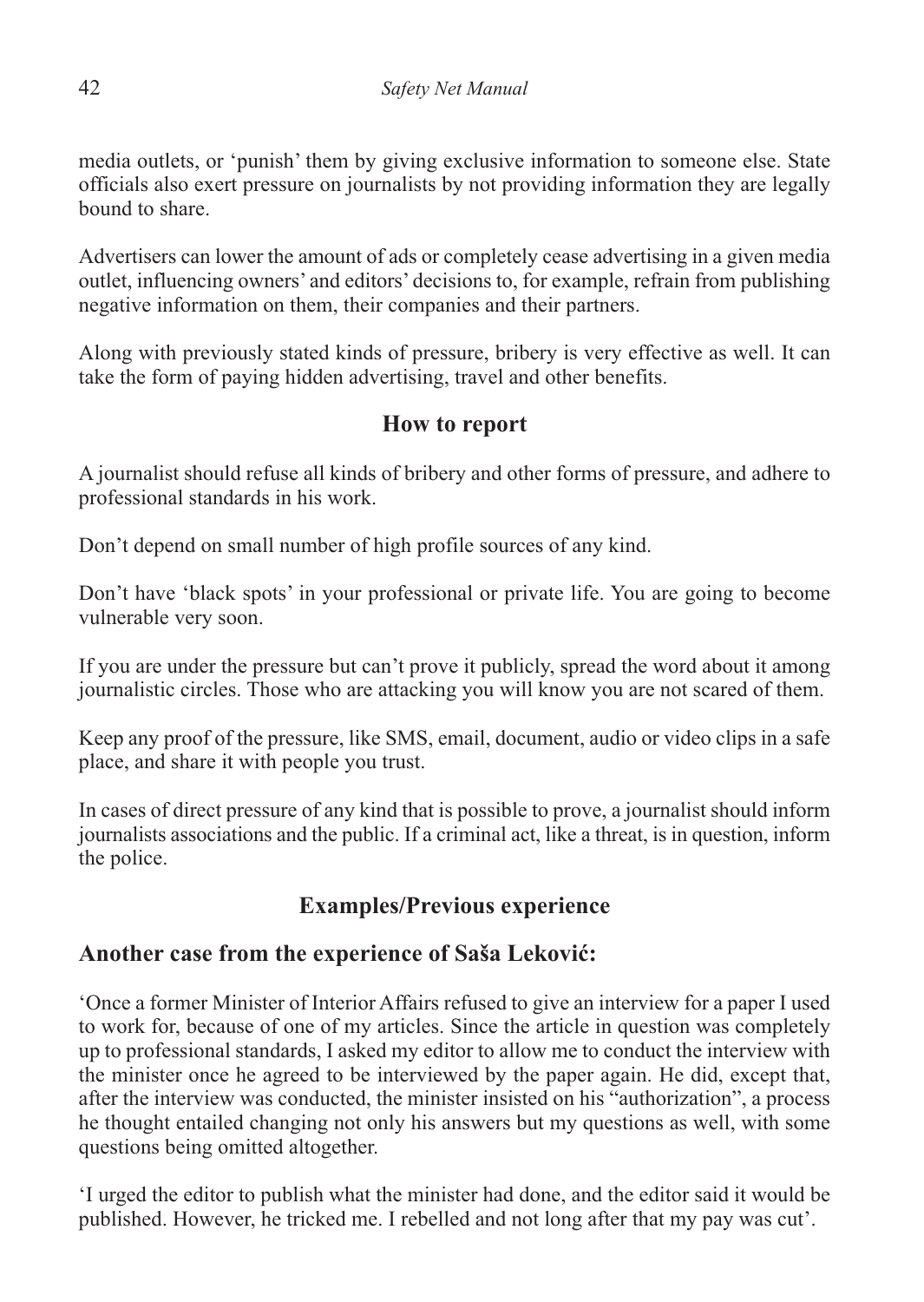# **Floods in Serbia, 2014**

The massive floods that devastated Serbia in late May 2014 have also brought to light the pressure and censorship the Serbian government has been placing on media. Namely, the Serbian government instated a state of emergency that gave authorities the right to detain individuals for "inciting panic during a state of emergency", among other restrictions.

As Internet users began commenting and sharing information on social networks and blogs about the floods, many of them also criticised the government's lack of due warning for a natural disaster of this size and its poor response in some areas.

They were subsequently brought in for questioning by police forces for criticising government relief efforts. At the same time, the blog "*Druga strana*" (Other side) and portal *Teleprompter* were temporarily disabled while the entire blog of Dragan Todorović was deleted after he republished a text listing the reasons why Aleksandar Vučić should resign.

As a response, journalists and bloggers had come together with a unified blog post (In the Face of Censorship-), speaking out against censorship and media intimidation. It was posted and reposted to dozens of media and blogs on the 24 May 2014. The post says the authorities cannot detain everyone who thinks differently from them, therefore it is easier to proclaim them "liars" or "crazy". The broad dissemination and public acceptance of the post forced the Serbian government to provide at least some explanations for its behaviour during the most critical days.

# **C. Reporting under direct threats and law suits**

# **What it is**

A journalist is rarely threatened directly by politicians, advertisers or other businesspersons. They use more sophisticated, previously mentioned methods. Criminals threaten directly more often, but even really powerful criminals prefer to use an intermediary to tell a journalist s/he should 'take care' of what s/he is doing, or that they know which school their child attends. The most common type of people to intimidate and even attack directly are so-called 'small fish' from criminal the milieu, or regular people who feel threatened by journalistic work. Of course, just because dangerous criminals do not like to threaten directly does not mean they do not organize beatings or even murders of journalists. In countries with authoritative or totalitarian regimes, direct intimidation and physical attacks are organized by the government as well.

Here are some regular challenges in that field:

'Friendly advice' or direct anonymous or open threats over the telephone is one method of intimidation. SMS messages and email should be mentioned as well, but they are not as frequent given the fact they can be traced more easily.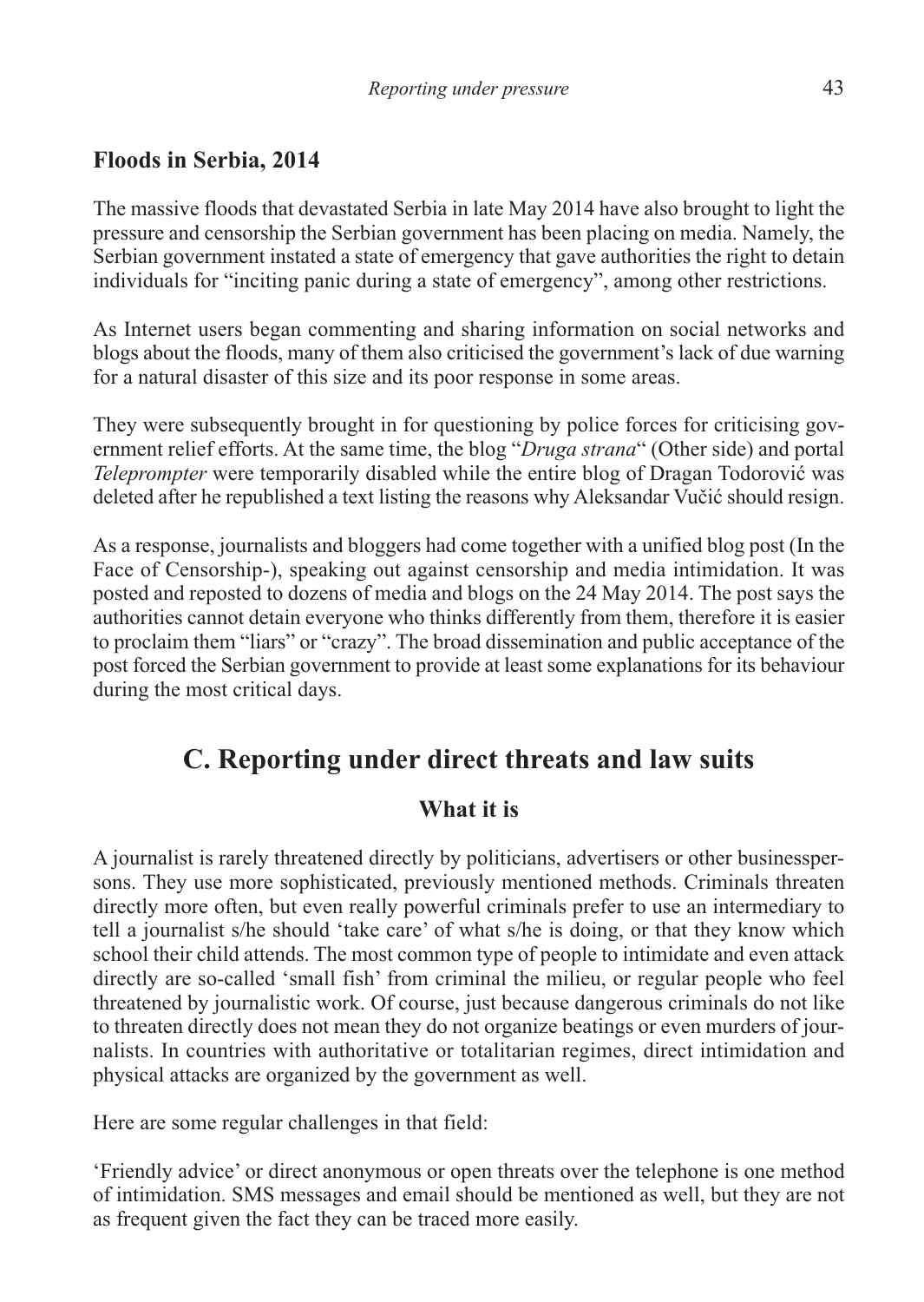Threatening journalist's family members is a very effective method of intimidation. That can shake even the strongest people.

Along with criminals, methods of intimidation are used by secret services. They can be a combination of bribery, blackmail and direct intimidation. Governments threaten with arrest and rigged court cases.

Furthermore, unlike in direct physical attack, powerful criminals and secret services beat and murder in a way that is hard to prove.

Sometimes media outlets turn against their journalists in such situations instead of protecting them.

# **How to report**

Each threat and physical attack against a journalist or a member of his family needs to be reported to police and published. A journalist who is not afraid to stand his/her ground and resist pressure is always a better public message than silence.

Journalistic solidarity is of extreme importance in cases like this. Each case of serious threats and physical attack should be made known internationally.

However, don't forget advice given in the section covering external pressure.

# **Examples/Previous experience**

Journalist Saša Leković received direct phone treats from criminals and indirect threats to family members. His car brakes were tampered with and someone tried to push him from the road while driving. He was not quiet about these incidents and the threats ended. It is useful when the people threatening you know you will not be quiet about the threats, and that you will not change the way you report in spite of them. Yet sometimes even that does not help.

Croatian colleague Željko Peratović went through all forms of pressure. He received various threats, he was attacked on street, editors refused to publish his articles under pressure from secret services and in the end they found an excuse to fire him. No one wanted to hire him yet he did not quit. He is very active as a freelancer and blogger and he keeps on focusing on the same topic that was the reason for his persecution: secret services and their illegal behaviour.

During the time that Croatian journalist Helena Puljiz reported from the office of the President, Croatian intelligence services at first wanted to make her complicit in their agenda. When they failed, they blackmailed her in 2004 by telling her that she was being followed, and threatened that compromising footage from her private life would be published and her brother would be fired from police services. Her board of editors renounced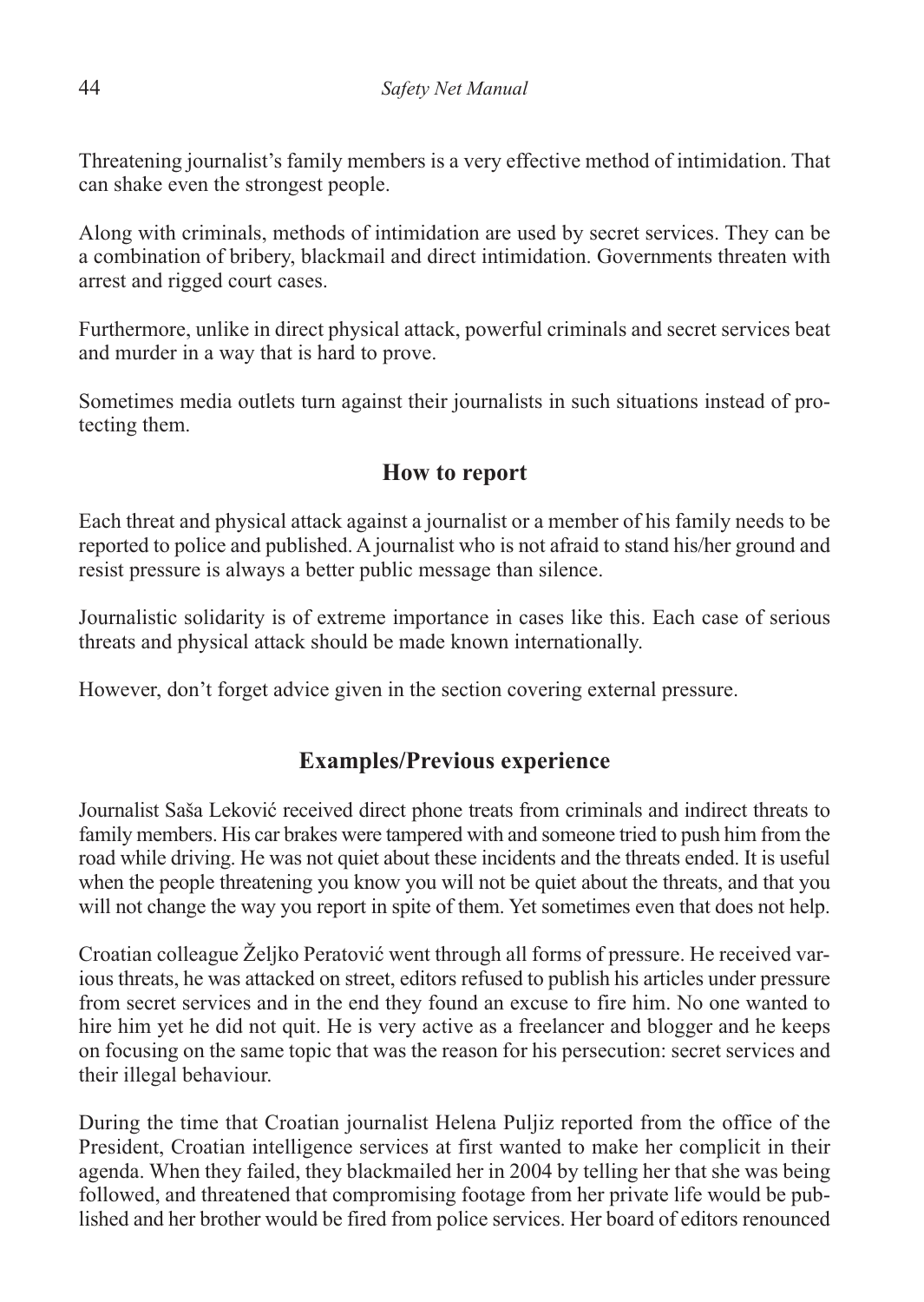her and she could not get a job for a long time. Yet, she did not cave in. She pressed charges and won the case in court after ten years in 2014.

Investigative journalist from Azerbaijan Khadija Ismayilova was imprisoned at the end of 2014 under false charges of 'motivating suicide'. The imprisonment was meant to intimidate and punish her because of her discovery of corruption scandals involving President Ilhan Aliyev. Many journalists wrote protest letters to the Azerbaijan embassies in their respective countries and organized protests asking for their colleague to be released. The World Network of Investigative Journalists decided to organize a continuation of her investigation. This is a proper response to the pressure she experienced.

Unfortunately, in some countries many journalists are currently imprisoned as punishment for their work. In some countries journalist murders are frequent. Some journalists have to live under police protection. For example, Serbian journalist Brankica Stanković has been uncovering criminal and corruption scandals on highest levels for about a decade, in the show *Insider* on Belgrade's *TV B92*. She is continuously being threatened, and her murder was ordered as well. She has been living under police protection since 2009. She was prevented from doing her job as a journalist by these threats, but she did not quit. Her team is still working and she is their editor. She wrote a book about her experiences.

### **Letter from jail by Fusun Erdogan, Turkish journalist who spent 7 years in jail because of her journalism activity**

January 17, 2013

Hello,

My name is Fusun Erdogan and I am writing this letter from Gebze (nearby Istanbul), Women's Prison in Turkey. I am married and have a son. I carry both Turkish and Dutch citizenships. I am a journalist and I had always worked as a journalist in Istanbul from my return to Turkey in 1989 to my arrest in 2006.

Now, I am in my 7th year of imprisonment. My case is not over, yet. At each hearing the public prosecutor uses the same general cliché like "based on type of crime and the state of evidence" and requests for continuous custody until the next hearing which usually means three months later. None of these so called "evidence" is proven to be linked to me.

These clichés are accepted by the court and this charade turns into an execution without a fair trial since 2006. And now I felt the urge to bring this injustice to the attention of a broader community. Therefore, I would like to inform individuals and/or organizations about my situation, and look for your solidarity and support.

I am the founder and director of *Özgür Radio* which started broadcasting regionally, around Istanbul and surrounding, in 1995. I resumed this same role until I was arrested. On a broad daylight in the middle of a crowded street in Izmir, I was forcefully taken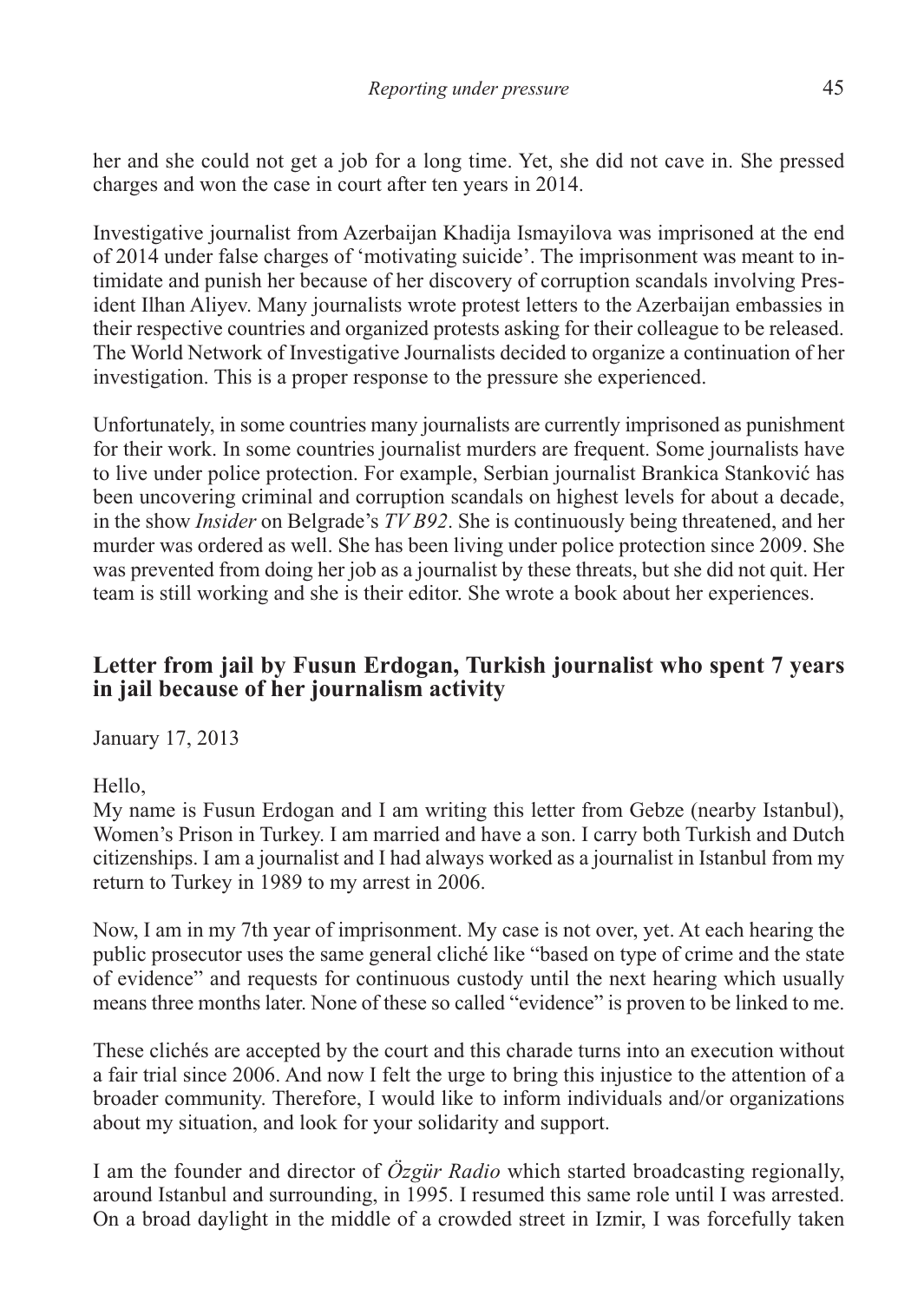into a civilian car and detained by undercover policemen on September 8, 2006. From the moment I was pushed into that vehicle, I lost sense of time and place because I was sandwiched between the front and rear seats, and my eyes were covered. I did not know where they were taking me. We travelled for many hours under these conditions.

After many hours, they brought me to a house and I was taken to the second floor. I was asked to lie down the same way next to other people who were on the floor face down. When refused, they forcefully pushed me down.

During the process, I had wounds on my knees and elbows that were included in the forensic report. After videotaping us, they took me to a car. I did not know exactly what time it was but must have been late because it was dark and the street and home lights were on.

I finally understood where I was once I saw the sign of police station; I was in Nazilli. I spent the night there on a wooden bank handcuffed by one arm. Very early in the morning I was put into an unofficial vehicle to be taken to Istanbul. After four days of detention by the police, I was taken to the court on Sept. 12, 2006. I told the prosecutor that I would not give any testimony as I did not know the reason(s) for my detention. My lawyer also could not defend me for the same reason. On that day, I was arrested.

Because of "classified" clause on my file, no information was shared by the court until the summer of 2007. Neither my lawyer nor I could obtain any information about accusations.

In the summer of 2007 the indictment was made available and the first hearing took place on October 26, 2007. However, police reports were incomplete; as a result, I was not able to defend myself until the third hearing in 2008. So, this meant I was kept in prison for exactly two years without knowing why I was arrested. I wish my victimization would have ended there.

Unfortunately, since 2008, the system continued to keep me in prison based on a computer output prepared by the police as main evidence. All the managers of private radio stations are required by RTUK (English: Radio and Television Supreme Council) to provide a copy of information to the Bureau of Press Directorate of police headquarters.

Type of information includes our up-to-date home and work addresses/phone numbers. Istanbul Police department already knew where I lived and worked. Police had no reason to kidnap me in the middle of the street in Izmir while I was on a work related trip. The only reason I could think was to link me to an operation police was conducting at the time.

An operation against an illegal organization!

My journalist husband and his assistant were also taken into the police custody as part of this operation. In reality, there was only one real reason for our arrest: police was trying to intimidate members of the progressive, independent, democratic and alternative media. In few words, any opposition (radios and newspapers) to the existing system should be silenced. As many of you know, I am not alone and there are many journalists in prisons today.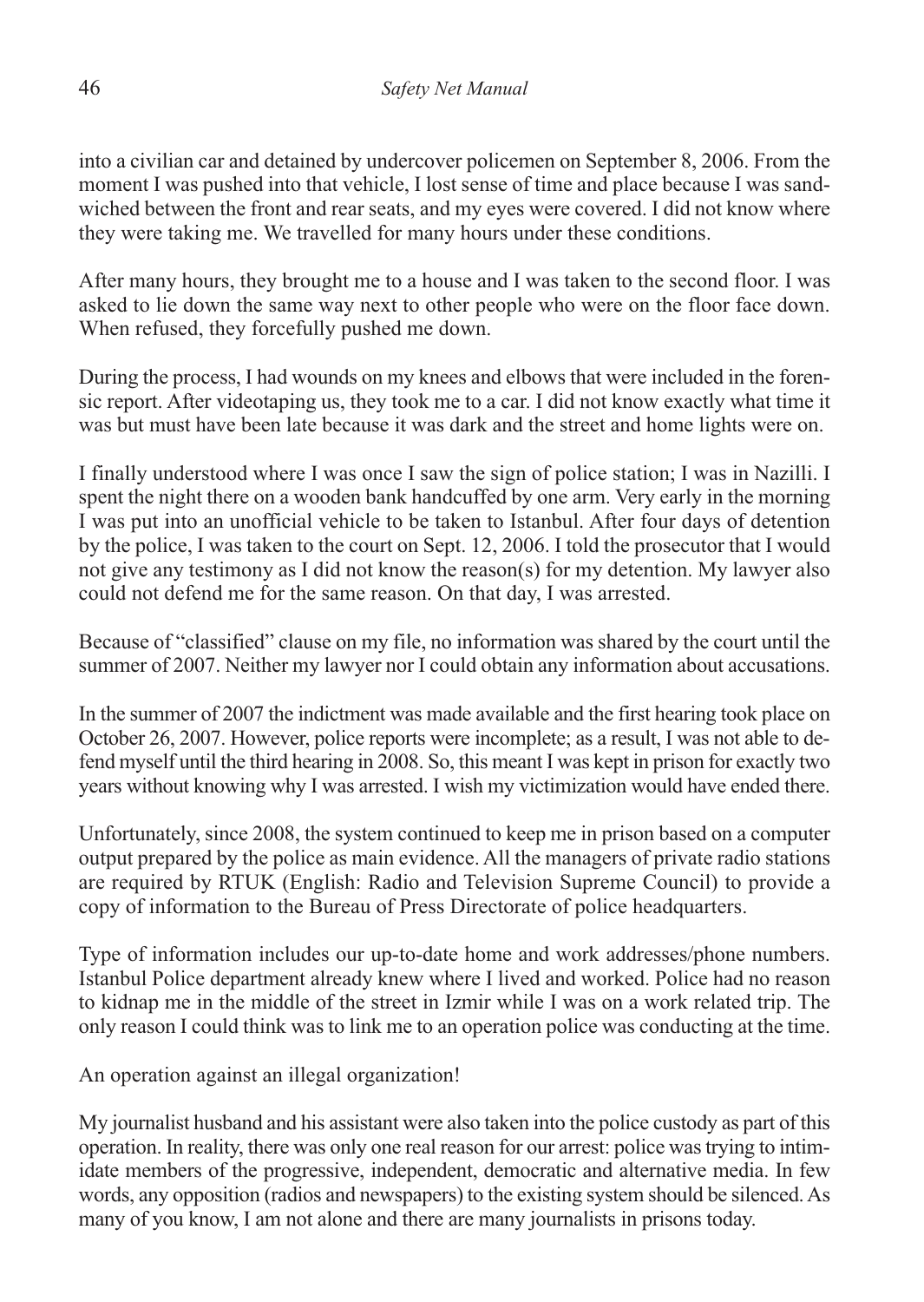So, what is my crime? I am accused of being a leader of an illegal organization and the prosecutor is asking for life imprisonment without parole. For a harsh penalty like this, one would expect a very strong evidence and case against the person.

I have studied every single folder (about 40 dossiers and thousands of pages). However, I did not find any single concrete evidence against me. In the entire 300 page indictment there wasn't any tangible evidence against me either. The only information in the indictment was related to my registry query.

Yes, I was the founder and director of *Özgür Radio*.All my activities took place before everyone's eyes in public. Why didn't police search my home and work place right away if I were the member of Central Committee of an illegal organization? They made the search two weeks after my arrest, on Sept. 21st. There is no evidence in the dossiers linked to this search either.

Now, what is in these dossiers used as evidence against me? There were two documents. The main one was a few pages (seven pages to be exact) of computer outputs presented by the police. Supposedly, my name and last name was included at the bottom of these pages. That's all! Never mind the fact that there was no evidence showing that I prepared these pages, or no wet signature or fingerprints found to be belonging to me.

Police insists that they found these pages at the house in the village of Ocaklar, Nazilli and they were outputs of these computers owned by the illegal organization. How was this so called "evidence" collected? Even from the testimony of policemen at the court, it became very clear that these pages were not collected according to the protocol required by the law.

At the time of search, the highest official of the village, village headman, should have been present as a witness. However, the village headman came long after the search was complete and he was asked to sign a blanket document that indicated he has seen all the material.

My share of these seven pages included information on legal demonstrations and assessments of these events that took place in different cities of Turkey in 2005. In addition to these pages, there was another document which was made of numbers and again my name at the bottom. Total of seven lines! This document was used to charge me as the chief financial officer, which was made public on Nov. 1st, 2007.

As a result, bank accounts and/or assets belonging to me, my husband and close relatives were investigated. Even in February 2009 Anti-Terror Unit of Istanbul Police conducted an operation and arrested many people including accountant, office secretary, cleaning personnel and co-founder of *Özgür Radio*, as well as nephew of my husband, accountant of the newspaper where my husband worked, and some other people I did not even know.

All these accused were acquitted when taken to the court. At the moment, the case is before the High Court of Appeal. The prosecutor finds these two documents sufficient enough to declare me as a leader of an illegal organization and charges me with life without parole.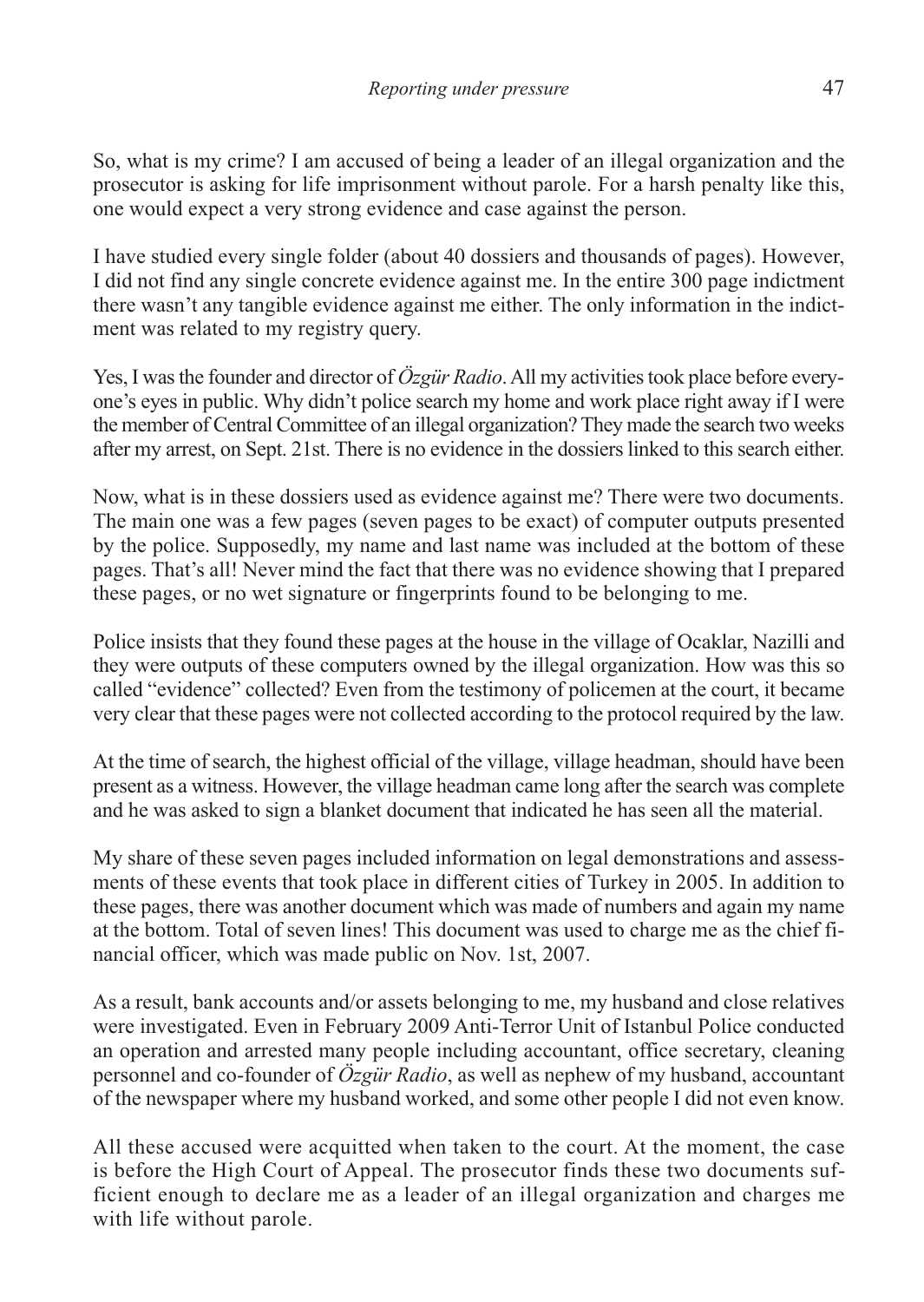The following additional information about my past was also included in the file: I was detained and arrested in 1996, and released after the first hearing. The charges of aiding and abetting were dropped. One other time I was also detained after taking part in a press release on the massacre of prisoners at Ankara Ulucanlar Prison.

And here is the official version of the charges on page 226 of the indictment:

"...attempted to change the constitutional order by force; being an administrator and also the member of central committee; being responsible for the finances and legal activities of the illegal organization; therefore, being responsible as if a principle offender for all the crimes committed by the organization and its other members according to the Turkish Penal Code (TCK) 220/5 in connection with TCK 314/3."

Yes, this is it! Nothing less, nothing more! I have been in prison for the last 6.5 years. Is this justice? So, neither police nor the prosecutor can provide any concrete evidence for my involvement of any illegal activity. Based on a document prepared by the police, I am first declared as the administrator of an organization and kept account able for the forceful activities of it.

I have tried to summarize the violent treatment I was exposed to and all the accusations brought against me by the prosecutor. On top of all these legal issues, I have been facing some health problems since my arrest: high blood pressure, hepatitis B, cysts in both breasts and increased myopia (from-2.5 to-5.0).

As if these were not enough, I was diagnosed with thyroid cancer and operated on November 13, 2012. I am on medication now. I don't even want to mention different types of joint problems I face due to being on concrete surface all the time.

For all the abovementioned reasons my detention no longer can be considered as a safety measure by the prosecution but it has become an EXECUTION! This injustice against me has to be made public and has to be reversed. All my rights have to be reconstituted. For this, I invite you individuals and/or organizations to show solidarity with me and be my voice out there, wherever you are in the world.

I would like to thank you all for your interest, empathy, and future support. My next hearing is on March 12, 2013 at 10th Heavy Penal Court in Caglayan, Istanbul. I hope to see some of you there.

Best regards and greetings to you all, Füsun ERDOGAN My mailing address: Kapali Kadin Hapishanesi A7 Gebze-Kocaeli Turkey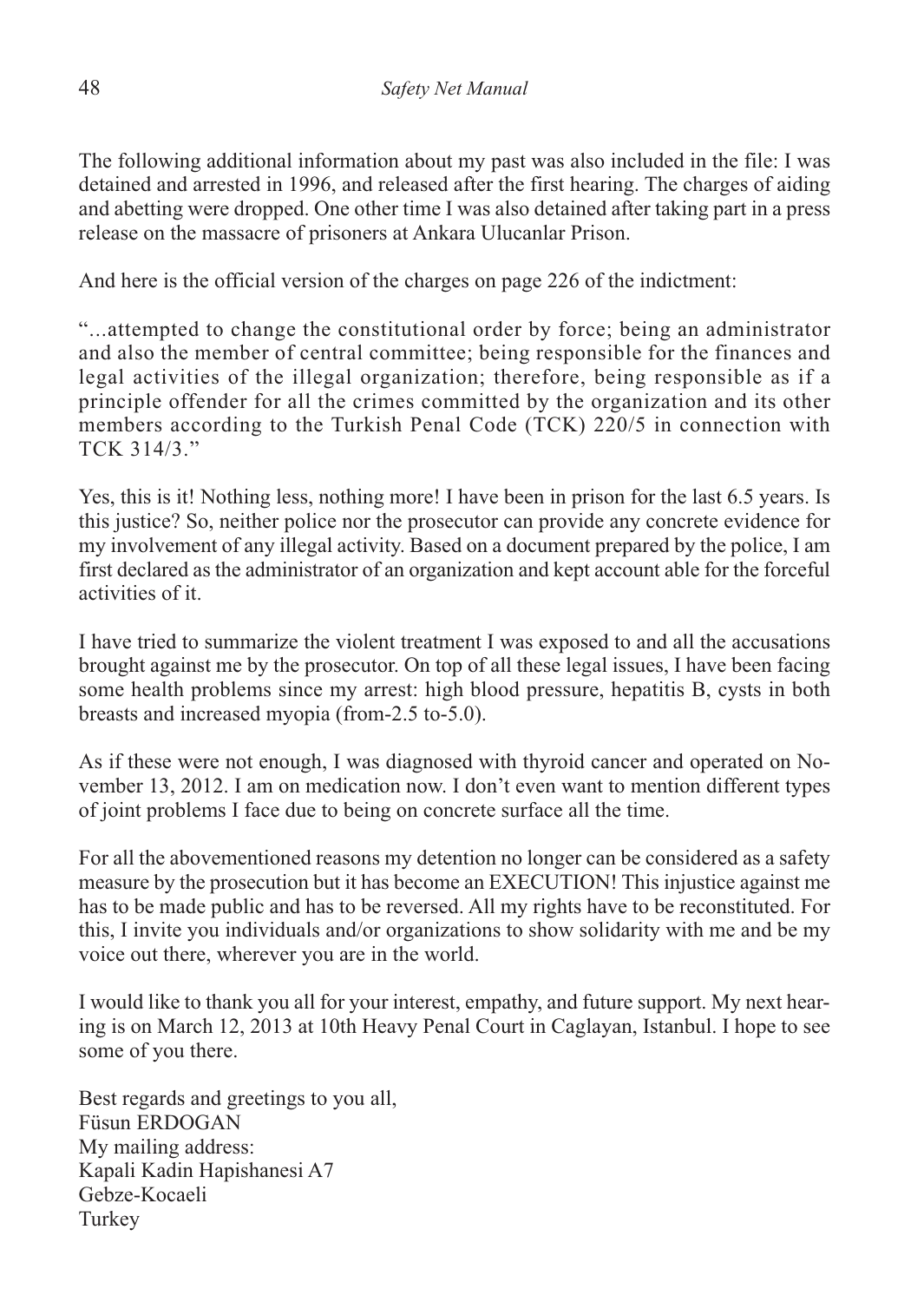# **Attack on** *Apple Daily* **building in Hong Kong**

One direct threat to media occurred in Hong Kong during the early hours of 12 January 2015. Assailants threw small bombs at the *Apple Daily* building at Tsang Kwan O and at *Apple Daily* owner Jimmy Lai's home at Ho Man Tin in Kowloon. Following the attack, two burned-out cars were discovered in different parts of Hong Kong.

A few hours after the attack, a robber stole a large quantity of *Apple Daily* newspapers from a vendor in Hung Hom, Kowloon, before driving off. Police later discovered the thief in the car and opened fire on him when it was alleged that he was trying to run them over. One police officer was injured in the incident.

It is not the first instance in which *Apple Daily* and its staff have been threatened. At least four media workers were assaulted or received death threats in Hong Kong in 2014. This is also the third incident in which Jimmy Lai's residency has been attacked since 1993. No culprit has been found to date.

*(Source: International Federation of Journalists / IFJ website)*

# *Charlie Hebdo* **attacks: 'It's carnage, a bloodbath. Everyone is dead'**

Paris, eleven-thirty am. Corinne Rey, known as Coco, a cartoonist who works for the French satirical magazine *Charlie Hebdo*, had just picked up her daughter from a nearby crèche. 'When I got to the front door of the magazine's building with her, two masked and armed men threatened us – violently', she said. 'They wanted to get inside, go upstairs. I tapped in the entrance code… They spoke perfect French. They said they were from al-Qaida.'

The offices of *Charlie Hebdo* are at No 10 rue Nicolas Appert, one of an anonymous row of low-rise, low-rent buildings. The cracked cream facades are splashed with patches of fresher paint that cover the graffiti that is everywhere in this slightly scruffy corner of the 11th arrondissement.

The gunmen Rey admitted had been dropped off outside, carrying Kalashnikovs, by a third man in a black Citroën, registration number CW 518 XV, with dark-tinted windows. They knew their business, police said. They wore balaclavas and bulletproof vests. They held their weapons professionally. They 'moved calmly and appeared determined'.

They chose their moment, too. Wednesday morning is publication day for *Charlie Hebdo*, the occasion for the staff's weekly editorial conference. Inside the second-floor conference room, some 15 staff members – cartoonists, editors, writers – had gathered for the midmorning meeting. Four of the magazine's most famous names were there: the cartoonists Cabu, Wolinski and Tignous, the magazine's editor since 2012 and the cartoonist Stéphane Charbonnier, known as Charb.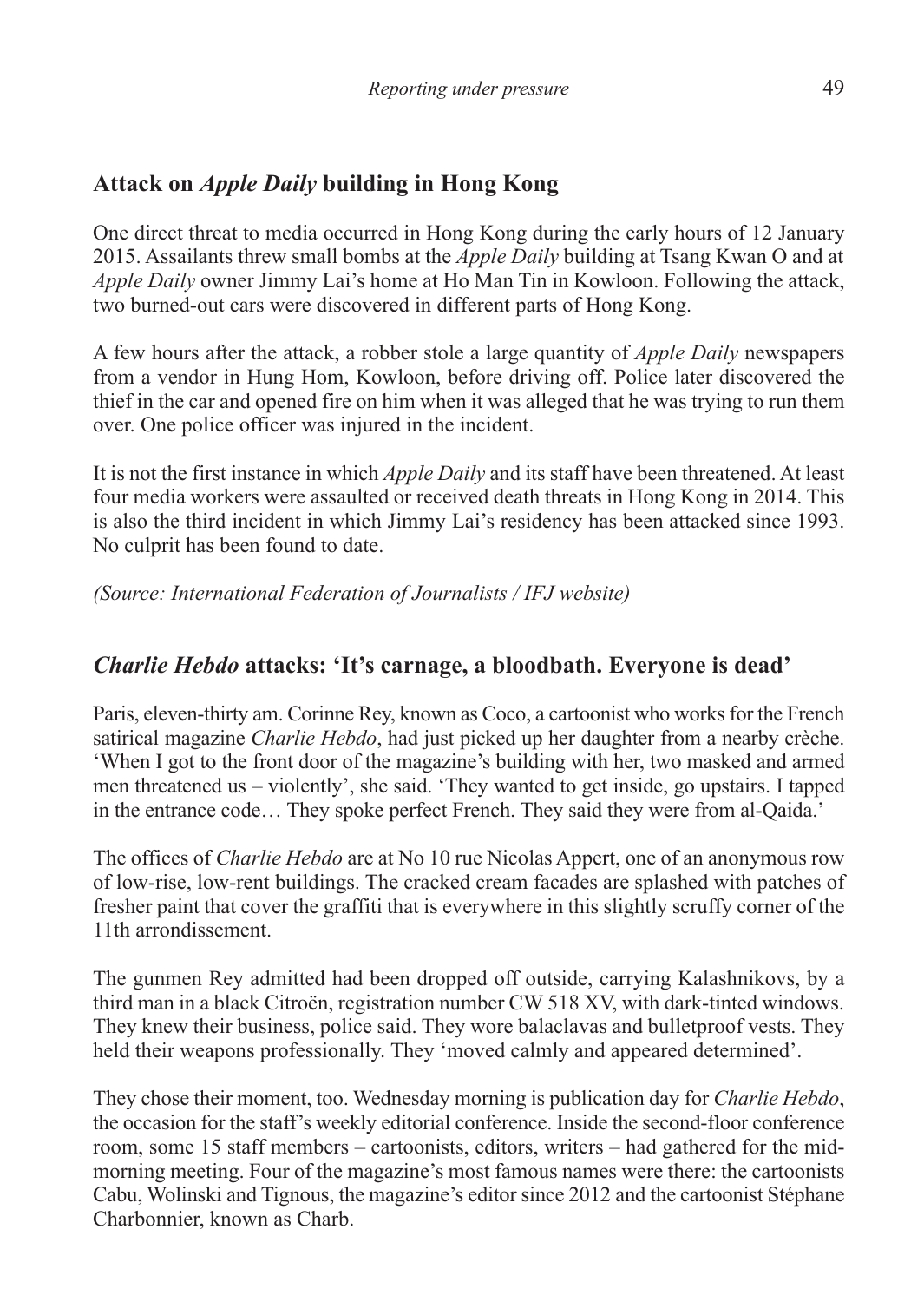But witnesses to the bloodbath that was about to ensue said that once inside the building, the attackers seemed at first unsure where to go. According to tweets from Yves Cresson, who works for the media production company Bayoo next door to *Charlie Hebdo*, the two attackers initially walked into his offices.

'At eleven twenty-five am, taking advantage of the postwoman, two armed men wearing balaclavas entered our offices', he tweeted. 'They were looking for *Charlie*'. Cresson said the men fired two bullets, which passed through a door and a window.

One witness told *Libération* they asked a receptionist which floor *Charlie Hebdo*'s offices were on. An unnamed woman who worked in an office on the second floor, across the corridor from *Charlie Hebdo*, told *France Info radio* that she and her colleagues had first heard 'a big bang. Then someone just threw open the door to our office, in one move, and demanded to know where *Charlie Hebdo* was. He had a rifle. We backed away. After he left, we heard gunfire. We went to the windows: there were two men running, with guns… They were shouting outside, and shooting again'.

*(Source: The Guardian, Wednesday 7 January 2015)*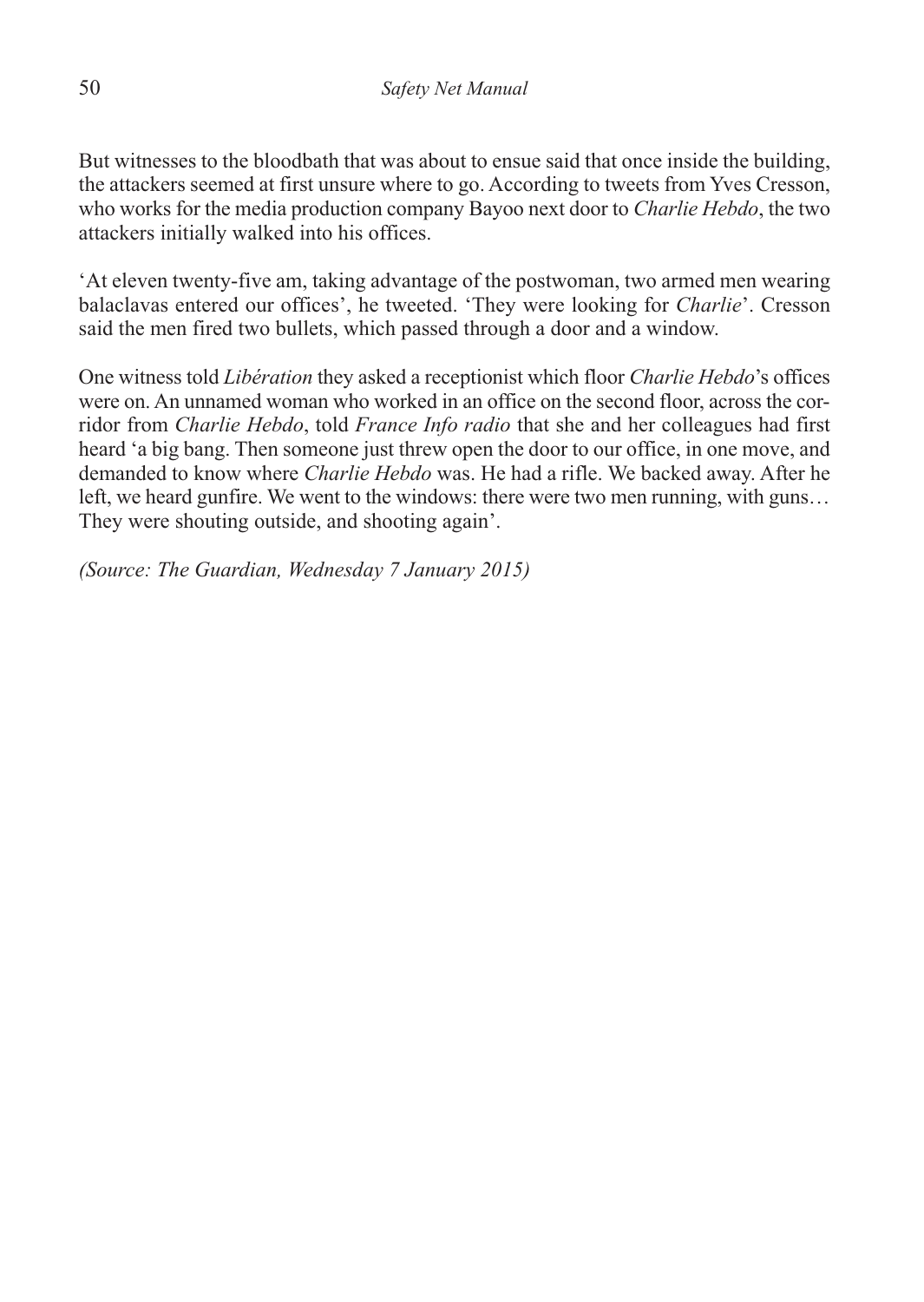# **Part 3**

# **Essential principles of ethical and objective journalism**

According to the Society of Professional Journalists, the most distinguished organisation of professional Journalists in the United States of America, the four core principles of ethical journalism are the following:

- 1) Seek the truth and report it;
- 2) Minimize harm;
- 3) Act independently;
- 4) Be accountable and transparent

In addition to that, a professional journalist must try at all circumstances and by all means to remain unbiased and report solely what comes into her/his attention. If we would, therefore, try and create a definition of ethical and objective journalism that should include the following: ethical and objective journalism includes the core values one should have, in order to perform the duties of a journalist in the most professional way. If we were to elaborate further on those, a professional journalist should always be able to:

a) Explain ethical choices and processes to audiences

b) Encourage and not avoid a dialogue with these audiences and other parties directly related to her/his work

- c) Respond quickly to questions about accuracy, clarity and fairness
- d) Acknowledge mistakes and correct them promptly and prominently
- e) Explain corrections and clarifications carefully and clearly

At the same time, s/he should immediately expose unethical conduct in journalism, including journalistic trade organisations and act in accordance with the same high standards s/he expects from others. Does all this look and sound too theoretic? Maybe so, therefore let's try and make them more concrete by giving specific examples of what we should do and what we should avoid.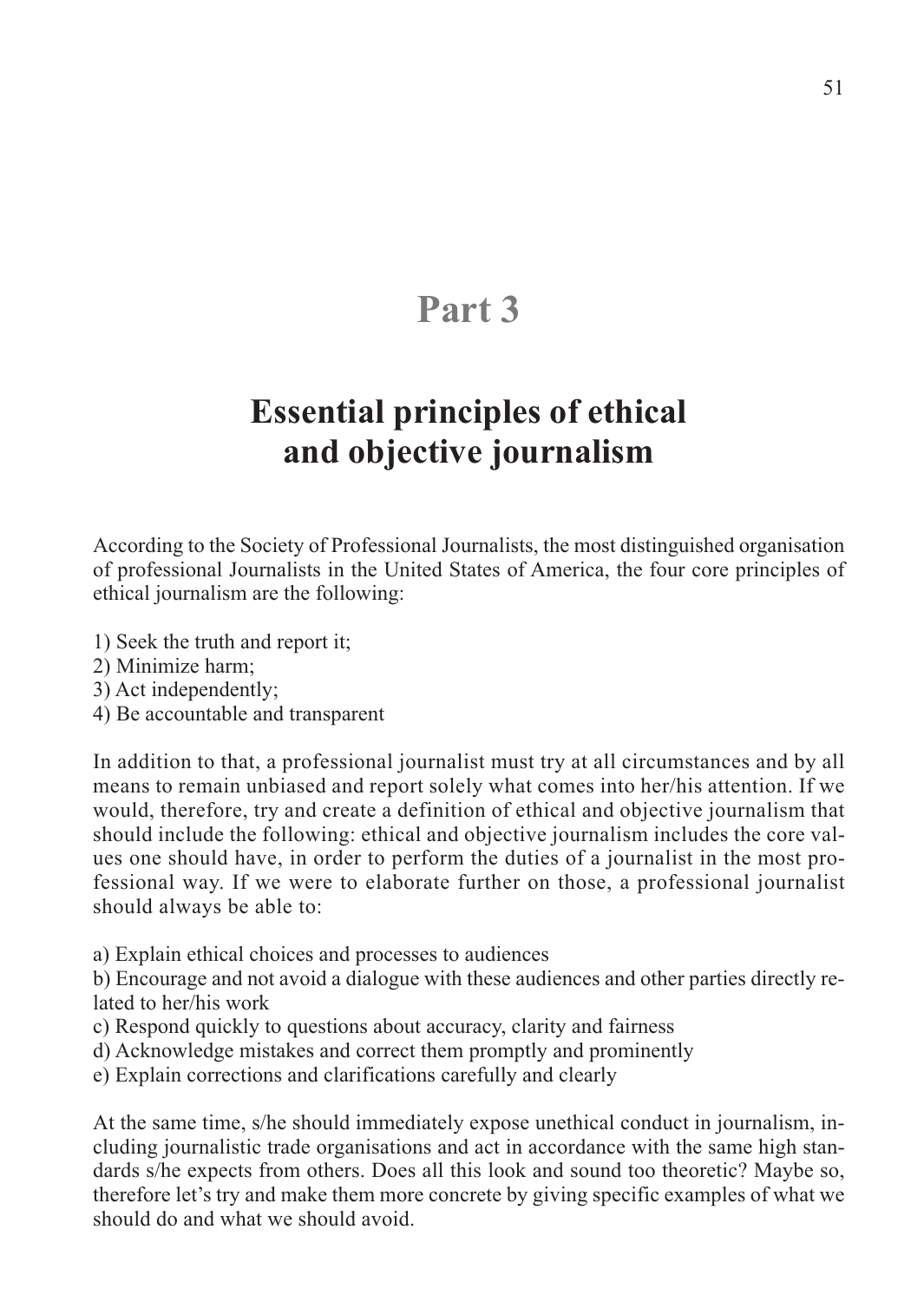# **A. Corruption**

# **What it is**

Corruption is a phenomenon that does not need a lot of analysis. Adults from almost every part of the world have at least one example of it to relate. Needless to say that it has become a core obligation of journalists to identify sources of corruption and make them public. But what about corruption within media? Media and its servants are often described as a 'mirror of society', meaning that they cannot stay immune from the pathology each society suffers from. Thus, one of the main problems and challenges to tackle in both society and media is corruption. But what is it really corruption in media? Which journalists should be called 'corrupt' and why?

The answer to these questions is never simple. For almost everyone, corruption is the acceptance of a gift in return for a nice story or a simple trip offered and paid to the journalist by a private corporation. For most, it is the huge amounts of money provided to a media outlet through advertisement in order to prevent this media outlet from reporting against the advertiser.

While reporting about a corrupt system, state or other organisation/body, or 'external corruption', seems relatively simple, it is not. One should take into account the specific circumstances a journalist has to face by considering how democratic or authoritarian a government is, how developed the instruments of a civil society are, how effective are the means used to combat corruption.

It becomes even more challenging to report about corruption within the media profession, or 'internal corruption', for obvious reasons like fear of becoming unemployed and relationships with colleagues.

Both cases require a clear head, an objective attitude and absolute devotion to the aforementioned principles.

#### **How to report**

#### **Reporting on external corruption**

A journalist must always apply the following tactics:

Recognise the need to serve as watchdogs over public affairs and government.

Ensure that the public's business is conducted in the open, and that public records are open to all.

Provide context. Take special care not to misrepresent or oversimplify in promoting, previewing or summarising a story.

Gather, update and correct information throughout the life of a news story.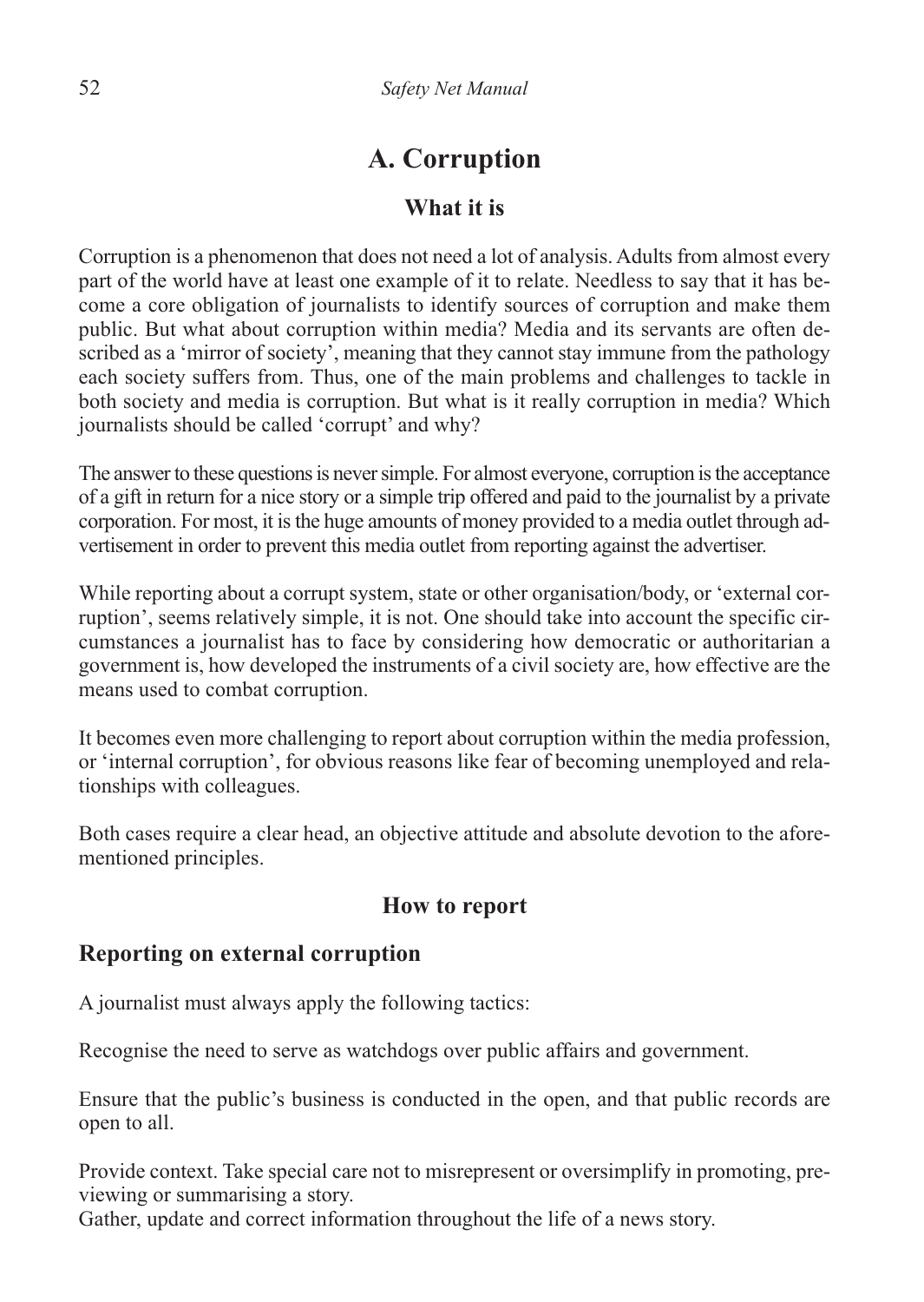Identify sources clearly. The public is entitled to as much information as possible to judge the reliability and motivations of sources. In cases of anonymity, explain thoroughly why it was granted. It is contradictory to report about corruption and at the same time conceal information without significant reason.

Diligently seek subjects of news coverage to allow them to respond to criticism or allegations of wrongdoing.

Avoid undercover or other surreptitious methods of gathering information unless traditional, open methods will not yield information vital to the public.

Be vigilant and courageous about holding those with power accountable. Give voice to the voiceless.

Support the open and civil exchange of views, even views that s/he does not agree with.

Avoid stereotyping. Journalists should examine the ways their values and experiences may shape their reporting.

Provide access to source material when it is relevant and appropriate.

Never deliberately distort facts or context, including visual information.

Give more voice to the weak, misrepresented, corruption-affected and not to those who endorse corruption and try to justify themselves for using it.

# **Reporting on internal corruption**

The journalist should always keep in mind that her/his utmost primary obligation is to serve the public and not colleagues, friends or their employer. Therefore:

S/he should avoid conflicts of interest, real or perceived and disclose unavoidable conflicts.

At the same time, by all means refuse gifts, favours, any form of cash, free travel and special treatment, and avoid any other outside activities that may compromise integrity or impartiality, or damage her/his credibility.

Deny favoured treatment to advertisers, donors or any other special interests, and resist internal and external pressure to influence coverage.

Distinguish news from advertising and go against peculiar "hybrids" that blur the lines between the two. At the same sponsored content should be always labelled more than clearly.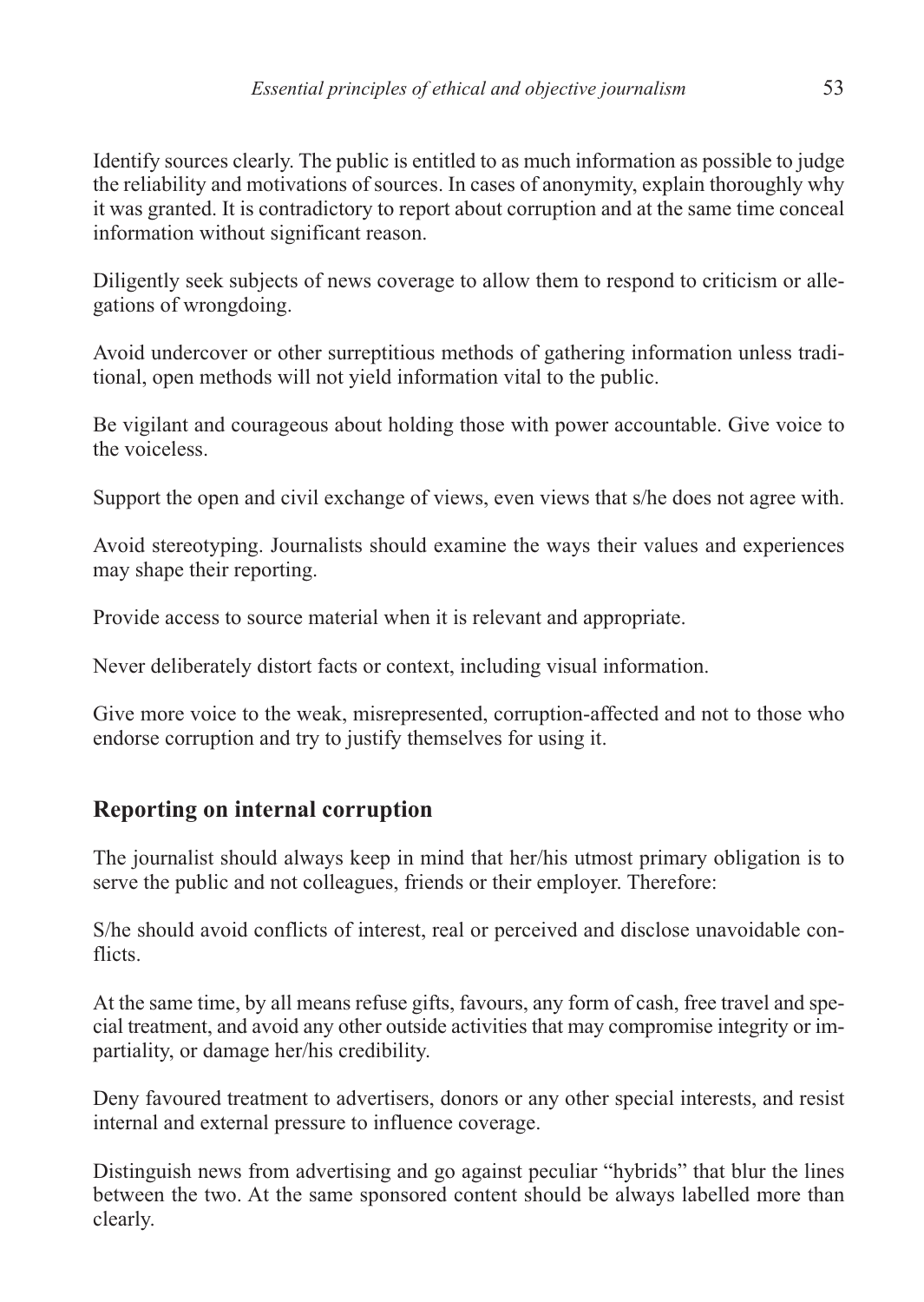#### **Examples/Previous experience**

In early January 2015, the Balkan Investigative Reporting Network (BIRN) published a story about the way Elektroprivreda Srbije, the state owned electrical power company of Serbia, awarded a tender to renovate the Tamnava mine to a consortium with no prior experience in such operations, thus significantly increasing the overall cost. Serbian PM Aleksandar Vučić not only denounced the story as lie and BIRN journalists as liars, but accused the Network for receiving EU money to speak against the Serbian government. BIRN dismissed Vučić' allegations, claiming the report was 100% true, while the incident caused sharp statement from the EU which urged Serbian government not to stifle media criticism.

# **B. How to avoid and rectify mistakes**

#### **What it is**

Mistakes are part of human nature, or better said, only those who do not work make none. A professional journalist, faced all the time with deadlines, pressure or doubts about the credibility of her/his sources is by default prone to plenty of mistakes. It does not matter if s/he is a news reporter, an editor-in-chief or a columnist. It is the way one deals with mistakes and their challenges that makes the difference between journalists.

The main reasons behind common and uncommon journalistic mistakes are:

- Lack of time for double-checking
- Too-tight deadlines
- Misleading/false information
- Pressure from superiors
- Too much confidence in own abilities and instinct
- Foul play

All but the last items in the previous list fall into the category of unintentional mistakes, while foul play happens when the journalist knows in advance that s/he is publishing incorrect information to intentionally create wrong impressions and/or to hurt an individual or an organisation. This kind of 'mistake' directly contravenes the core principles of the profession as described above and requires severe consequences. All others, no matter how serious, can be rectified and corrected.

#### **How to avoid and correct mistakes**

First of all, the professional journalist should always have in mind that there are no real excuses for inaccurate or false information. The public, employers and colleagues might forgive a mistake, but will most likely will not forget easily. Therefore, it is always better not to report about something we are not one hundred per cent sure of.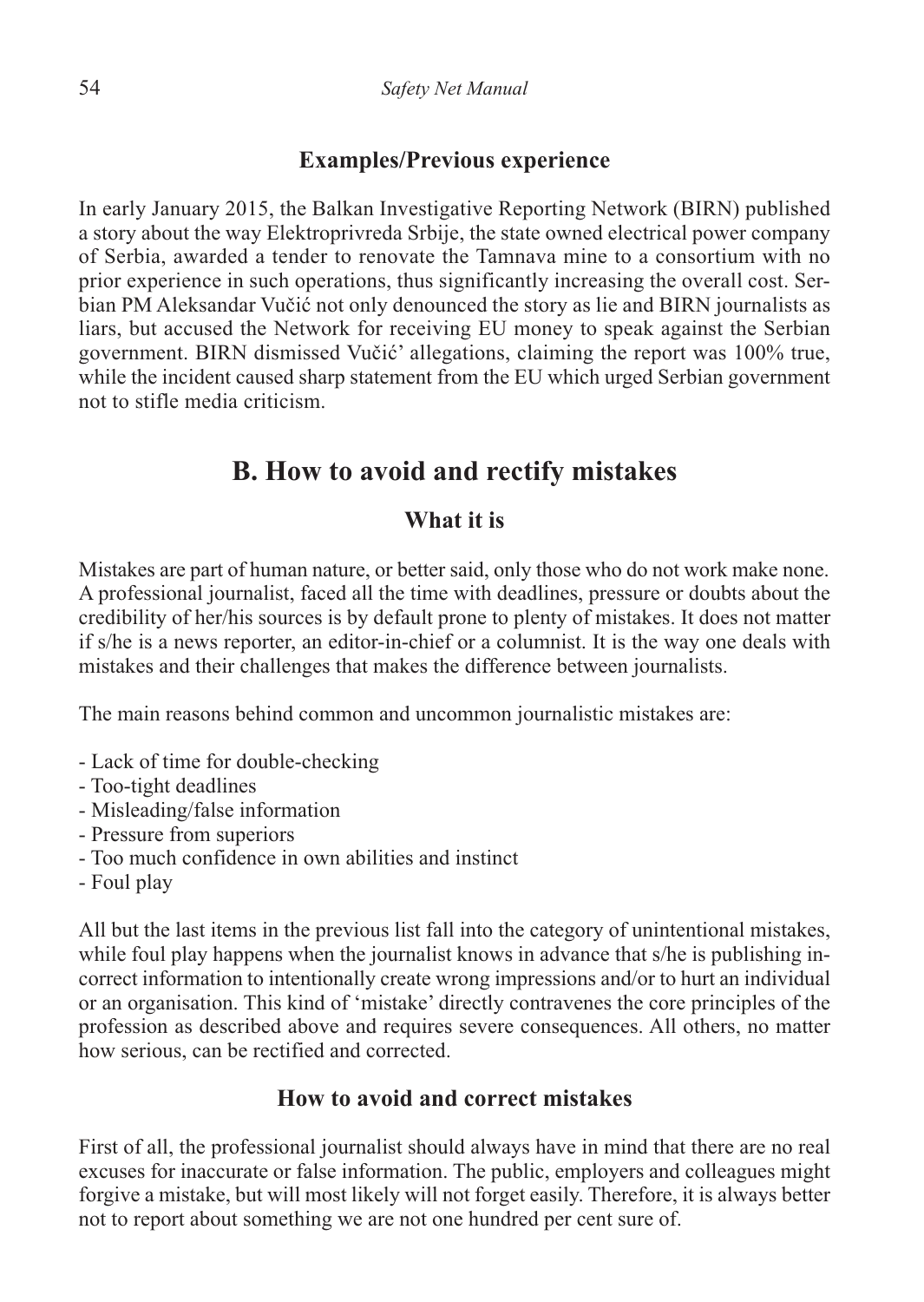Since mistakes will happen, it is good to know what to do in such cases. The first step is of course to acknowledge the mistake and correct it promptly and prominently. In addition, it is always necessary to explain the correction and clarify the story carefully and clearly. Should there be a request for publishing a reply, this must be granted promptly, without second thoughts and presented to its full extent with no additional comment.

# **Examples/Previous experience**

These are some examples of mistake correction according to the above principles:

*The New York Times*

'An article on Sunday about the diplomatic life of J. Christopher Stevens, the American ambassador to Libya who was killed in an attack there last week, referred incompletely to an account Mr. Stevens gave of a meeting between Cécilia Sarkozy, then the wife of the French president, with the Libyan dictator Col. Muammar el-Qaddafi in 2007. While Mr. Stevens passed along gossip that said Qaddafi had opened his robes during the meeting and was naked underneath, the former Mrs. Sarkozy, now Mrs. Attias, says that Mr. Stevens was not at the meeting and that the anecdote he repeated is not true.

The article also misidentified the country in which Mr. Stevens served with a former diplomat, John Bell. They were in Egypt, not in Syria'.

(Sunday, 18 November 2012)

#### *The Guardian*

'In an article about the numbers of gay members of the Conservative party, Evan Davis, the author, referred to remarks by Ben Fenton, the *FT* journalist. This was an error: Davis had intended to quote Ben Furnival, the former chairman of the lesbian, bisexual, gay and transgender group ParliOut. We are happy to point out that Fenton made no contribution to this article and that Davis would have had no reason to include him as Fenton is neither gay nor has he ever given any public indication of his political leanings. *The Guardian* regrets the error '.

(Glad to be Tory, 21 April 2012, page 37, Weekend)

#### *The Economist*

'In "The value of a good editor" (January 7th), we unwittingly proved the point of the title by referring to Joshua Rosenthal of the University of Puerto Rico subsequently as 'Ms Rosenthal'. The gender-identifying appellation had been intended for his colleague, Sandra Garrett. Apologies to both'.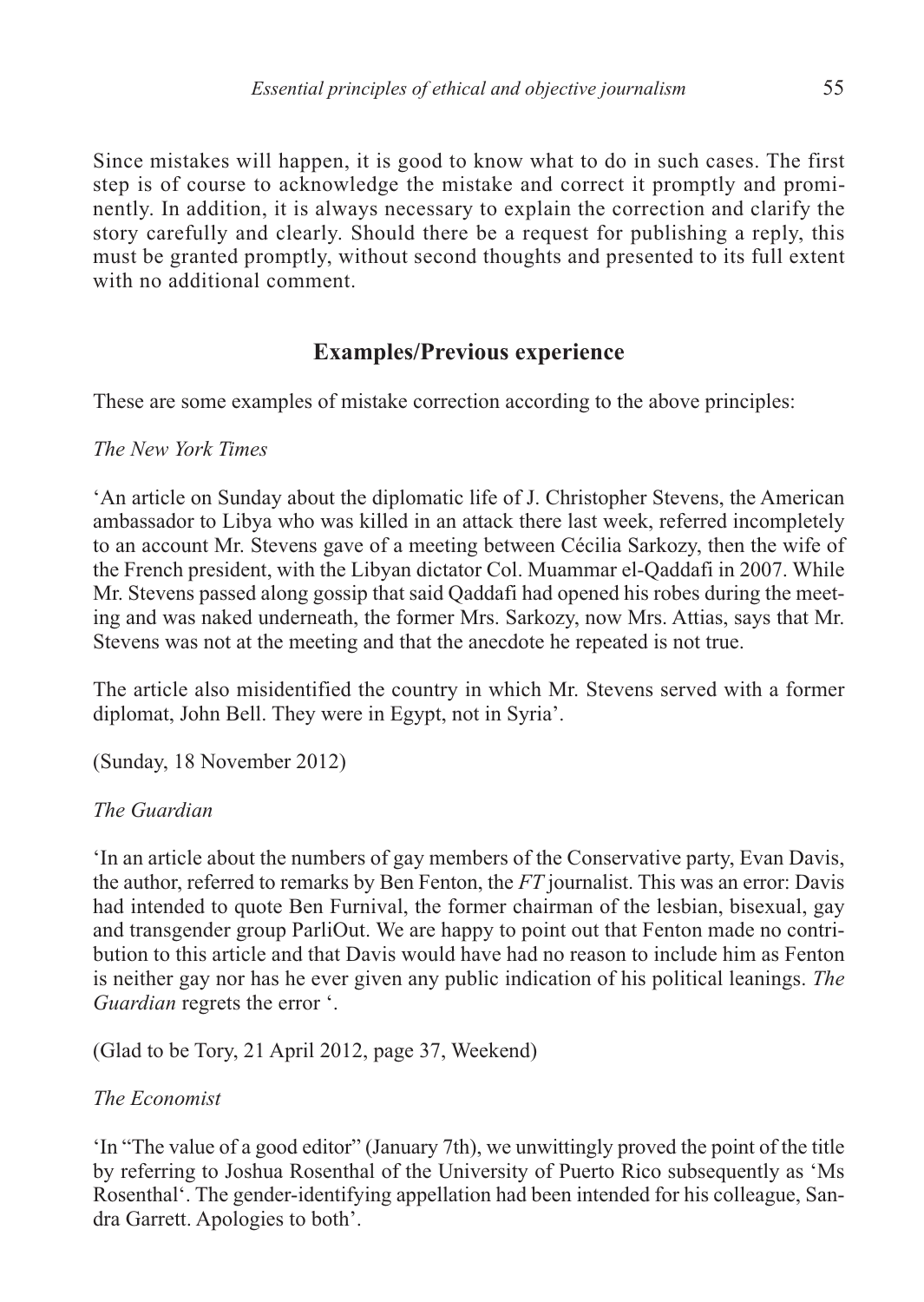#### *The Sun*

'*The Sun*'s reporting of the Hillsborough tragedy 23 years ago is without doubt the blackest day in this newspaper's history.

The Hillsborough Independent Panel's report into the disaster lays bare the disgraceful attempt by South Yorkshire Police to hide their culpability behind a smokescreen of lies.

It highlights a concerted campaign by senior officers to smear the innocent by fabricating lurid allegations about Liverpool fans - and then feeding them to the media.

But it is to the eternal discredit of *The Sun* that we reported as fact this misinformation which tarnished the reputation of Liverpool fans including the 96 victims.

Today we unreservedly apologise to the Hillsborough victims, their families, Liverpool supporters, the city of Liverpool and all our readers for that misjudgement.

The role of a newspaper is to uncover injustice. To forensically examine the claims made by those who are in positions of power.

In the aftermath of the Hillsborough tragedy we failed'.

*Note: the tabloid apologised in its front page on Thursday, 13 September 2012*

And an example of insufficient apology coming from a media giant like the *BBC* and its *Panorama of North Korea* TV broadcast

'Discovering stories in difficult or dangerous places is one of the *BBC*'s greatest strengths. There was a real public interest in making this programme in North Korea but, in the Trust's view, the *BBC* failed to ensure that all the young adults Panorama travelled with were sufficiently aware of any potential risks to enable them to give informed consent. This was a serious failing, and the *BBC* is right to apologise to the complainants'.

(Monday, 17 April 2014)

Although the station acknowledged the mistakes it made and apologised, it failed to do so on-air despite the fact that the failure occurred on its TV programme. Instead the apology was limited only in a short, written statement.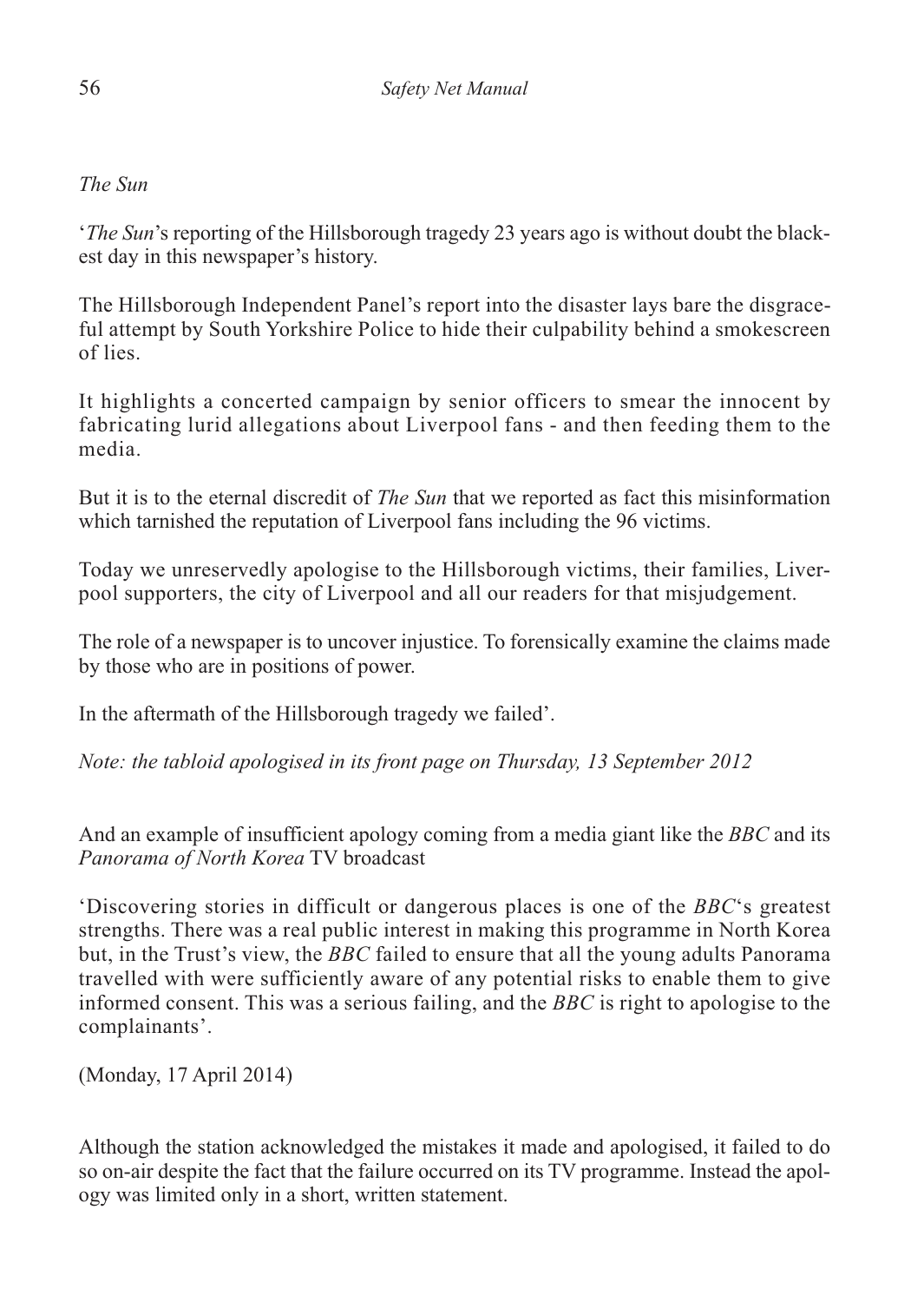# **C. Reporting under the influence of ethnic, linguistic, political cultural and sport affiliation**

#### **What it is**

Journalists, as part of a broader society, are also subject to ethnic, linguistic, political and other affiliations. This is something absolutely normal and they have every right to be affiliated with anything they wish. The problems start when this directly or indirectly affects their work. According to the principles of ethical and objective journalism, this is strictly not allowed. But how easy is it to avoid?

The main challenge, of course, is that the journalist has to distance her/himself from any affiliation. This is anything but easy. A person, for example, who learns at school that the neighbouring country always wanted to hurt hers/his is prone to report easily against everything that derives from this country. A journalist linked with a political party may find it hard not to express negative views about political concurrences, while a supporter of a sports team might also tend to report in its favour.

#### **How to report**

It is obvious that a journalist cannot avoid ethnic and linguistic affiliation. A professional, nevertheless, must at all costs avoid political affiliation. Of course, it is a challenge to remain non-partisan.

S/he should therefore:

- Avoid conflicts of interest, real or perceived.

- Remain free of associations that may compromise integrity or damage credibility.

- Always disclose unavoidable conflicts of interest.

- Be vigilant and courageous about holding those with power accountable.

- Distinguish between advocacy and news reporting. Analysis and commentary should be labelled and not misrepresent fact or context.

- Recognise a special obligation to ensure that the public's business is conducted in the open and that government records are open to inspection.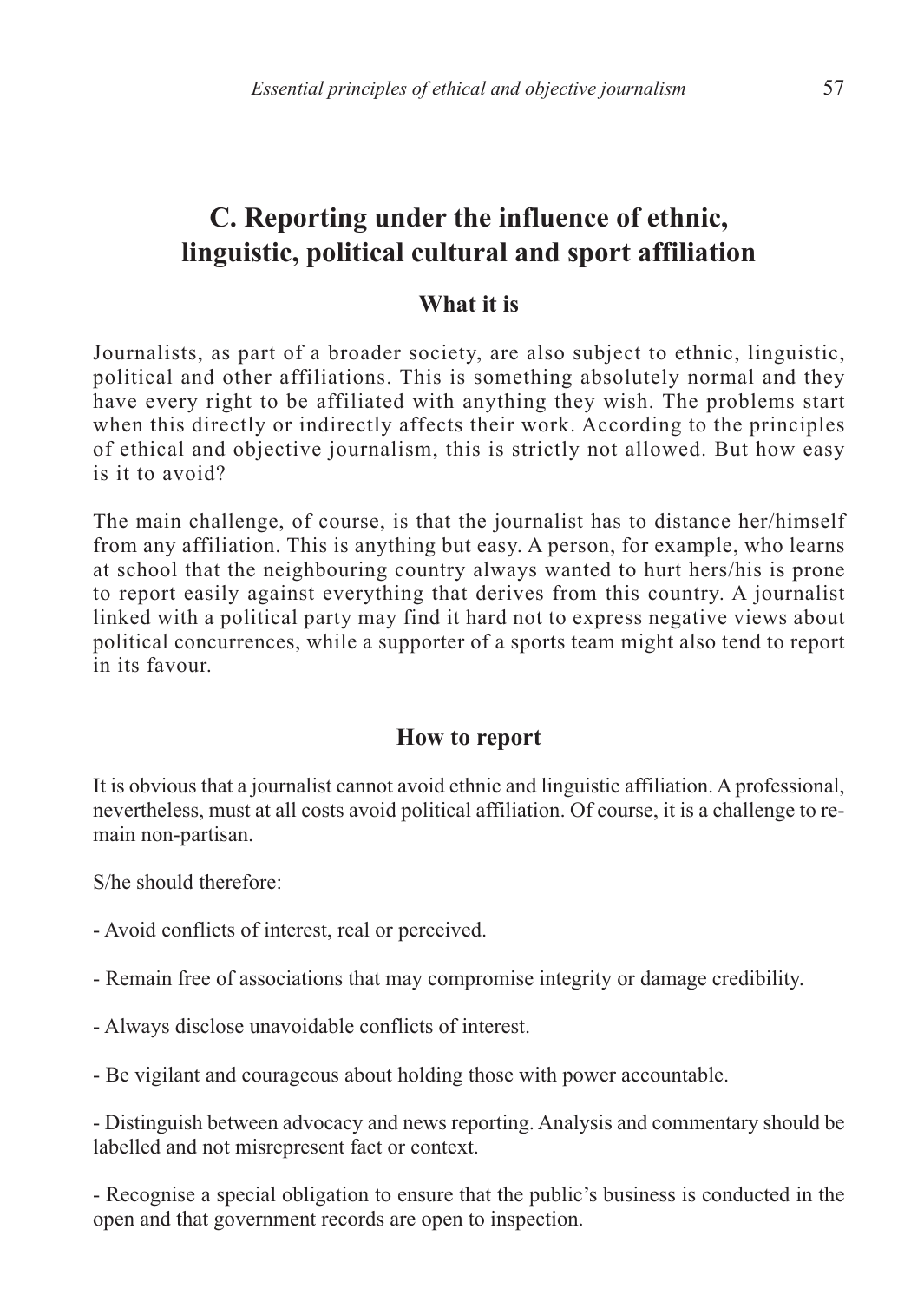Complete objectivity may be impossible, but impartiality should still be a primary goal. Even those who are paid to have opinions and not just to report, like columnists, editorial writers, talk show hosts, bloggers, should at least be aware of all relevant points of view and provide them to their readers or viewers.

The main performance indicator for journalists who cover political and/or sport developments should be impartiality. If they cannot be impartial, they should immediately ask to be relieved before committing faults that would compromise their own credibility and that of their employer. This does not mean that a journalist should go to the other extreme, avoiding even to vote. But, when credibility is at stake and in jeopardy here, impartiality is simply a *sine-qua-non*.

The same goes when it comes to issues related to families and close relationships, which create another set of ethical dilemmas. A journalist should at all costs refuse to cover any public activities of such persons. If not, it is very likely to end up with the 'stigma' of protectionism even without doing practically anything.

And what shall a journalist do when s/he is working in a newspaper/TV/radio/portal which has a clear political, sport or other affiliation? This is a tough question because not much can be done. A clear editorial policy, known to every employee and to the public, may resolve some of the issues that will occur, but not all of them. Media outlets should be encouraged to publicly endorse candidates or parties, if there is no other way. This is a practice commonly used in North America and relieves the burden a journalist has to carry. Letting readers/viewers know through endorsements which candidates share the newspaper's vision is part of that discussion. What a professional journalist should do, though, is to take every appropriate opportunity to explain the difference between news and opinion.

Journalists' unions must also play a crucial role here by pressing both their members and the employers to visibly apply similar standards, creating a healthy and fair working environment.

# **Examples/Previous experience**

# *Good practice*

The editor/publisher of a Denver newspaper once told his employees not to attend a concert whose proceeds were being donated by the band to a candidate for the U.S. Senate. That applied to all employees, from newsroom to mailroom.

The in-house code of ethics of North American media like *NPR* and *ABC*. It forbids journalists to participate in marches and rallies which concern issues these media cover, meaning pretty much everything.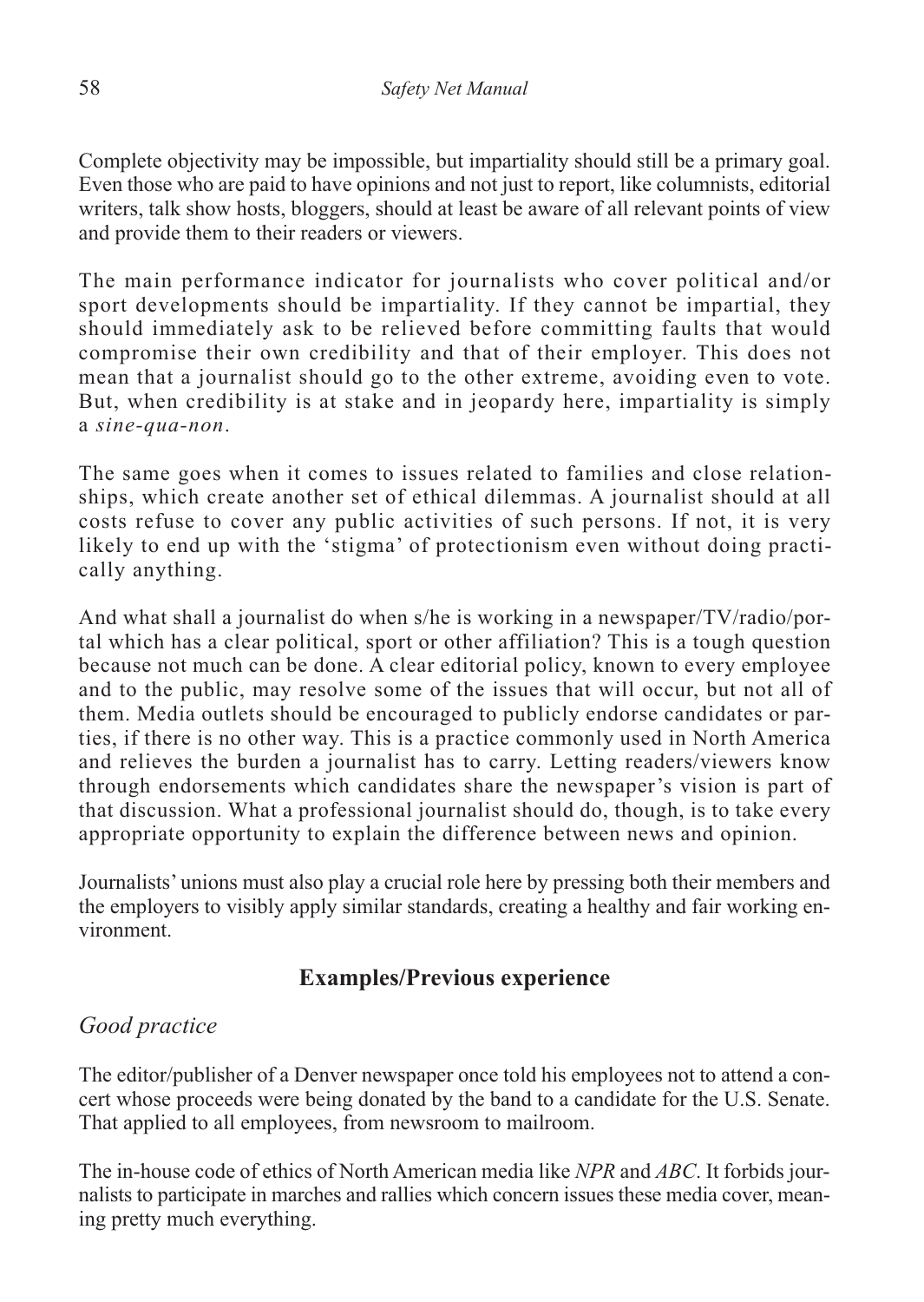#### *Bad practice*

The way that state-controlled media like the *BBC* or *El Pais* reported about the referendums in Scotland and Catalonia.

The way that Greek media report about Turkey and the Republic of Macedonia. A unanimous voice is used by all mainstream media, condemning and naming almost anything that comes from these countries as provocative against Greece and/or Cyprus. Despite their political orientation, Greek media seem to adopt without reservation the official external policy of the Greek state.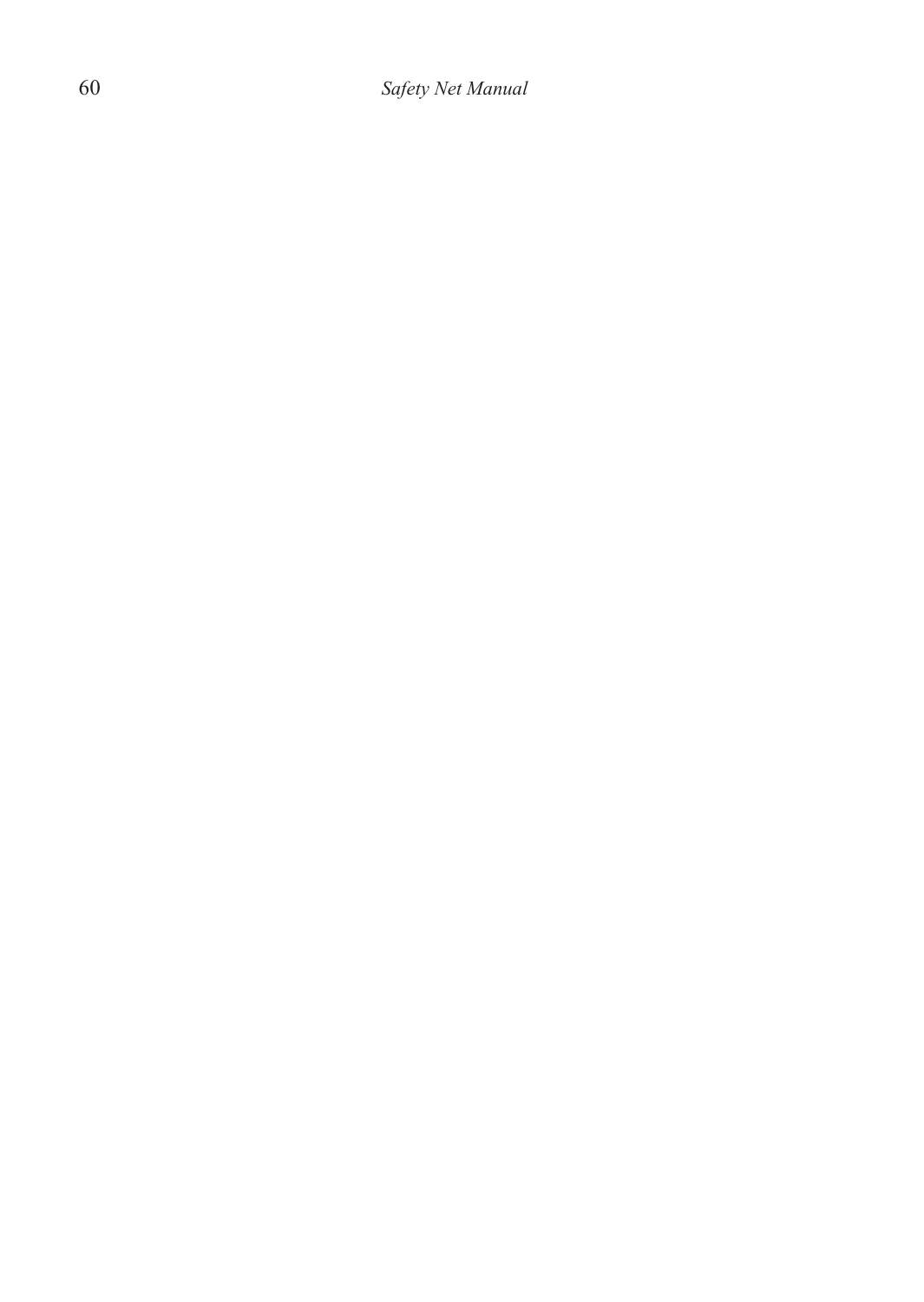# **Part 4**

# **Challenges of new technologies**

Technology today is completely different than in previous decades. Laptops, digital cameras and even miniature but high-quality cameras and smart phones, highly sophisticated technology and wireless internet enable reporters to send text, photos and video material from the front line of a battlefield in real time. New technology offers an immense advantage for today's war reporters, as well as reporters in general compared to only twenty years ago.

However, just like any technological advance, these have a downside as well. It is a lot easier to monitor journalists' activity, war reporters included. It is easier to unnoticeably control where they move, who they get to communicate with, which pieces of information they have stored in their laptops or phones. The result is that security and intelligence services, as well as other interested parties in possession of the necessary equipment (which is not always expensive or complicated to handle) can endanger a reporter or threaten him/her.

That is why the laptop or smart phone that you bring into a war zone should have as little confidential data as possible. Such data could harm you, your work and other people should it fall into the hands of someone malicious. All names, telephone numbers and other information indispensable for your work in the field should be written on a piece of paper if you cannot memorize it. If possible, it should be written in a code you yourself come up with, and stored in a hidden compartment in your backpack, clothes or shoes. The code can be simple, but it is essential that you are the one who created it.

For example, you can write down numbers in the following way: 0 can be a code for 1, 9 for 2 etc. Names can be written down as nicknames or, even better, as concepts that remind you of a particular person but that others find insignificant. For example, you could use "bingo" for someone who likes to place wagers or enter prize contests, "corner" for someone who lives on a corner etc. This will make both you and the people implicated through their contact with you safer. While this method might come across as primitive, it is very effective.

In any case, keep as little data in your war zone communication devices as possible. When you confirm that a report, or that important or confidential information you have sent was received, delete that information from your device. However, do keep some data on your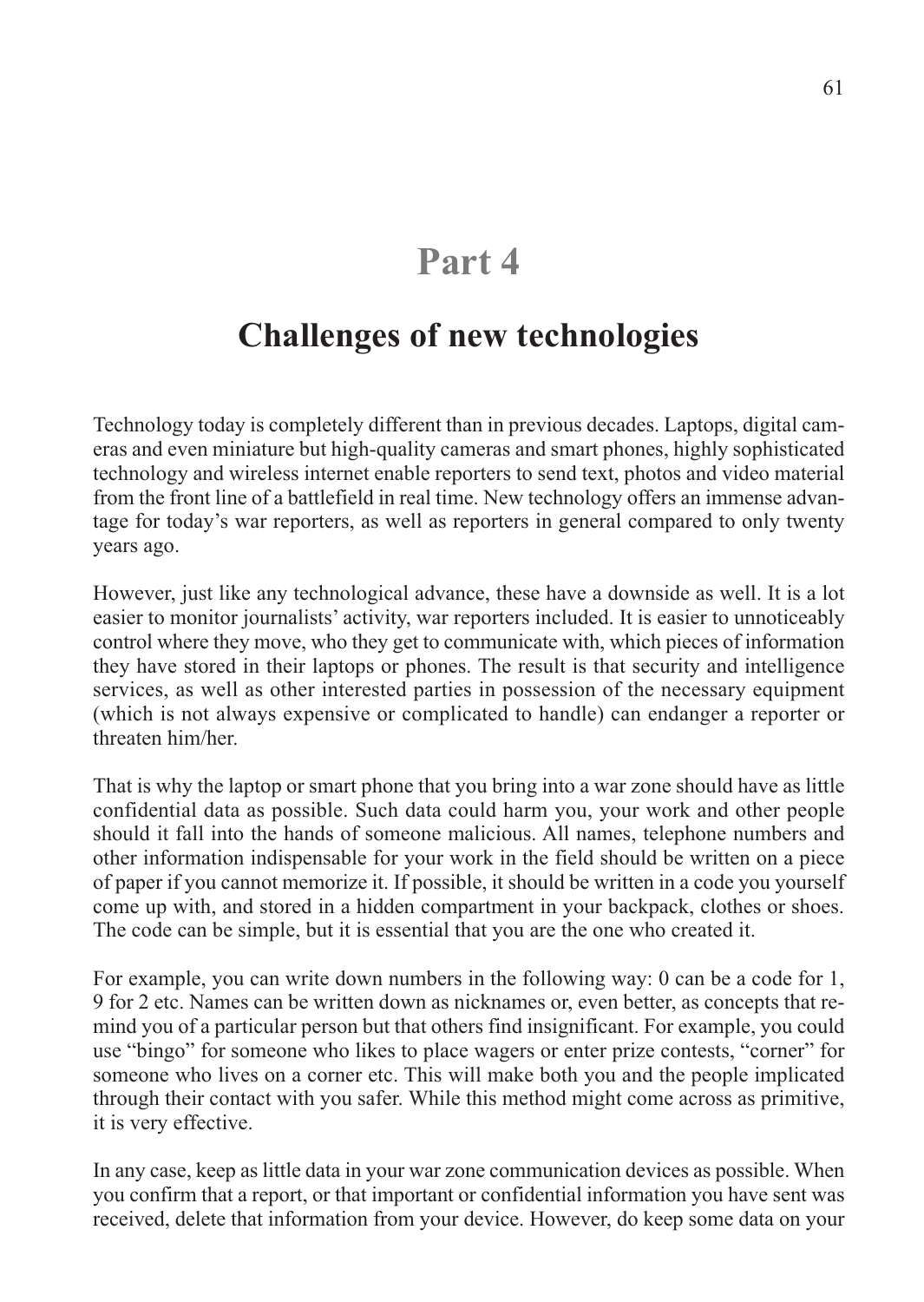devices. Having no pictures, videos or documents to show, should you be asked, would make you suspicious. It is also possible to split the memory of your device in a way that makes part of its content is visible to everyone, and the rest accessible only with a special code. Latest versions of mobile operating systems (IOS and Android) allow users to encrypt information stored on their mobile devices with an additional high level of security.

In many countries, governments apply filtering systems to the Internet. During conflicts or mass protests or public rallies like those in Turkey's Gezi Park in 2013, the flow of information can be subject to heavy limitations.

Here are some ways to overcome web censorship:

# **Web Proxy Services**

Web proxy services are commonly used to hide your IP address as a means to surf the Web anonymously, thereby protecting your online privacy. Additionally, you can bypass internet filters and firewalls with a web proxy, enabling you to unblock sites such as YouTube, Facebook, and Twitter and so on, which are commonly blocked in some countries.

When you use a web proxy to access a site, the site that you visit will see the IP address of the proxy rather than the IP address of your computer, keeping you anonymous.

There are hundreds of free web proxy services that can provide you with these benefits. But there are security risks to using free web proxy services when browsing the Web.

When using a web proxy, any sensitive data that is transmitted through the proxy is not secure. Therefore, using a web proxy leaves you vulnerable to hackers stealing your passwords or other sensitive information.

You can look for more information http://en.cship.org/wiki/Main\_Page or, alternatively, turn to someone with more expertise than you to set up this service on your mobile devices.

# **VPN Services**

A VPN or Virtual Private Network is a network connection that enables you to create a secure connection over the public Internet to private networks at a remote location. With a VPN, all network traffic (data, voice, and video) goes through a secure virtual tunnel between the host device (client) and the VPN provider's servers and is encrypted.

VPN technology uses a combination of features such as encryption, tunnelling protocols, data encapsulation and certified connections to provide you with a secure connection to private networks and to protect your identity.

Over time, VPNs have evolved to provide the same level of secure communication between any devices on the internet. Today, using VPN is increasingly popular among jour-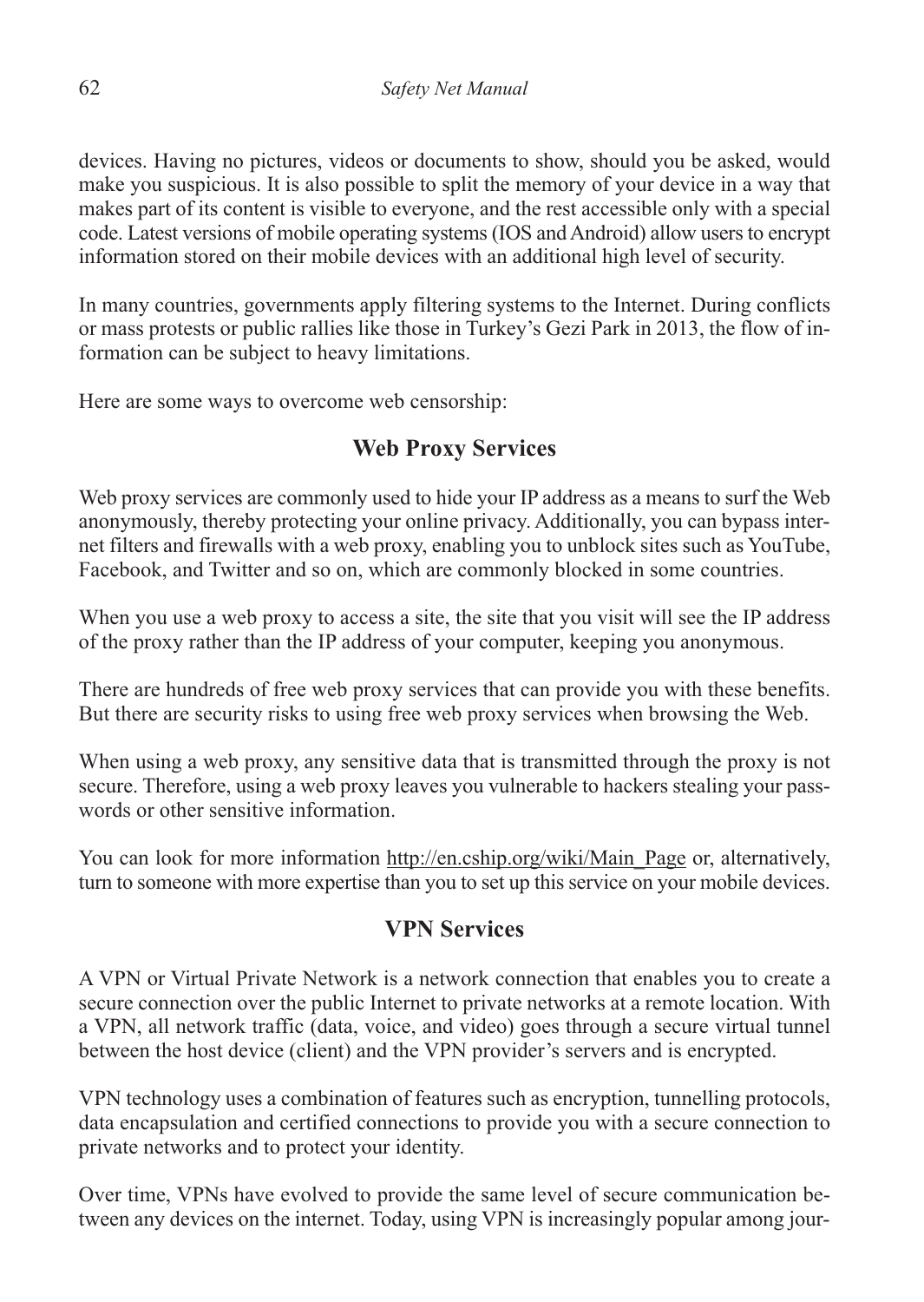nalists as a means to protect their privacy online, secure their browsing sessions and get unrestricted access to content or websites that are otherwise blocked or censored.

### **Tor Services**

Tor is a free software and an open network that helps you defend against traffic analysis, a form of network surveillance that threatens personal freedom and privacy, confidential business activities and relationships and state security. The simple way to use Tor is to download the Tor Browser, a self-contained web browser which provides everything you need to safely browse the Internet (https://www.torproject.org/download/download-easy.html.en).

New technologies are very helpful to journalists but also very challenging. For example, journalists who are working in war zones or report about any other kind of conflicts or natural catastrophes will have many different interests in mind. Those interests may be to hide cause of disaster, deaths or huge mistakes any kind or to hide tragic results of what happened. The situation is similar when it comes to investigative journalists who are keen to go in-depth while researching criminal cases or corruption. They can be a targets even if they are not present in conflict zones.

In all cases journalists must secure their communications with other journalists or sources. There are many techniques that enable media workers to avoid having their phones tapped and online communications intercepted.

Journalists must have special knowledge, skills and tools to protect their privacy. It is not easy to have all of that. Most journalists rely on specialists within the journalist community. Even specialized networks exists for that purpose. However, every journalist can use some simple tricks and tips to protect his/her communication.

For example, there are alternative email services used only by people who have decided to share communication space with each other. One of the tricks is 'running' an IP address which enables the user to appear to be working in different countries, while remaining in one location. Changing your IP address can help you to access webpages that are forbidden in some countries. Special software allows you to change from an official local IP address to an IP address in another country. Changing your IP address makes it hard for others to trace you as appear to switch locations. You are sitting for example in Germany, but your IP address makes it look as if you are in Canada, Nigeria, Italy and Romania.

Encrypted communication can also be used for emails and phone calls. There is no way to be absolutely protected from communication surveillance, but journalists must do what they can to avoid security problems.

# **Digital security**

As the Snowden case has shown, digital surveillance has become a real concern for civil society. Journalists in particular can be targeted by national and international authorities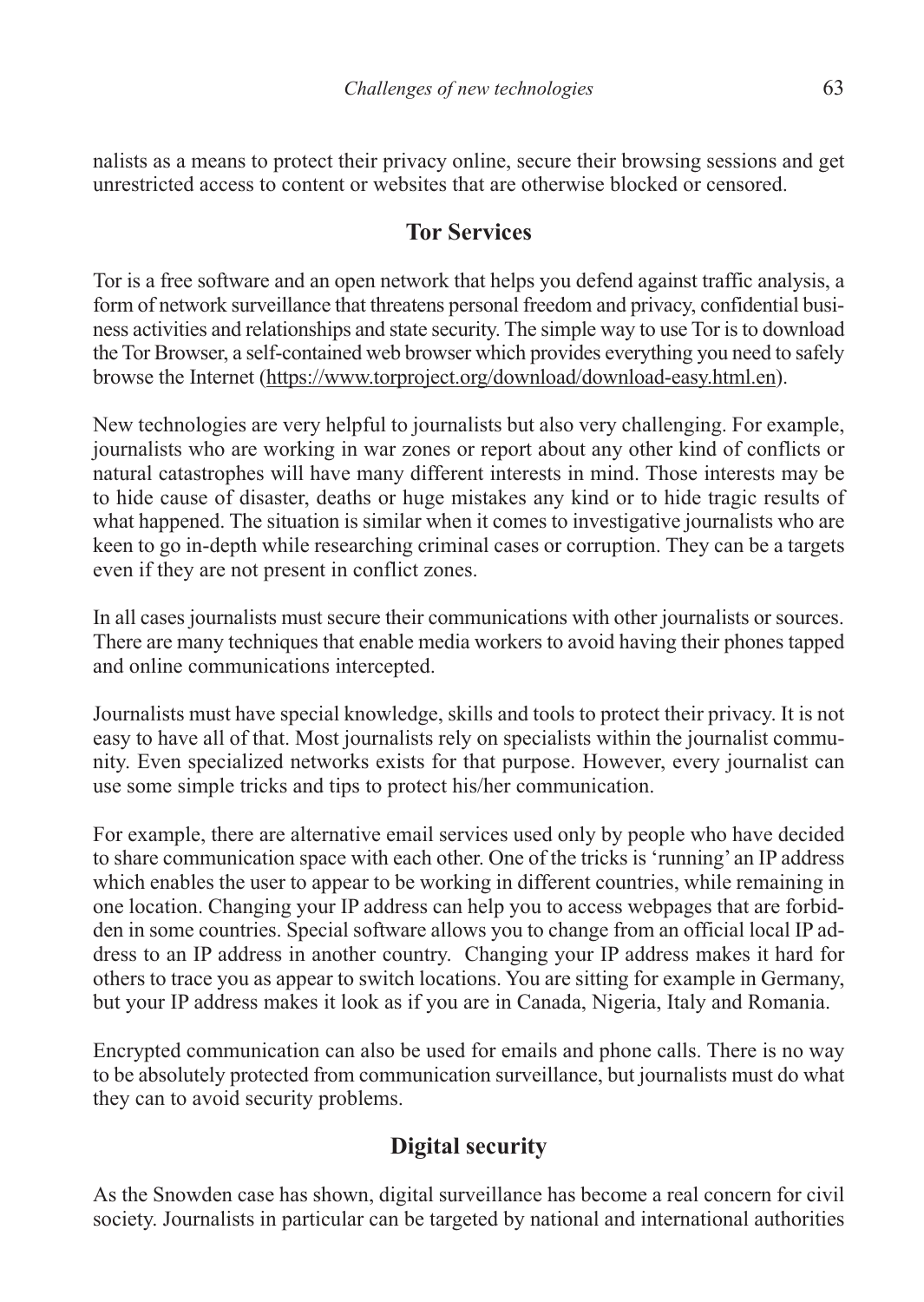or hackers. After highlighting the importance of personal security, we are now going to focus on digital security techniques and protocols that journalists should adopt to avoid putting themselves, their information and their sources at risk.

Be aware that you can be a potential target of digital surveillance especially if you are researching on sensitive topics such as:

- Terrorist acts and/or people or organizations related to them

- Organized crime activities like drug and weapon smuggling, money laundering and human trafficking

- Geopolitical issues such as those in conflict areas like Israel/Palestine, Ukraine, the Islamic State, Iraq or Syria

- Cases of potential war crimes

In these cases, someone might try to install an advanced and hard-to-detect software or hardware into your computer to log all your activities, like keystrokes or screenshots; it is even possible to use your computer to record what is happening in a room by using its internal microphone or video camera. Obviously, all these activities can be performed in smartphones or laptop computers too. Smartphones are the most vulnerable and dangerous tool to use because it may reveal:

- Internet communication, including the people you are talking to and the content of your conversations

- Telephone communication, including people you are talking to and the content of your conversations

- Geolocation, your physical location.

# **How to report/Practical advice and actions**

The first thing you can do is evaluate the resources you need to protect. These may include sources, collaborators, data, communication and yourself.

Then you must decide what behaviour to adopt to avoid or reduce the impact of digital surveillance activities.

Anonymity is key. The more anonymous you are the better you can move and the safer you are. Therefore you must learn to use tools that improve your invisibility.

One good way to do this is by using human and digital proxies, to ensure that you cannot be easily identified. For example, if you need to buy a computer for safe communication,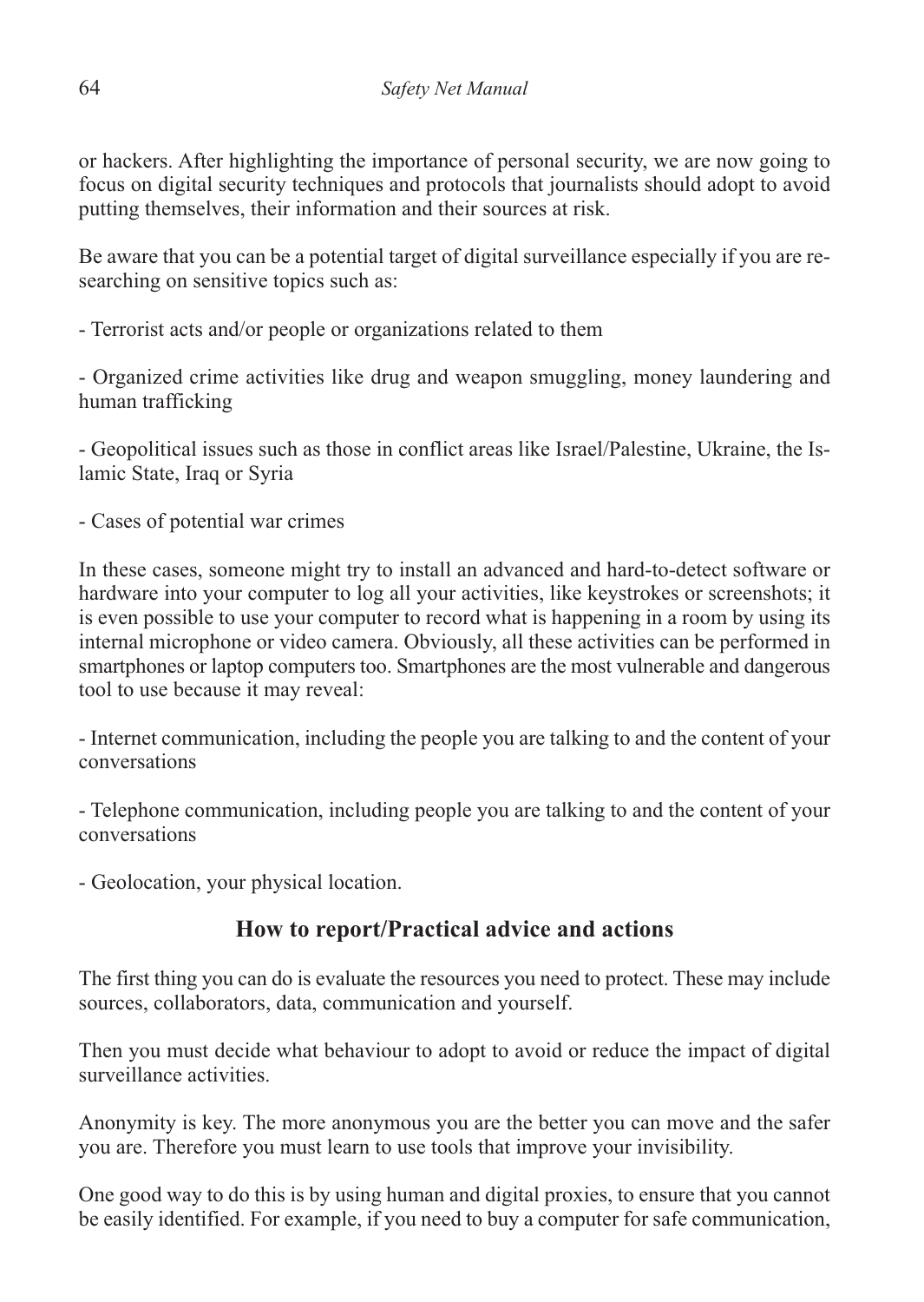it is not wise to buy it yourself, especially on internet by using credit card. It is much better if all the tools that you need to buy can be purchased by a proxy person whom you trust and is not related to you.

Digital proxies are pieces of hardware and software that hide the IP address of your computer, which may be related to your identity, and encrypt the data you send by emails or other software of communication.

You must use different tools related to the threat level you assessed. Consider first the threat level, then the tools you will need.

*Low:* Firewalls, advanced antivirus, VPN (Virtual private Network) rootkit and Trojan scanners, Truecrypt/BitLocker, secure webmail services. Best to use Linux, Apple as second choice, Windows as last resource.

*Middle:* Live distro: Tails, Whonix, Truecrypt, Protonmail. Separated USB Hard Disk.

*High:* Dedicated computer that must be carried on you at all times to avoid hardware bugs, Live Distro, Mail encryption using GPG, Encrypted USB with all key data and Keywords. OTR or Cryptocat for live communications,  $TOR + end$  to end encryption.

*(Source: European University Institute e-learning modules: Investigative journalism, 2014)*

**Example:** Hackers attacked the Peščanik website (pescanik.net) in Serbia on several occasions in 2014. The multimedia portal faced heavy DDoS attacks right after publishing articles that revealed that some leading persons in Serbia plagiarized parts of several PhDs.

*Security in-a-box*, developed by the Tactical Technology Collective and Front Line, is a very good guideline for digital security. You can find a free online edition on securityinabox.org in different languages (English, German, Turkish, Russian, Italian, Spanish and many other languages).

The book covers the following topics: How to protect your computer from malware and hackers, How to protect your information from physical threats, How to create and maintain secure passwords, How to protect the sensitive files on your computer, How to recover from information loss, How to destroy sensitive information, How to keep your Internet communication private, How to remain anonymous and bypass censorship on the Internet.

The Introduction of this book says, '*Advocates are increasingly concerned about their digital security, and with good reason. While computers and the Internet can be extremely powerful tools for advocacy, they also expose groups (that may already be quite vulnerable) to new risks. As more advocates have begun to rely on digital technology to achieve*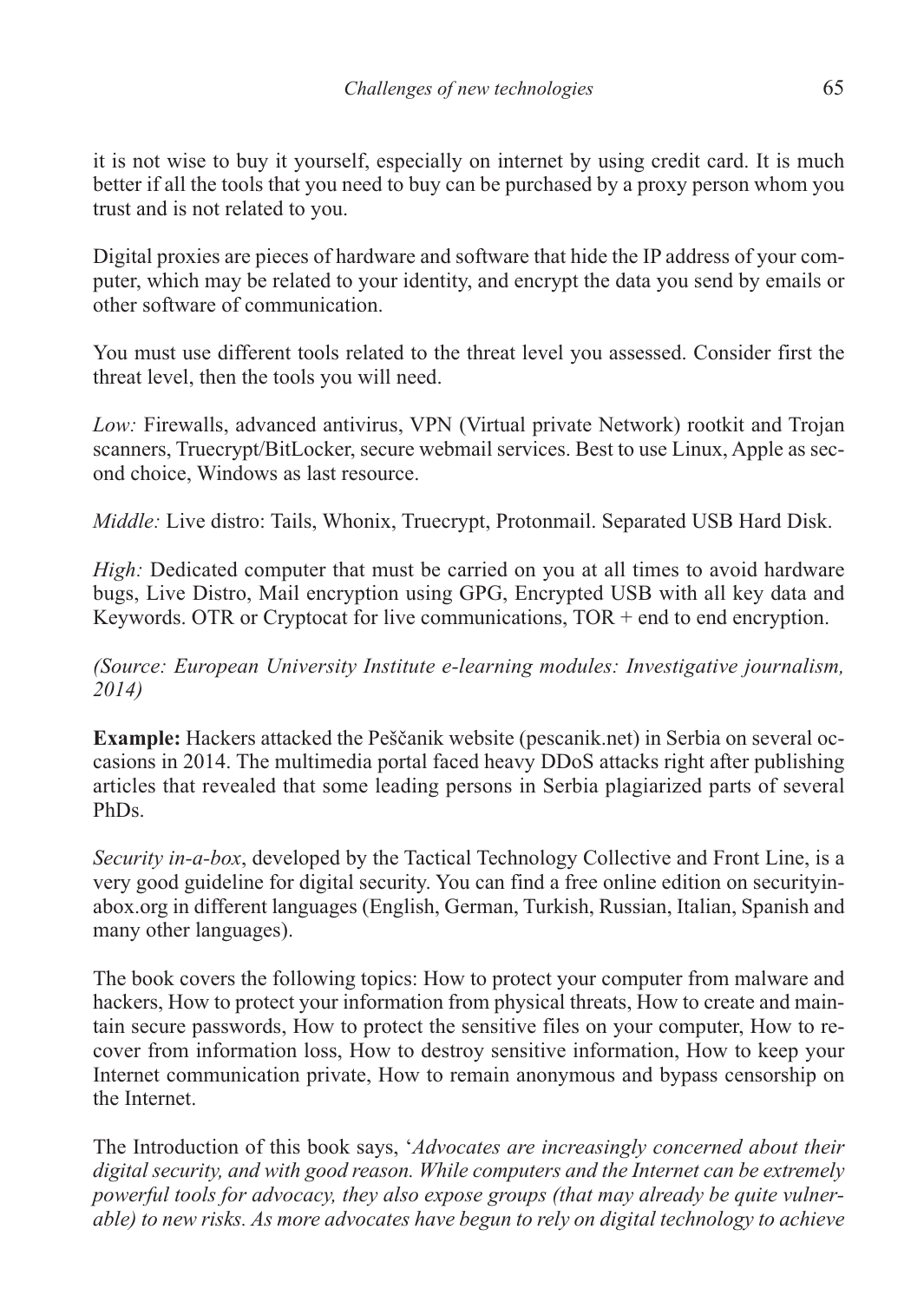*their outreach, data-collection, information design, communication and mobilisation objectives, these risks have become greater. If you are an advocate who focuses on sensitive issues, or you work closely with such people, then you have probably experienced (or heard stories about) digital security and privacy threats. Computers and backup drives that were confiscated, passwords that changed mysteriously, local websites that were hacked or overloaded by malicious Internet traffic, foreign websites that can no longer be accessed and emails that appear to have been forged, blocked, modified or read by someone other than the intended recipient. These are true stories, and many of them are set in an environment that makes matters even worse, one in which computer operating systems are frequently out-of-date, software is often pirated and viruses run rampant*.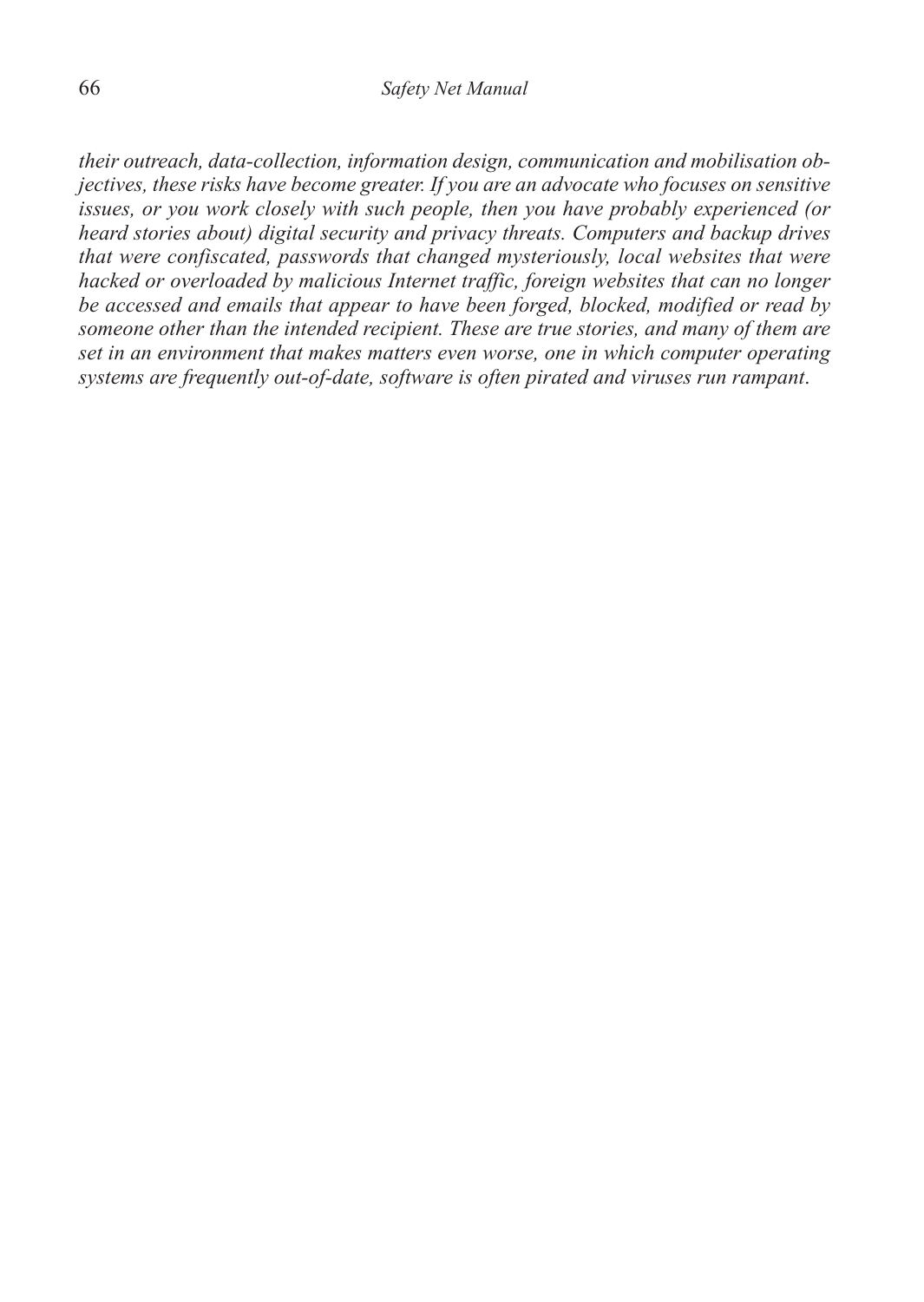# **Part 5**

# **General advice**

# **Protecting a media company from a terrorist/criminal attack**

Professional journalists and media can be targeted by threats or attacks even if they work far from a conflict zone. Media outlets in 'peaceful countries' have been targets of terrorist or criminal assaults or attacks during demonstrations.

Some general advice for media organisations:

1. Organise a security check for all persons that enter your newsroom or office. It does not always need to be expensive. It could be a security camera in front of the door and regularly checking who enters the office. Do not open the door to unknown persons. Have a special meeting room outside the secured area. Organise meetings with unknown persons and unknown sources out of the company building in a public place, like a café.

2. Be careful when opening packages and letters. Remember that letter bombs can always be sent to a media organisation. They can be made by an amateur, are dangerous and can kill. A bomb can be disguised as holiday or Christmas card, in a letter or a package. A book or some documents sent to a newsroom can include an explosive device. In most cases these letters contain plastic explosives. Even a normal letter can be used for an anthrax attack or some other form of bio-weapon. There is always a danger of receiving a radioactive package. Generally, measuring the radioactivity of every letter or package sent to a newsroom can be very useful. For example, letters containing anthrax spores were sent to several media offices and politicians in USA in 2001, killing five people and infecting 17. If you have any doubt about a letter, contact the police for a help.

3. Take every threat seriously. Inform the police about the threat. It is good also to inform the public, domestic journalist associations and press freedom and human rights groups, international press freedom and human rights organisations like SEEMO and IGOs like the OSCE and the COE.

4. A meeting with an unknown person or source out of the office should always be attended by two journalists. One journalist should meet the source and the colleague should be close to the meeting place to monitor what is happening, and call the police if necessary.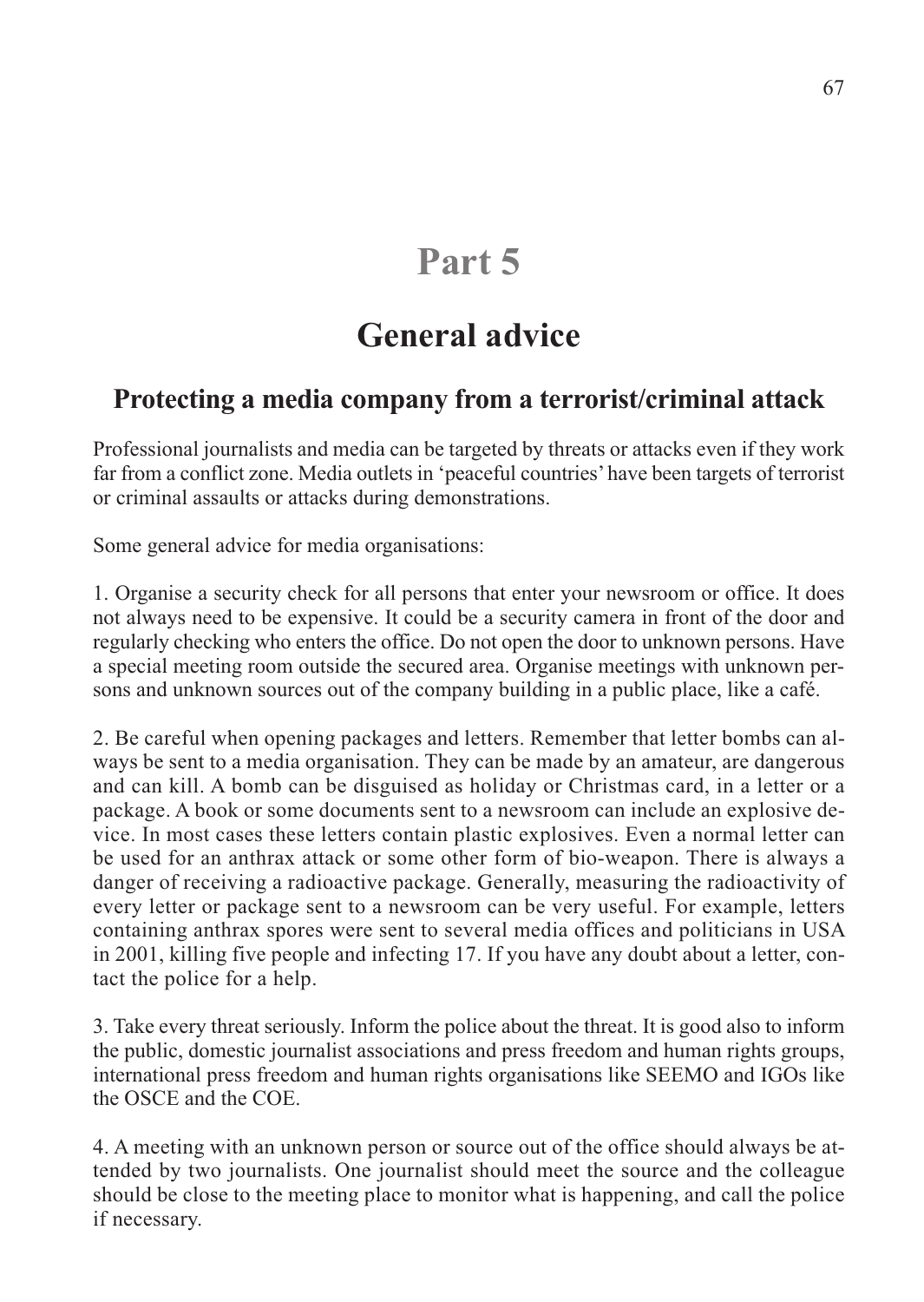5. If possible have a system to automatically record all incoming phone calls.

6. Save all incoming emails and allow for the possibility of colleagues to access them in an emergency situation.

7. If any report in your media has provoked a negative reaction by a group or individual, contact international press freedom organizations, domestic journalist associations and police for advice.

8. Support other media by solidarity. If a media organization you know has a problem, report about the case. Copy details about reports, photos or cartoons that were attacked as problematic and help the media organization by distributing information about the case.

9. If you have a feeling that a report could provoke a dangerous reaction, for example by a local criminal group, organise its publication in cooperation with a media company outside your country. The foreign media should first publish the story, and you should quote that media as source. This can help in protecting your staff from threats. Criminals, of course, also have a good cross-border cooperation, but in most cases a local criminal group can more easily threaten a local journalist than a foreign media outlet.

# **Protection from intelligence services**

Journalists are very often the target of observation by intelligence services. In every country there are several active domestic intelligence services (civil, military and special by institutions like foreign ministry) and there are others from abroad. Some foreign agencies are active over diplomatic missions, some are directly active in a country with their own staff and in some countries there are official branches of foreign intelligence agencies and police institutions.

1. Remember this detail when you use your mobile phone or PC/laptop. Always use an additional laptop/PC with no internet connect (no w-lan connection) for work that should be protected from 'other eyes'.

2. Be aware that every USB stick, even a new one, can have a special 'spy software'. Similar software can be installed also on CD/DVD and other devices.

3. If you are contacted as a journalist by an intelligence service staff member, police officer or some other state representative for an 'informative talk' or with an 'offer for cooperation', use the power of media to inform the public what the state representative did. If you think that a meeting with this state representative can help you for getting some useful information, do not forget that you are a journalist. That means you can use every source that is available to you, but you should never share important information with these state representatives. This is especially true about information that could be used to destroy the life of another person.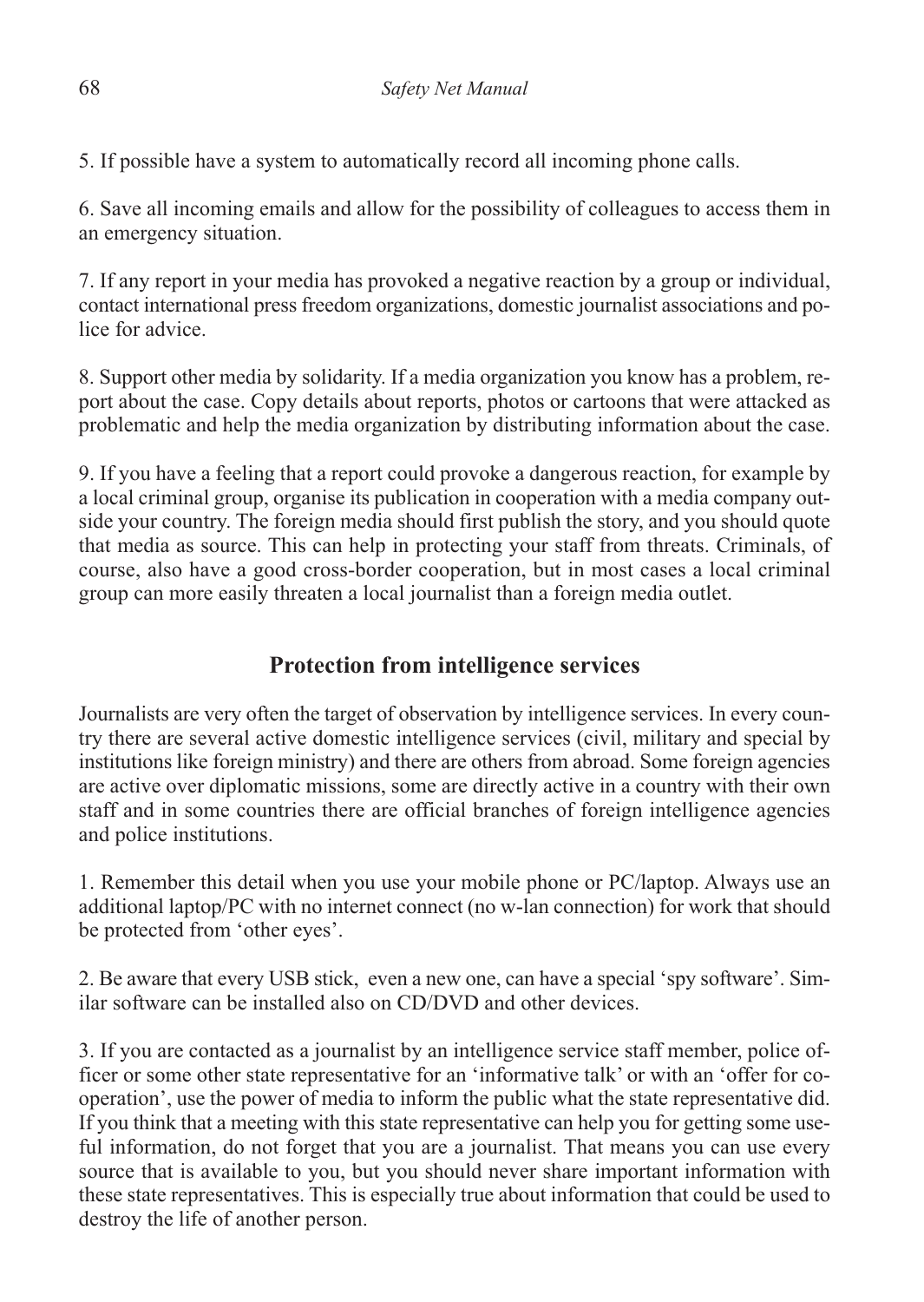Meet this state representative only in a public place. If possible, have a colleague with you that will observe the meeting from a distance. Never accept any payment or sign any documents. Never agree to work according to the wishes of a state representative. You should always stay independent, and during a meeting with a state official you should control the meeting. Do not give the state official a chance to control you or your work.

4. If you are travelling, be aware that a small camera could be in every hotel room. Today it is very easy to install a camera in a hotel room.

5. Do not leave any documents or your laptop in a hotel room, not even for five minutes, if you are just going to the reception. This time can be used by intelligence service staff members to copy what you have.

6. If you have a meeting, whether it is in a meeting room or a public place like a restaurant or café, remember every place can be under observation. There can be a person sitting next table to you, but you may also be recorded by a camera or microphone. The new generation of mobile phones offer the possibility of easily using a camera or recorder, so every talk you have can be recorded, sometimes also by a colleague.

7. A hotel safe is very easy to open in most cases. Do not leave any important documents in a hotel safe.

8. Your laptop and mobile phone should always be protected by a pin code or a password. There is no guarantee for protection from state officials like those working in intelligence services or some criminals, but at least it will take some additional time. Very often persons who might take information from you do not have time.

9. Use software that changes your IP address.

10. If necessary, use different mobile numbers and phones in your work.

# **Additional advice**

1. If you are travelling abroad carry two passports with you, if it is possible according to the laws in your country. Have one with you, and keep the other in a safe place.

2. If you go to a demonstration never carry the original of an important document with you. Take a copy if possible, and leave the document you have at home, in the office, hotel or other place where you stay. If you are out of your living or working place, keep all in a safe that belongs to the hotel reception or rent a safe in a bank if possible during your stay to keep important documents. If you are in contact to with local media, keep all important documents you have in the office of your colleague.

3. Keep a copy of all documents you take with you at home, and if possible in a newsroom. In a case of emergency you can easily have a copy sent by fax or scanned by email.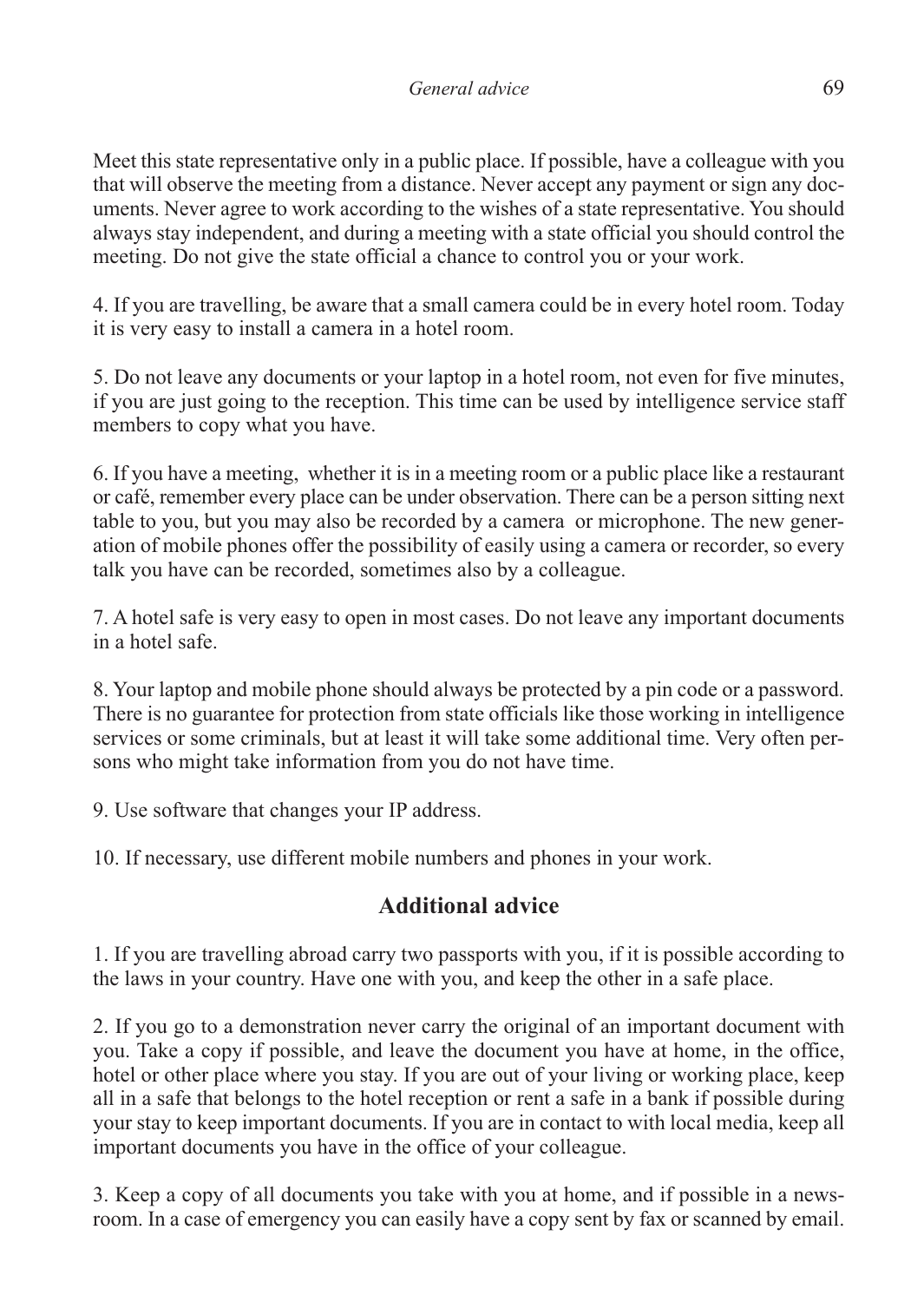If possible have scanned copies of your important documents on an internet server or email server, so that you can access them easy. But do not forget that criminals, intelligence services and hackers can also have access to the copies that you keep it online.

4. Always carry an international press card with you. These cards are issued by IFJ and by SEEMO. Carry a press card issued by your media company or local journalist association with you.

5. Never wear the uniform of the police, military or other state institution if you are working as a journalist.

6. In some situations, it is good to make it clear that you are working as a journalist with 'PRESS' on your car, but sometimes it is better not to. Please check the political and criminal situation of the area or country you visit.

7. Do not to show live pictures of police S.W.A.T. in cases of hostage-taking or a suicide attempt. Avoid sensational coverage of suicides, hostage-taking, war, terrorism or criminal acts. Media reports can influence people to take their own lives, or to undertake terrorist or criminal activity, a phenomenon referred to as 'contagion'. You should always present the facts.

8. Never report the names of victims, and never identify any victim of a crime in any way unless that person comes forward and wishes to identify him/herself.

9. Do not use self-censorship. Speak about a problem or case where you have to use selfcensorship with your colleagues and inform press freedom and journalists organisations.

10. If you are reporting under special conditions, like as a war reporter from one side of a conflict, or you are working as embedded journalist (news reporter being attached to military units involved in armed conflicts) or reporting on police activity with a police team, you must make this information clear in your report. The readers/listeners/viewers must know that your report was produced under special conditions and with some form of censorship. Do not forget that you can more easily be the target of an attack as part of this reporting.

11. If you are forced to leave a country for security reasons, contact foreign diplomatic representatives (embassies) for help. If you receive death threats and have no protection in your home country, please contact foreign diplomatic representatives, international press freedom and journalist organisations, or international organisations like the OSCE or the COE. Look into the possibility of being granted 'journalist asylum' abroad. Leaving a country in an emergency case for several months can often protect the life of a journalist. 'Impunity' means exemption from punishment or loss, or escape from fines and a failure to bring perpetrators of violations to justice. It very often takes root in countries with high levels of corruption or where members of the security forces, police, military or intelli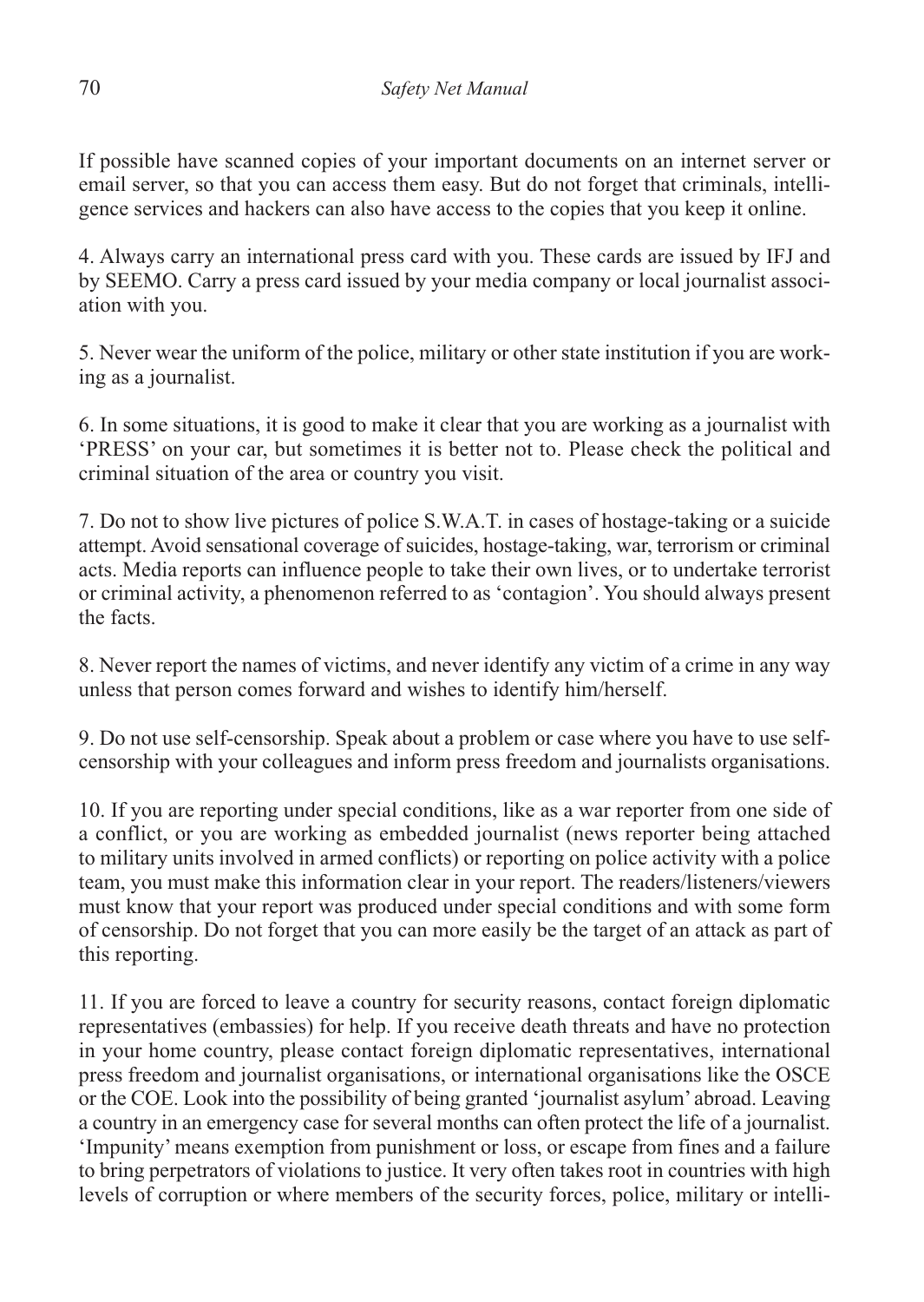gence services are protected by special jurisdictions or immunities in criminal, civil, administrative or disciplinary proceedings.

12. Check the legal system of the country where you are working. If you are working abroad, check the local laws and regulations. The law does not always ensure the protection of journalists and safety of journalists. Police do not always protect journalists who are attacked. Check if legal regulations can be used against you. Check if the state authorities in the country where you are working respect the confidentiality of journalists' sources. Check legal regulations on defamation, calumny, vilification, traducement, libel, slander, criminal defamation especially, but also the legal regulation of access to information and protection of privacy. Very often state security and anti-terrorism laws make the work of journalists difficult. Journalists must have access to officials, government spokespersons, public events and press events without discrimination, but very often this is not a case.

13. You should always know that when working as journalist, a threat can happen even under 'normal conditions'. Protect your family and yourself before they happen. Your family or friends can be the targets of threats because of your work. Do not put details about your home address, family members (especially children) or friends in public or on social media. Avoid private details and private photos on social media like Facebook, twitter or LinkedIn. Do not give your exact birthday in public, if possible, (for example you can write November 1950, but not the day). When you give to someone your contact information, give always the address and phone number of your newsroom, not a private address or phone number.

14. Journalists who regularly work in high-threat locations or as war reporters are more at risk of post-traumatic stress disorder (PTSD). According to different studies up to thirty to forty per cent of war correspondents may suffer from PTSD throughout their lives. One good contact for more information about PTSD is the Dart Center for Journalism and Trauma, a project of the Columbia University Graduate School of Journalism. The Dart Center is dedicated to informed, innovative and ethical news reporting on violence, conflict and tragedy. More about PTSD can be found in the guidelines for organisations whose staff work in high-risk environments: http://www.ukpts.co.uk/site/assets/UKPTS-Guidance-Document-120614.pdf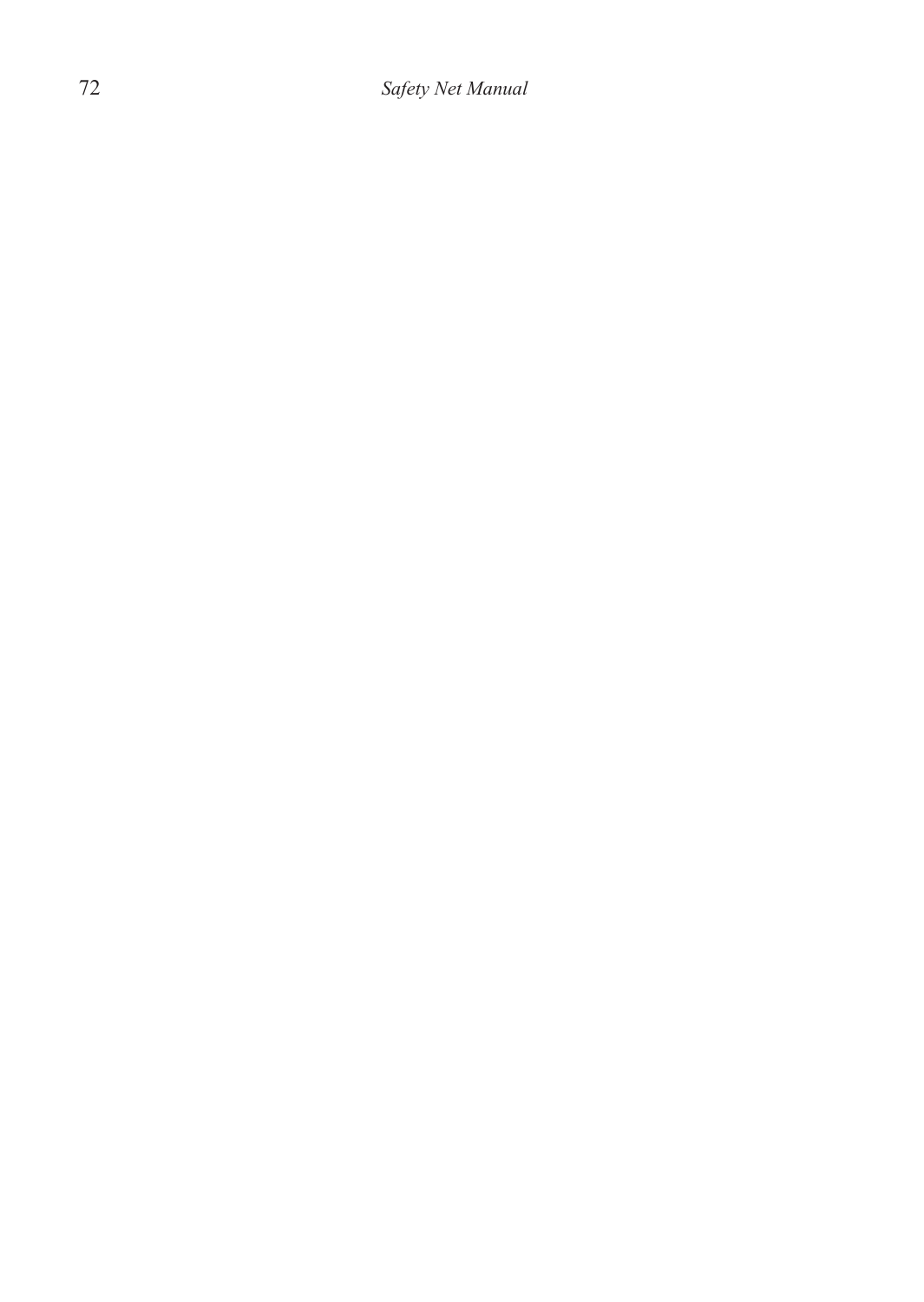# **Part 6**

## **Additional documents and publications**

1. UN Plan of Action on the Safety of Journalists and the issue of Impunity http://www.unesco.org/new/en/communication-and-information/freedom-ofexpression/safety-of-journalists/un-plan-of-action/. This plan was endorsed by the UN Chief Executives Board on 12 April 2012. The Plan was prepared during the 1st UN Inter-Agency Meeting on this issue, convened by the Director General of UNESCO at the request of the Intergovernmental Council of the International Programme for the Development of Communication (IPDC). Resolution of the UN General Assembly on the Safety of journalists and the issue of impunity was adopted on 18 December 2013.

2. Resolution Safety of journalists and the issue of impunity from 2013 http://www.mfa.gr/missionsabroad/images/stories/missions/un/journalists.pdf

3. OSCE Safety of Journalists Guidebook http://www.osce.org/fom/85777

4. Human Rights Council - The safety of journalists http://www.un.org/ga/search/view\_doc.asp?symbol=A/HRC/27/L.7

5. CPJ Journalist Security Guide https://cpj.org/reports/2012/04/journalist-securityguide.php

6. Information security for journalists by The Centre for Investigative Journalism http://www.tcij.org/resources/handbooks/infosec

7. UNESCO - Safety of journalists http://www.unesco.org/new/en/communication-and-information/freedom-ofexpression/safety-of-journalists/

8. Report on Digital and Mobile Security for Mexican Journalists and Bloggers https://freedomhouse.org/sites/default/files/Digital%20and%20Mobile%20Security%20f or%20Mexican%20Journalists%20and%20Bloggers.pdf

9. Digital Security and Journalists by the Internews Center for Innovation & Learning http://www.internews.org/sites/default/files/resources/Internews\_PK\_Secure\_Journalist\_ 2012-08.pdf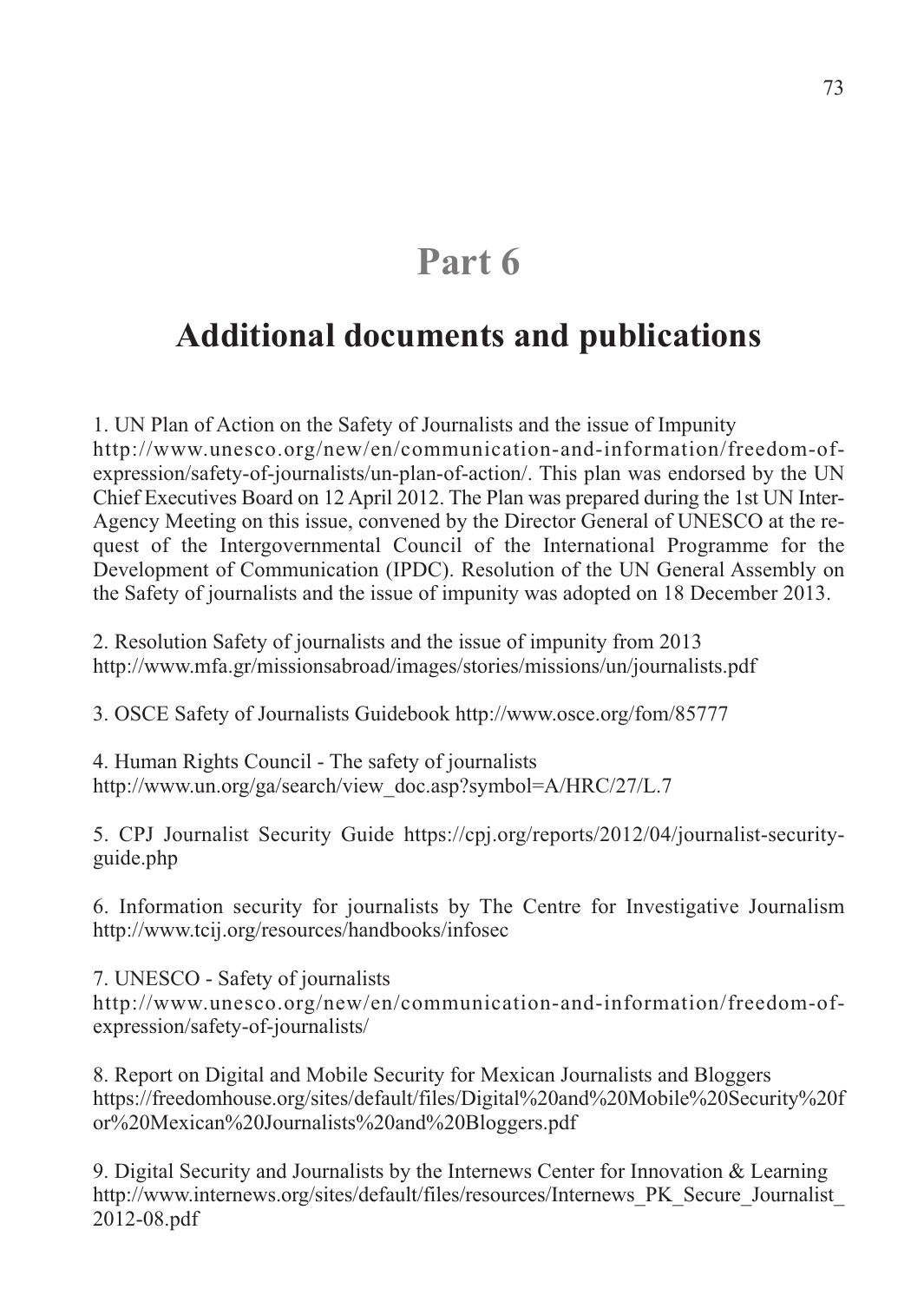10. Security for journalists: https://source.opennews.org/en-US/learning/securityjournalists-part-two-threat-modeling/

11. Mapping, digital and mobile security for journalists and bloggers http://www.icfj.org/our-work/mapping-digital-and-mobile-security-journalists-andbloggers

12. Online security for journalists: never assume you're secure http://onlinejournalismblog.com/2013/02/06/online-security-for-journalists-neverassume-youre-secure/

13. News Innovation Platform http://www.ipinewsinnovation.org/

14. Advanced digital security for journalists http://www.kbridge.org/en/advanced-digital-security-for-journalists//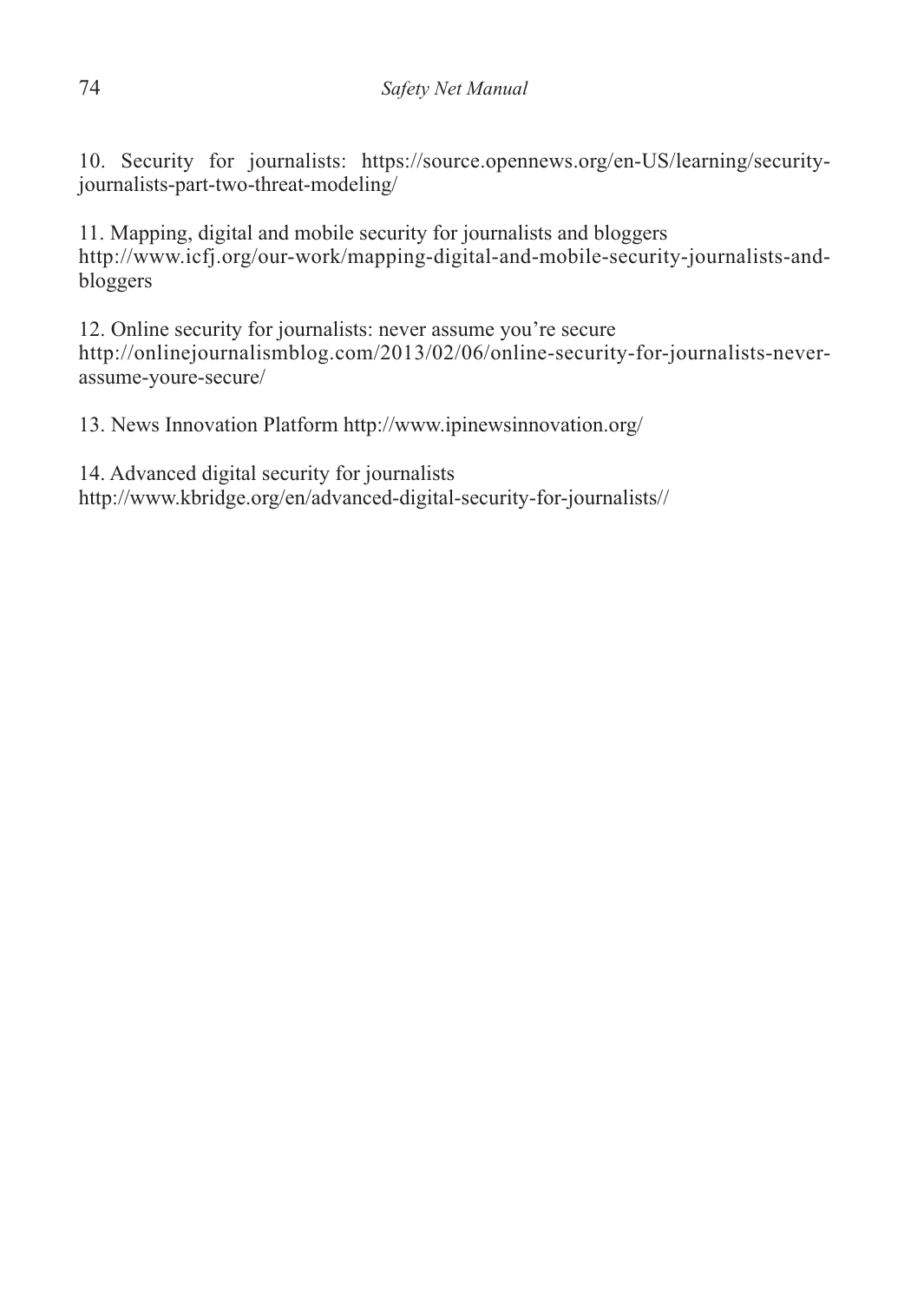# **Part 7**

## **Country advice**

There is no country where pressure on journalists does not exist. In each one there is some kind of pressure on the safety of newsmen. This pressure can be exerted by legal regulations or directly from a person or group; for example, business persons, criminal, mafia, companies, religion groups, prison officers, police officers, intelligence service members, politicians, other public persons, and unknown individuals, like the first neighbour who is not happy with a fact that a journalist has reported about a case.

#### **Contacts in case of emergency:**

In case of a threat/attack journalist should contact:

Local journalists association; Additional important local press freedom organisation/local press freedom monitoring group; Police; Ministry of Internal Affairs; Legal experts/lawyers; Lawyer association

### **Other important contacts:**

#### **Office of the OSCE Representative on Freedom of the Media**

Wallnerstrasse 6 1010 Vienna, Austria Office: +43 1 514 36 6800 Fax: +43 1 514 36 6802 pm-fom@osce.org

#### **South East Europe Media Organisation (SEEMO)**

www.seemo.org info@seemo.org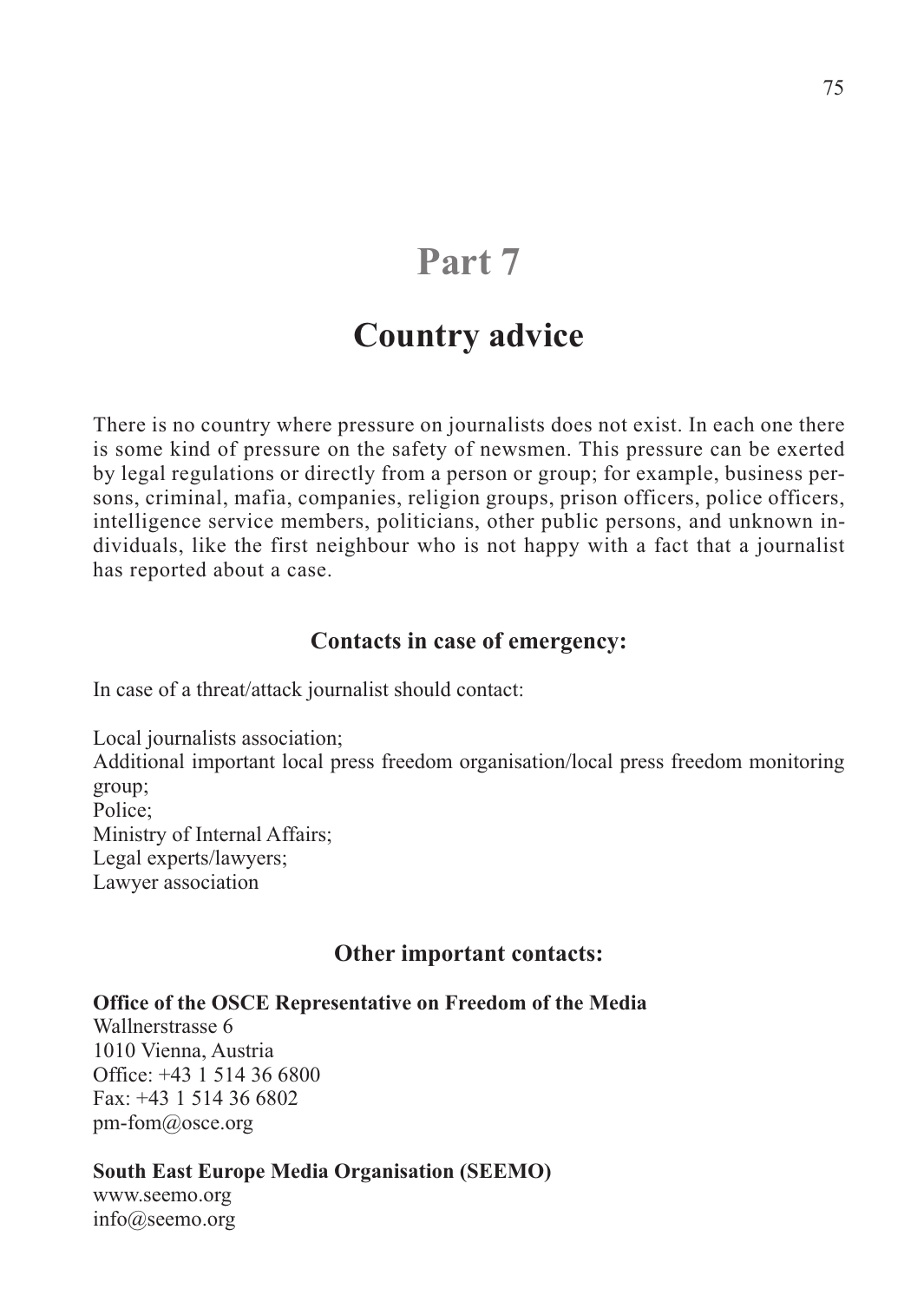## **IFEX**

Members of IFEX https://www.ifex.org/our\_network/. IFEX was created in 1992 in Montréal, Canada, when a dozen leading free expression organisations came together to create a coordinated mechanism to rapidly expose free expression violations around the world.

### **Europol**

https://www.europol.europa.eu/

#### **Interpol**

https://www.europol.europa.eu/

#### **Media Support**

http://www.mediasupport.org

### **International News Safety Institute (INSI)**

http://www.newssafety.org/home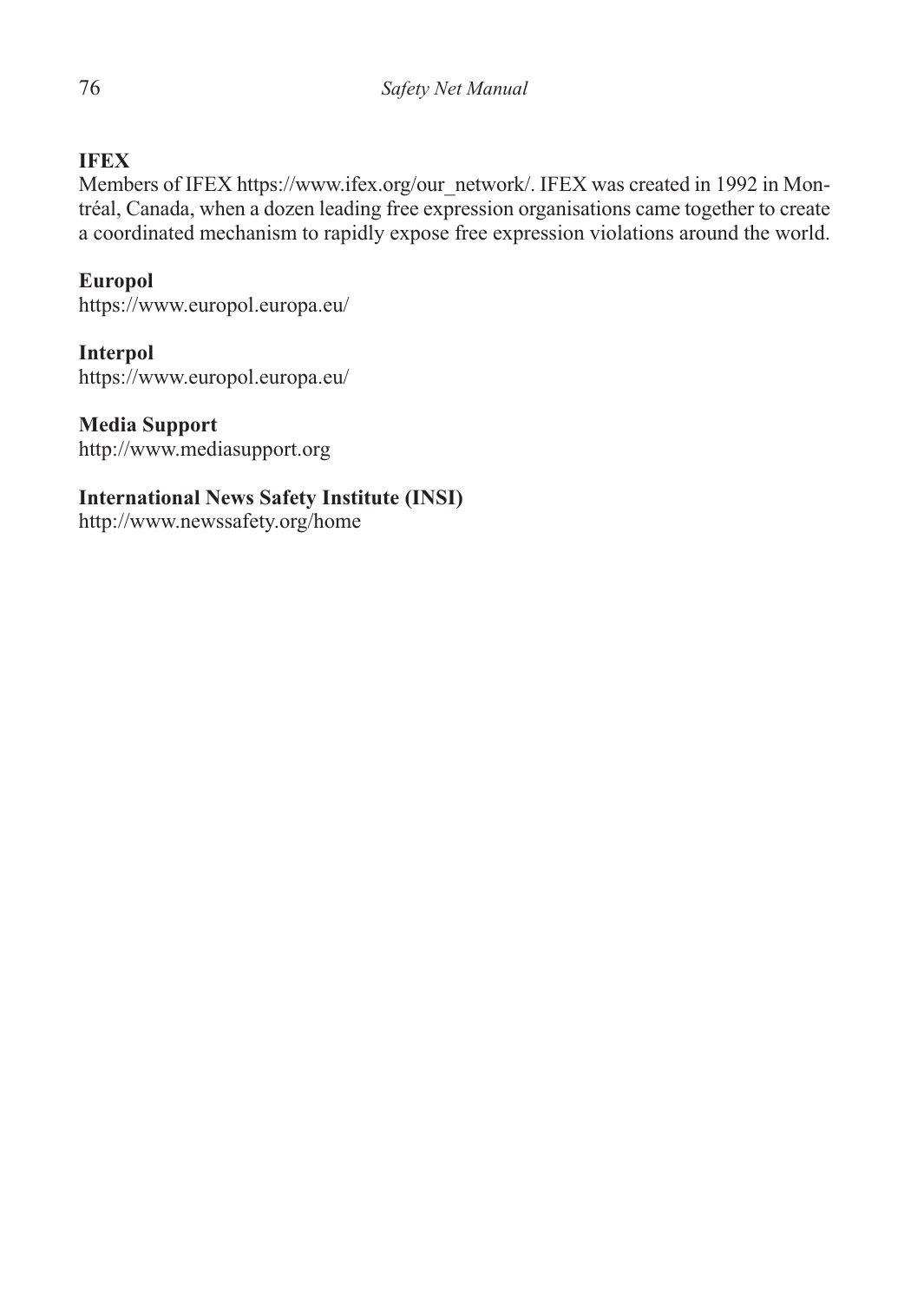## **Notes about authors**

#### **Radomir Ličina**

Senior Editor, *Danas*, Serbia

Radomir Ličina is one of the founders and owners of *Danas*, the independent political daily from Belgrade, Serbia. He has more than forty five years of journalistic experience at former Yugoslavian dailies *Borba* and *Naša Borba* and in Serbia. As a journalist and editor, he reported from different European, South Asian and Middle Eastern countries as well as the United States. Besides his work for the Serbian media, he contributed numerous reports, commentaries, analyses and interviews to various media in the region and the world. Mr. Ličina has participated in a range of regional and international events and forums dealing with press freedom and cooperation among media workers. He initiated the South East Europe Media Organisation (SEEMO), together with Oliver Vujovic, and is one of the Founders of the South East Europe Media Organisation.

#### **Saša Leković**

Freelance investigative journalist and trainer, Croatia

Saša Leković has worked as a professional journalist since 1979. He has been a freelance journalist, running non-governmental, non-profit organization Investigative Journalism Center/IJC (www.cin-ijc.com), based in Zagreb (Croatia) but active all over the South East Europe since 2003. Mr. Leković is a reporter and editor/mentor as well as licensed investigative reporting trainer and lecturer. He has worked with hundreds of journalists and journalism students, mostly in SEE countries as well as in Armenia and Nigeria. Mr. Leković teaches investigative journalism students at VERN (Zagreb) and as part of the Faculty of Media and Communications at Singidunum University (Belgrade, Serbia). Mr. Leković is an advisor in the South East Europe Media Organisation (SEEMO).

#### **Georgios (Jorgos) Papadakis**

Journalist, Greece

Georgios (Jorgos) Papadakis started his journalistic career on *Antenna TV* and *Radio* in Thessaloniki, Greece. His later professional assignments included work in various countries for Greek, regional and international media such as the newspapers *Express* and *Eleftherotypia*, the Macedonian news portal MKD.mk, the *Eurolang* news agency and many more. He is currently Director of Communications of the *European Free Alliance* (www.e-f-a.org) and a columnist for minority newspaper *Nova Zora* (Macedonian) and